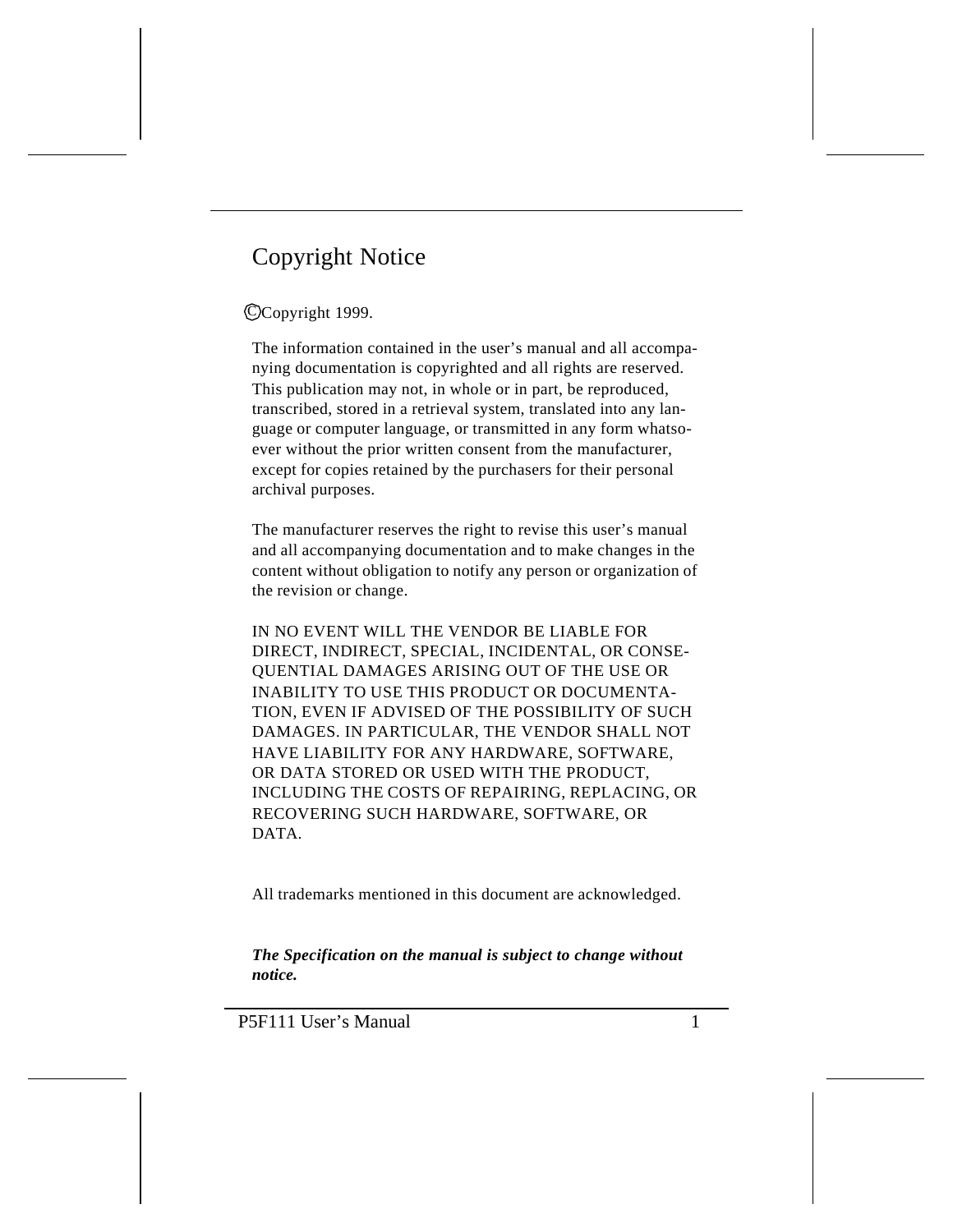# Table Of Contents

## *Chapter 1*

| <b>Introduction</b>      |    |  |
|--------------------------|----|--|
| 1.1 Features             |    |  |
| 1.2 Specifications       | 8  |  |
| 1.3 What You Have        | 10 |  |
| 1.4 Precautions          | 11 |  |
| 1.5 Board Layout         | 12 |  |
| 1.5.1 Jumper Switches    | 13 |  |
| 1.5.2 Expansion Slots    | 13 |  |
| 1.5.3 Onboard Connectors | 14 |  |

### *Chapter 2*

### **Mainboard Installation**

| 2.1 Installation Steps                       | 17 |
|----------------------------------------------|----|
| 2.2 Installing CPU                           | 17 |
| 2.2.1 Setting the CPU Vcore Voltage          | 19 |
| 2.2.2 Setting the CPU I/O Voltage            | 19 |
| 2.2.3 Setting the CPU External Frequency     | 20 |
| 2.2.4 Setting the CPU to BUS Frequency Ratio | 21 |
| 2.3 Installing Memory                        | 22 |
| 2.4 Attaching Connectors                     | 23 |
| 2.5 Set Jumpers on the Mainboard             | 31 |
|                                              |    |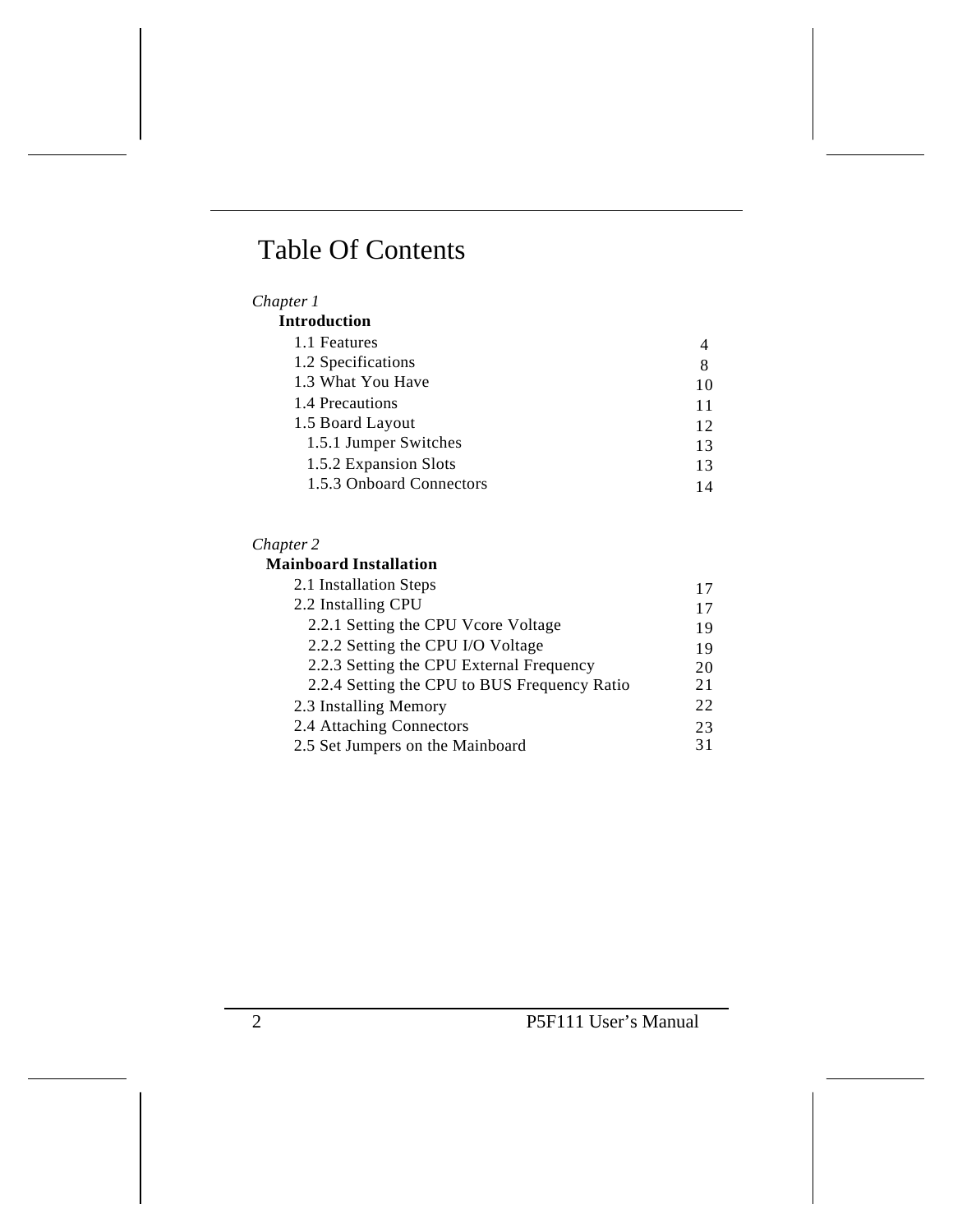| Chapter 3                     |    |
|-------------------------------|----|
| <b>BIOS</b> Configuration     |    |
| 3.1 Entering Setup            | 32 |
| 3.2 CMOS Setup Utility        | 33 |
| 3.3 Standard CMOS Setup       | 34 |
| 3.4 IDE HDD Auto Detection    | 36 |
| 3.5 Load Setup Defaults       | 36 |
| 3.6 Save & Exit Setup         | 36 |
| 3.7 Exit Without Saving       | 36 |
| 3.8 BIOS Features Setup       | 37 |
| 3.9 Chipset Features Setup    | 40 |
| 3.10 Power Management Setup   | 43 |
| 3.11 PnP/PCI Configuration    | 47 |
| 3.12 Integrated Peripherals   | 49 |
| 3.13 Supervisor/User Password | 51 |

# *Chapter 4*

# **Driver and Utility**

| 4.1 Flash Utility                                             | 52 |
|---------------------------------------------------------------|----|
| 4.2 The steps to Install the VIA GRAT AGP Driver              | 52 |
| 4.3 The Steps to Install the VIA Bus Master PCI IDE Driver 53 |    |
| 4.4 The Steps to Install the VGA Driver                       | 54 |
| 4.5 The Steps to Install the MVP4 Sound Card Driver           | 55 |
| 4.6 USB Driver                                                | 55 |

## *Appendix*

# **System Environment Monitor**

A.1 The Steps to Install the System Environment Monitor Driver 56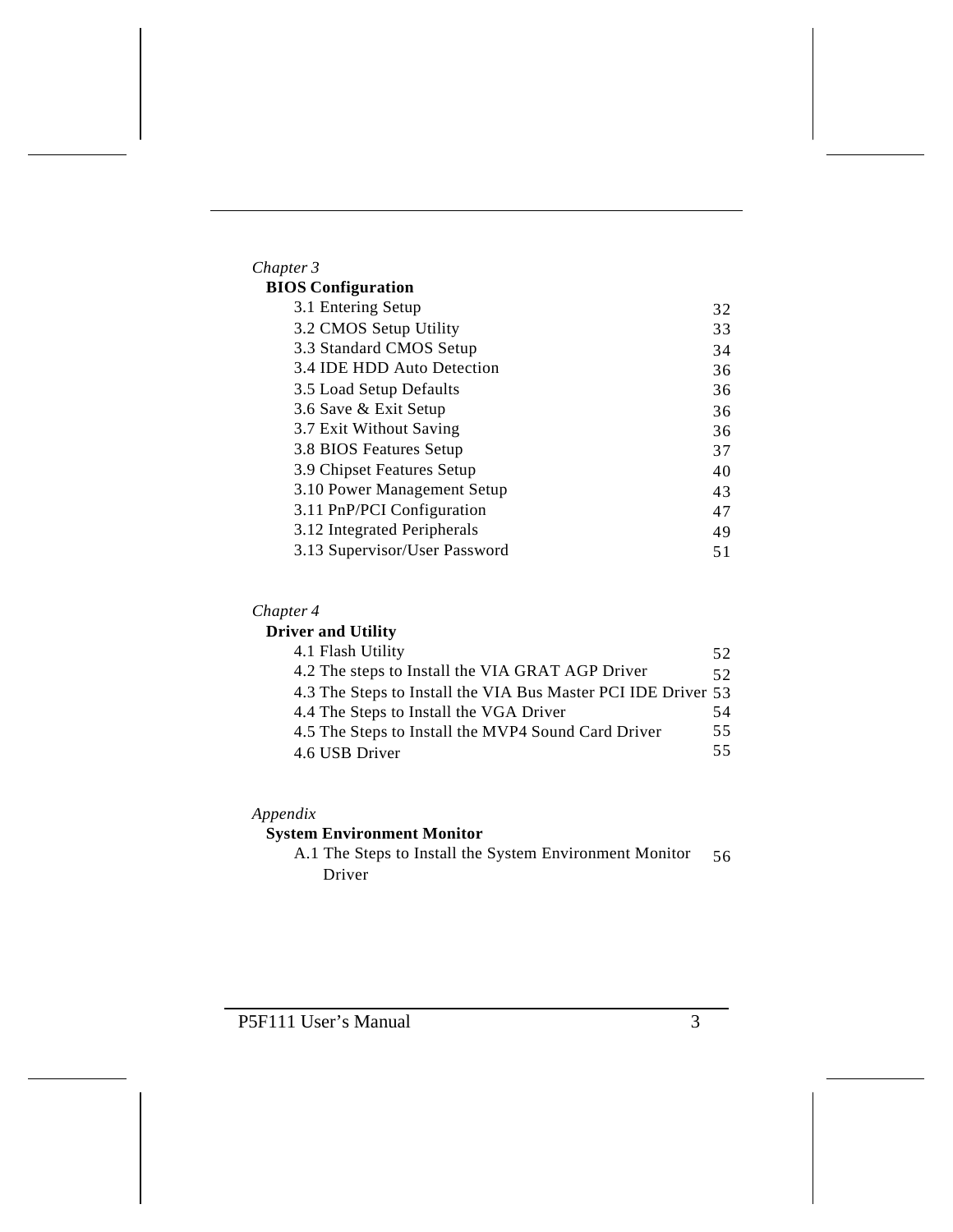# **1 Introduction**

The P5F111 is a quality, high performance, function enhanced mainboard based on the powerful Intel P54C/P55C, AMD K5/K6/K6-2/ K6-3, Cyrix 6x86/M II and IDE WinChip C6 family processor.

With a built-in VIA AGP graphics Chip, Ultra DMA-33/66 Bus Mastering IDE controller, concurrent PCI bus, USB ports and built-in AC97 Digital Audio Controller. It has 1MB or 2MB (optional) pipelinedburst second-level cache on board and two Dual Inline Memory Modules (DIMMs) allow as much as 512MB of 3V SDRAM/EDO memory or 512MB of 3V EDO memory.

The board offers outstanding I/O capabilities, with Ultra DMA-33/66 Bus Mastering IDE interfaces, a floppy controller, two serial port connectors, an EPP/ECP-capable parallel port connector, and IrDAcompatible infrared port, two USB connectors, two USB ports, and more. The three PCI local bus slots, two ISA bus slots, and one AMR slot provide outstanding expandability for add-on peripheral cards.

In addition, the board features a synchronous switching regulator and advanced power and system management functions. The board's BIOS supports automatic device detection--making setup of hard drives, expansion cards, and other devices virtually automatic.

# **1.1 Features**

This section presents an overview of the board's special features.

### **VIA Apollo MVP4**

The Apollo MVP4 is an advanced System Multimedia Architecture (SMA) PC core logic chipset for Socket 7 PC systems. The VIA Apollo MVP4 is a combination of the widely successful VIA Apollo MVP3 chipset and a high performance 2D/3D AGP graphics with setup engine and DVD hardware acceleration (Tridert Blade 3D 9880). Paired with the new VIA VT82C686A Super South bridge. The MVP4 is a compelling solution for cost-effective, full-feature desktop and mobile PC designs.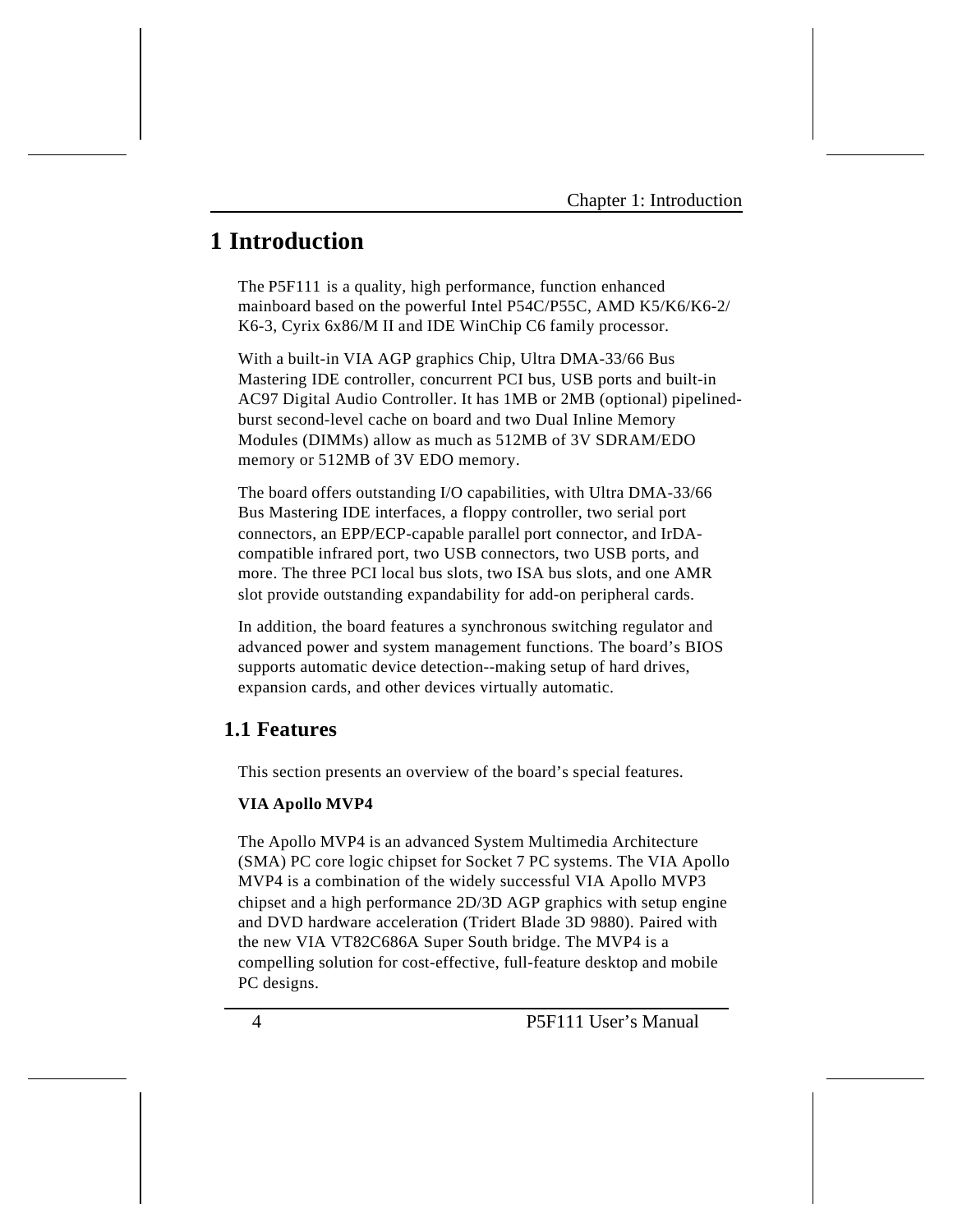## **AGP VGA**

Integrates an AGP 2.0 - Complaint 2D/3D AGP graphics controller into the north bridge of the chipset, 64-bit 2D/3D graphics engine, and video accelerator with advanced DVD video.

## **AC97 Audio**

Integrated AC97 2.0 (meets PC  $98^{(TM)}$  Basic Audio Specification) and Sound Blaster-compatible legacy audio.

#### **ISA and PCI Expansion Slots**

Provides two 16-bit ISA expansion slots and three 32-bit PCI expansion slots.

#### **Versatile Memory Configuration**

The two DIMM sockets support up to 512MB of 3.3V SDRAM memory. Synchronous Dynamic Random Access Memory (SDRAM) provides optimized performance through increased data transfer rate.

#### **Ultra DMA-33/66 Bus Mastering IDE Controller**

Provides an Enhanced Intelligent Drive Electronics (IDE) hard disk controller. Support for Ultra DMA-33/66 speeds up disk drive access.

#### **Flash ROM BIOS and Enhanced ACPI**

The programmable Flash ROM BIOS offers Advanced Configuration and Power Interface (ACPI). ACPI enables ACPI-supported operating systems (such as Windows 98) and applications to direct system power management.

#### **Synchronous Switching Regulator**

The highly efficient synchronous switching design reduces power consumption and heat generation.

#### **External Modem Wakeup (Remote Ring On) (WOM)**

With an optional phone line and modem, the board can turn on automatically to answer a phone call.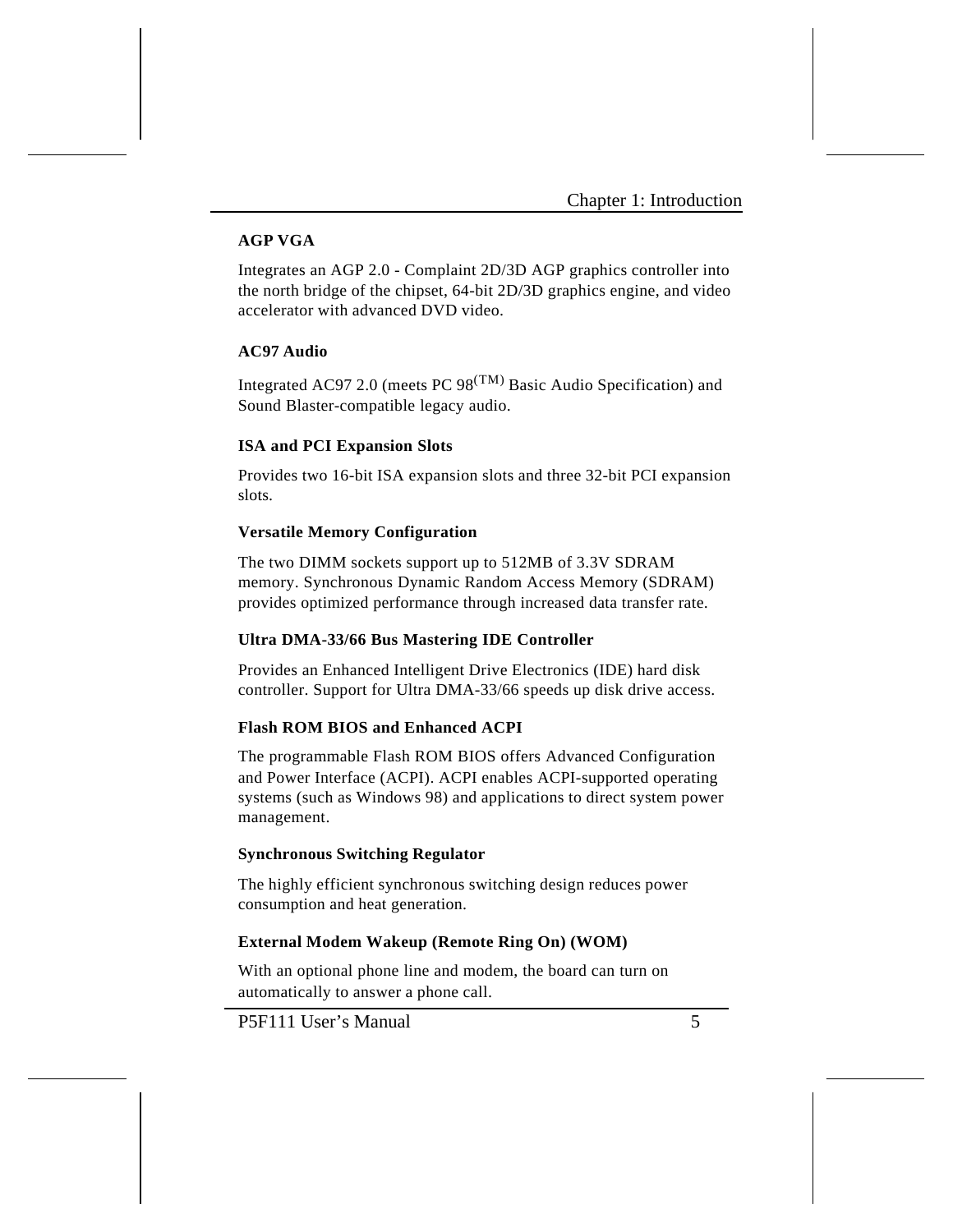### **Wake on LAN (WOL)**

Provides a connector to an optional PCI LAN card (with remote wakeup capabilities) so that a remote server can turn on the system through a network.

#### **RTC Walk-up Timer**

The RTC wakeup timer can turn on your system at a predefined date and time.

#### **Dual-Function Power Button (Soft-Off Control)**

Use the power button to turn off the system instantly or with "soft-off" control. When soft-off is selected, pressing the power button will cause the system to enter Sleep (Suspend) mode. With soft-off, the system won't turn off unless you continuously hold the power button for 4 seconds or longer. This prevents you from accidentally turning off the system.

## **System Sleep (Suspend) Mode**

To conserve energy, the system employs the following measures when in Sleep (Suspend) mode:

#### The CPU stops running

The chipset and related circuits go to the lowest power state

The hard disk stops spinning

The monitor goes blank

The CPU cooling fan and system fan are turned off

The Power LED indicator on the front panel dims when the system is in Suspend mode. (If you are using a 3-pin LED, it can display a different color when the system is in Suspend mode).

#### **Desktop Management Interface (DMI)**

Supports DMI through the BIOS, which creates a higher level of compatibility by allowing hardware to communicate with a standard protocol.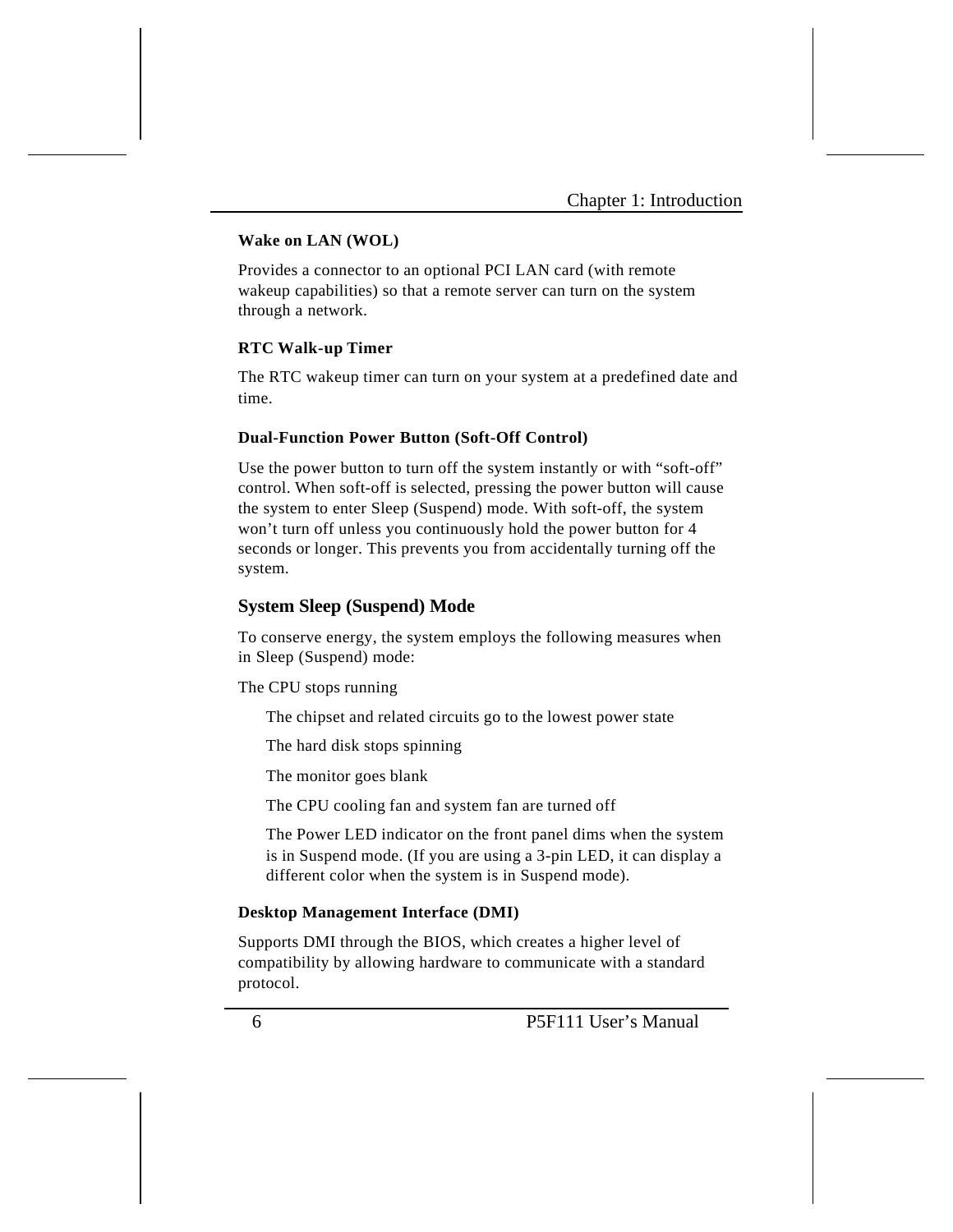# **Super Multi-I/O**

Provides two high-speed UART-compatible serial ports and a parallel port with EEP and ECP capabilities. For wireless connections, you can connect an optional infrared module to the IrDA-compatible infrared port.

## **Automatic Device Detection**

Auto-detection support in BIOS makes installation of hard drives, and other devices samples.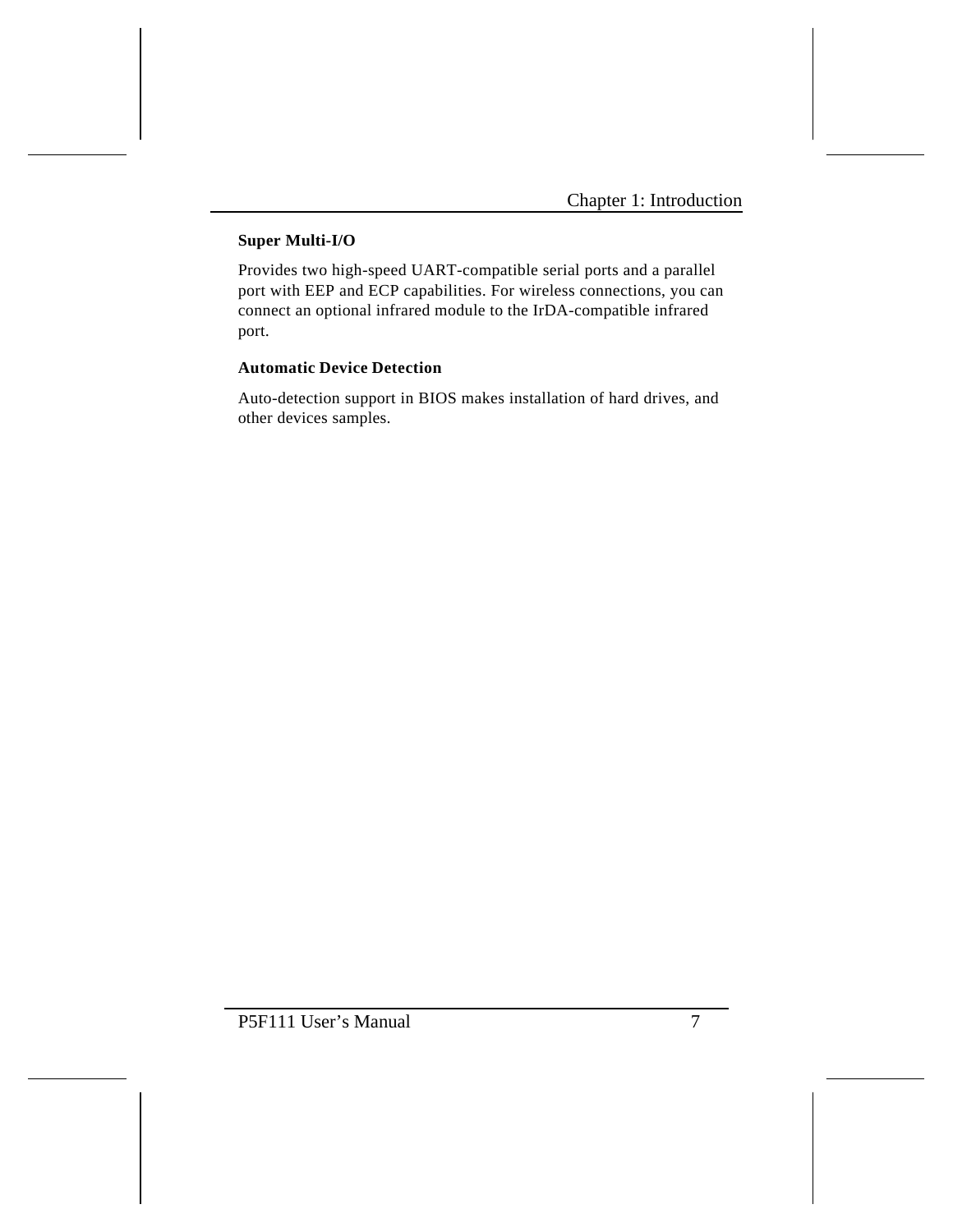# **1.2 Specifications**

# **Hardware**

| <b>CPU</b>             | Intel® P54C/P55C, AMD K5/K6/K6-2/K6-3, Cyrix<br>6x86/M II and IDE WinChip C6 Family                                                                                                                                                                                                  |
|------------------------|--------------------------------------------------------------------------------------------------------------------------------------------------------------------------------------------------------------------------------------------------------------------------------------|
| <b>VRM</b>             | Synchronous switching regulator; provides 1.3V to<br>3.5V operating voltage                                                                                                                                                                                                          |
| Coprocessor            | CPU built-in floating point unit                                                                                                                                                                                                                                                     |
| Speed                  | System bus clock 66/68/75/83/95/100/112MHz<br>PCI bus clock 27.7/31.75/33.3/34.25/37.5/37.75MHz<br>ISA bus clock 8.33MHz                                                                                                                                                             |
| Chipset                | VIA MVP4 (VT8501/VT82C686A)                                                                                                                                                                                                                                                          |
|                        | EIDE Controller Dual-Channel Enhanced Intelligent Drive<br>Electronics (EIDE) interface supports up to 4<br>IDE hand disk drives or CD drives;<br>Supports PIO mode 0 through mode 4 drives;<br>Supports Bus Mastering DMA mode 2 drives and<br>Bus Mastering Ultra DMA-33/66 drives |
| Enhanced I/O           | Two serial ports (16550-compatible UART)<br>Parallel port with bidirectional lines supports<br>Standard Parallel Port (SPP), Enhanced<br>Parallel Port (EPP), and Extended<br>Capabilities Port (ECP)<br>IrDA-compatible infrared port                                               |
|                        | Mouse/Keyboard PS/2 mouse connector<br>PS/2 keyboard connector                                                                                                                                                                                                                       |
| <b>Expansion Slots</b> | 3 X 32-bit PCI slots and 2 X 16-bit ISA slots<br>One AMR Slot                                                                                                                                                                                                                        |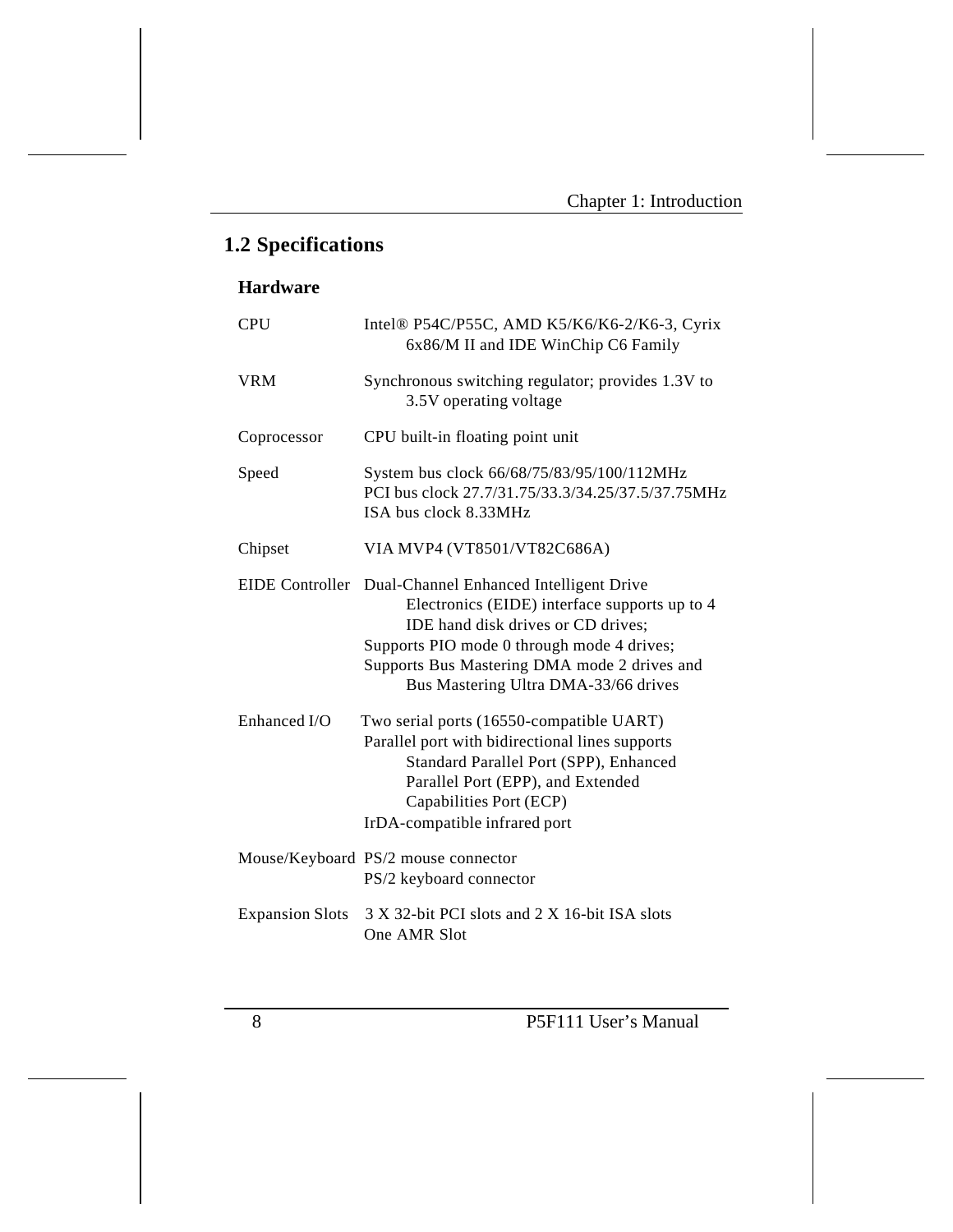| Compliant with EPA, APM 1.2 and ACPI<br>AT soft-off power control<br>ATX soft-off power control<br>Power - On by Keyboard & PS/2 mouse<br>Power - On by Modem Ring<br>Power - On by Alarm<br>Power - On by Network Card (WOL)<br>Sleep state indicator<br>Fan off in sleep mode |
|---------------------------------------------------------------------------------------------------------------------------------------------------------------------------------------------------------------------------------------------------------------------------------|
| System Management VIA 686A include PC Health Monitor                                                                                                                                                                                                                            |
| Switching regulator                                                                                                                                                                                                                                                             |
| AT Form Factor, 22.0cm x 24.0cm (7.25"x 7.9")                                                                                                                                                                                                                                   |
|                                                                                                                                                                                                                                                                                 |
| <b>AWARD AGP/PCI BIOS</b><br>2M-bit Flash BIOS with ESCD block<br>Supports APM, PnP, Multi-Boot, DMI and<br><b>EIDE</b> devices<br>Supports Removable Media Drive                                                                                                               |
| <b>IDE Bus mastering Ultra DMA driver</b><br>Flash utility for BIOS upgrade<br><b>Hardware Doctor Utility</b><br><b>AGP VxD Driver</b><br>On Chip Trident AGP Driver<br>Audio drivers                                                                                           |
| Operates with MS_DOS 6.2x, Windows 3.x,<br>Windows 95, Windows 98, Windows NT4.x,<br>Window NT5x, OS/2 Warp 4.0, Novell<br>Netware, Novell UnixWare 1.1 and SCO Unix<br>5.0.x                                                                                                   |
|                                                                                                                                                                                                                                                                                 |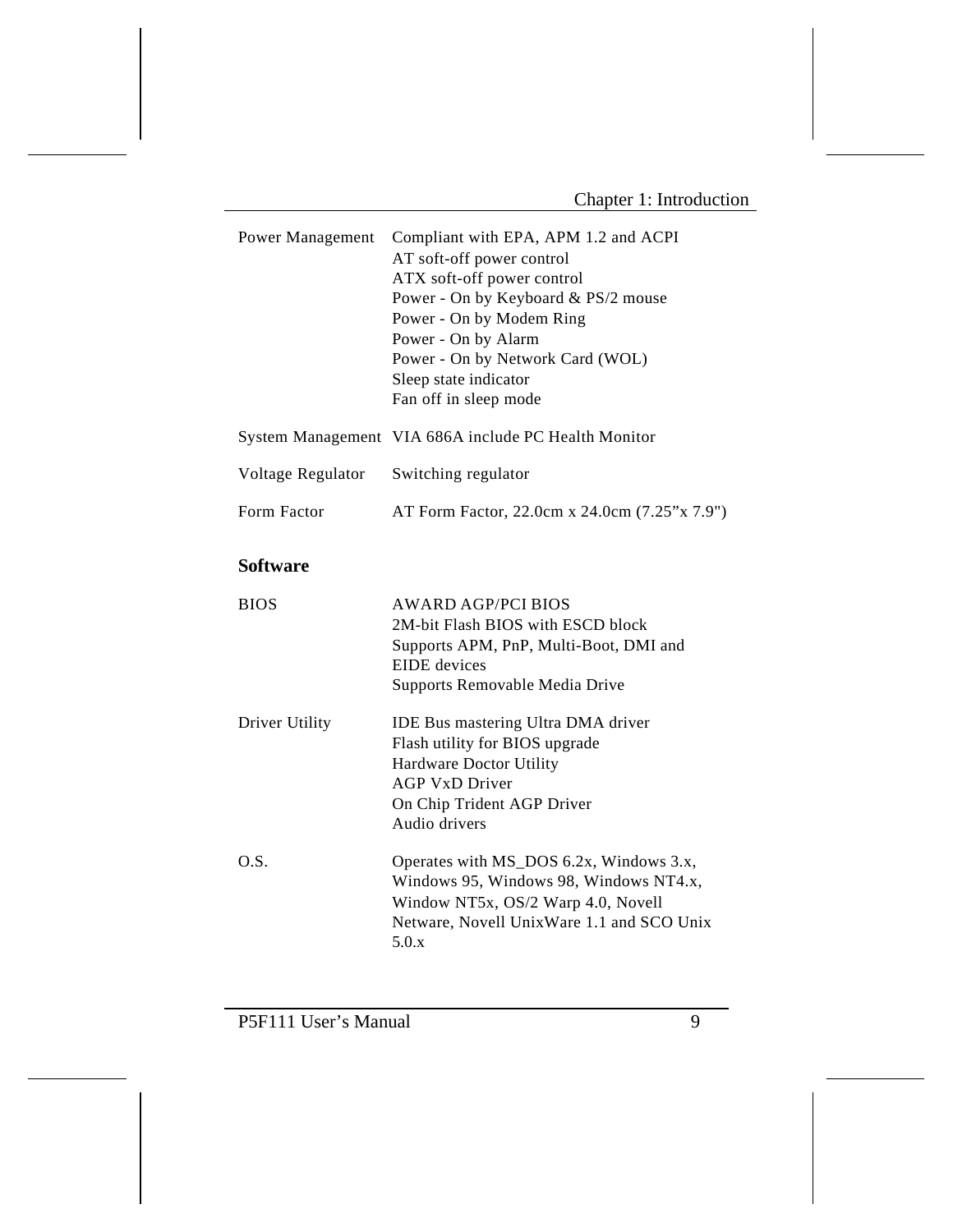#### **Environment**

| <b>Ambient Temperature</b> | $0^0$ C to 50 <sup>0</sup> C (Operating)        |
|----------------------------|-------------------------------------------------|
| <b>Relative Humidity</b>   | 0 to 85% (Operating)                            |
| Vibration                  | 0 to 500 Hz                                     |
| DC Voltage                 | 4.9V to 5.2V                                    |
| DC Voltage                 | 1.8 V to 3.50V                                  |
| DC Voltage                 | $-5V$ , $+12V$ , $-12V$ , $+5V$ s 5% tolerance. |
|                            |                                                 |

## **1.3 What You Have**

The P5F111 mainboard comes securely packaged in a sturdy cardboard shipping carton. In addition to this *User's Manual, the shipping carton contains:* 

The mainboard

 CD with support drivers and utilities OR Diskette with drivers and utilities.

COM1, COM2, VGA, Sound, Printer, Floppy disk drive and IDE ribbon cables

If any of these items is missing or damaged, contact the dealer from whom you purchased the mainboard. Save the shipping materials and carton in case you want to ship or store the board in the future.

Inside the carton, the mainboard is sandwiched between sheets of sponge and packed in an anti-static bag. After you unpack the board, inspect it for damage. Press down all the integrated circuits to make sure they are properly seated in their sockets. Do not apply power to the board if it appears to have been damaged.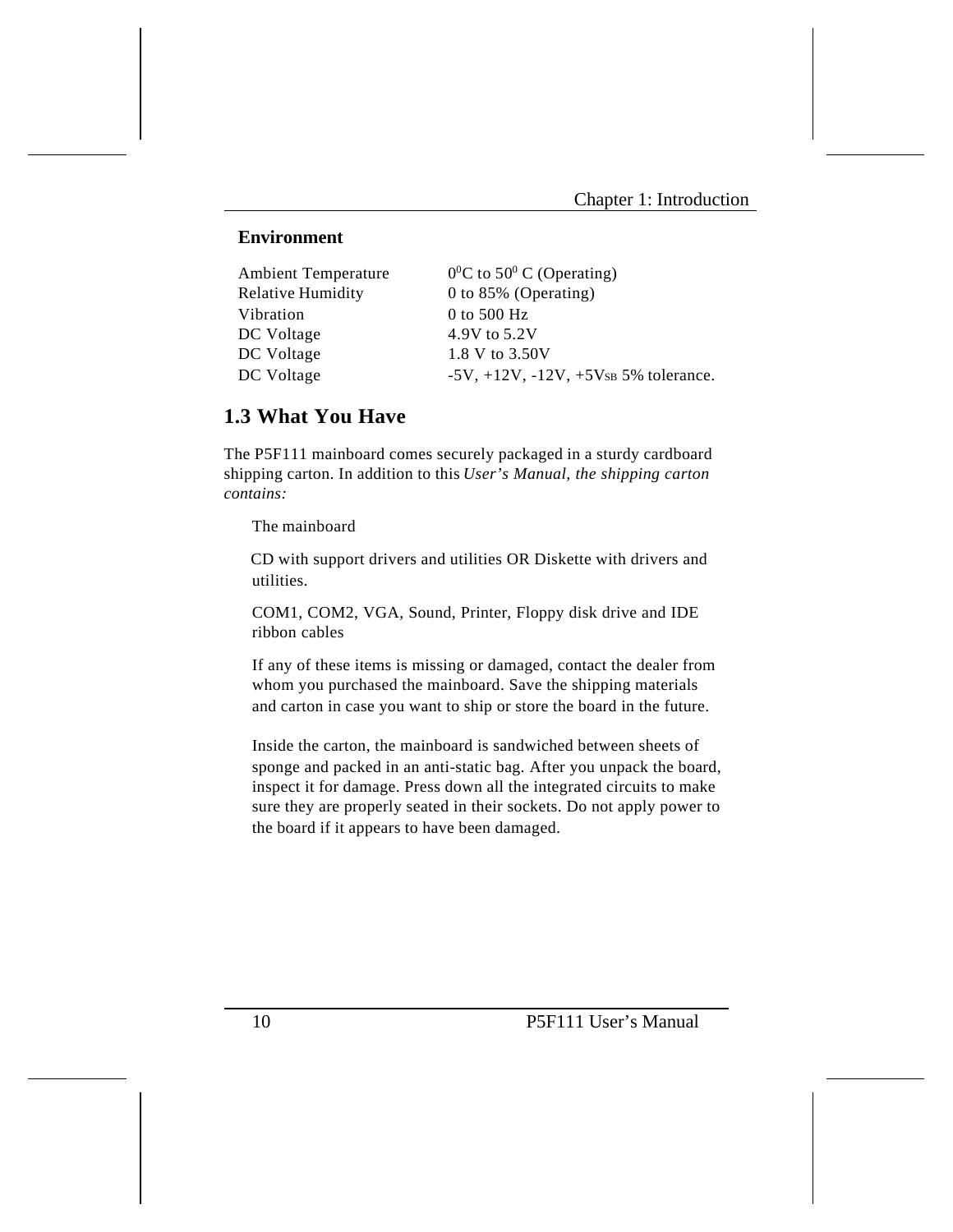# **1.4 Precautions**

Electrostatic discharge may damage the mainboard. Make sure you ground yourself before handling the mainboard or other system components.

Do not remove the anti-static packaging until you are ready to install the mainboard.

Ground yourself before removing any system component from its protective anti-static packaging. To ground yourself, grasp the expansion slot covers or other unpainted parts of the computer chassis.

Handle the mainboard by its edges and avoid touching its components.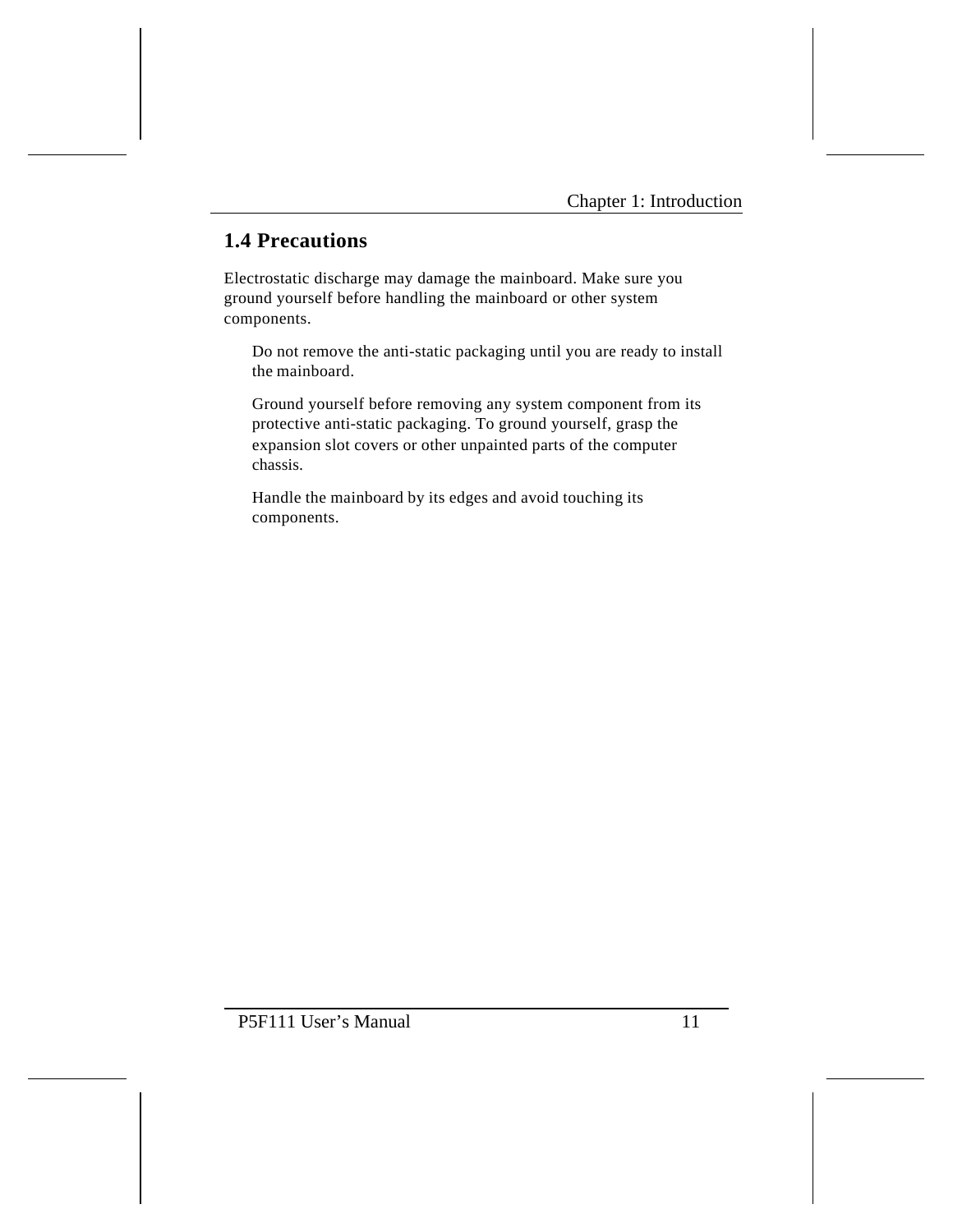# **1.5 Board Layout**



- 1. CPU Socket
- 2. CPU FAN Connector
- 3. DIMM Memory Module Sockets
- 4. IDE Connectors
- 5. Floppy Drive Connector
- 6. AMR Slot
- 7. RTC Battery (CR2032 Lithium)
- 8. Secondary FAN Connector
- 9. Front Panel Connectors
- 10. PCI Expansion Slots
- 11. ISA Expansion Slots
- 12. Secondary Dual USB Port
- 13. Wake on Modem
- 14. Wake on LAN Header
- 15. Flash BIOS
- 16. 512KB/1MB/2MB Pipeline Cache Chip
- 17. Serial Port Connector (COM1) Serial Port Connector (COM2) VGA Connector
- 18. ATX Power Connector (PW2)
- 19. AT Power Connector (PW1)
- 20. Primary Dual USB Connector
- 21. PS/2 Keyboard Connector
- 22. PS/2 Mouse Connector
- 23. Printer Connector
- 24. Game Port
- 25. Audio Port
- 12 **P5F111 User's Manual**
-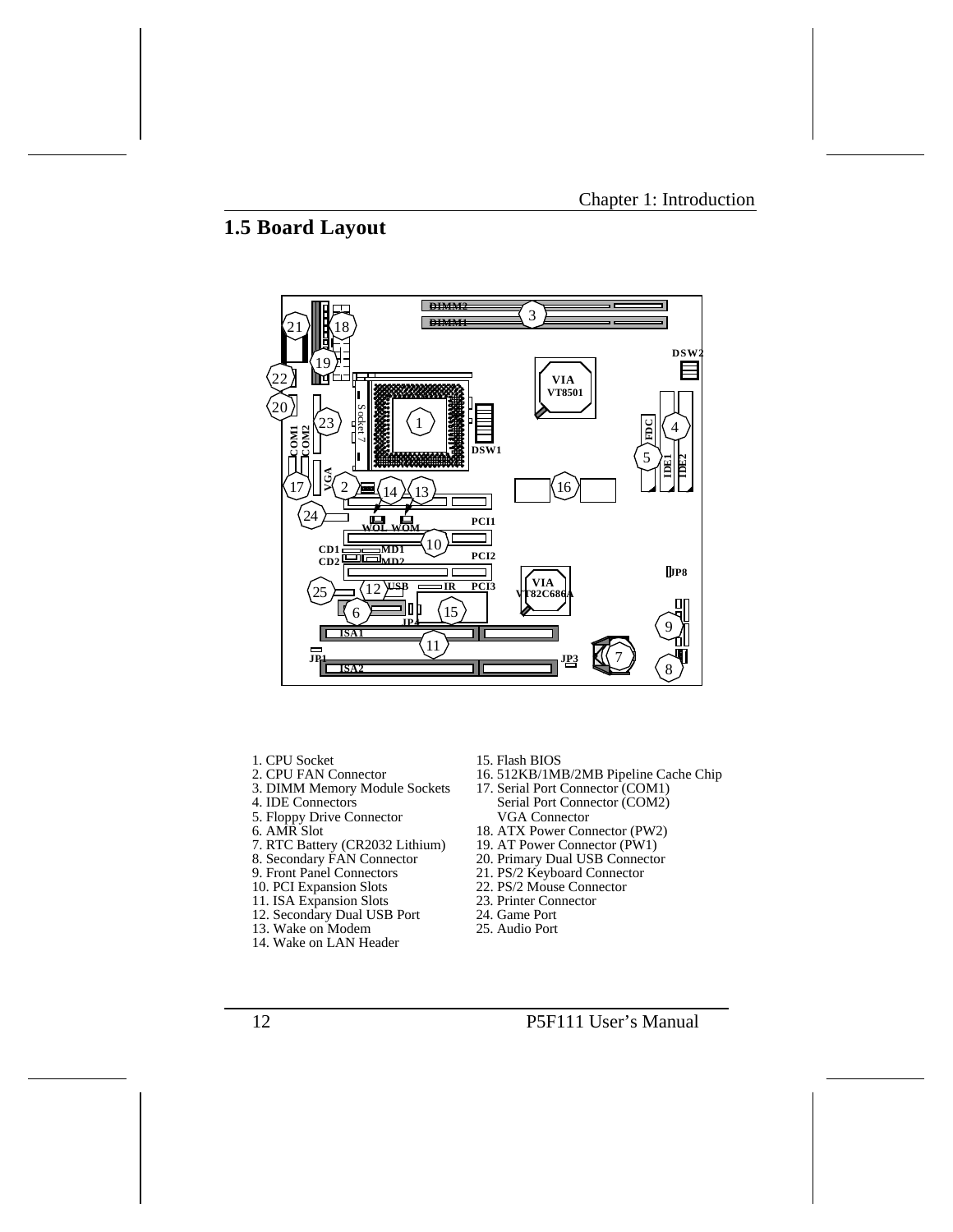# **1.5.1 Jumper Switches**

The board's jumper switches and their functions are listed in the table below. For the location of the switches on the board, see the layout diagram on the previous page.

| Switch          | <b>Function</b>                              |
|-----------------|----------------------------------------------|
| SW <sub>1</sub> | CPU to BUS Frequency Ratio                   |
| SW <sub>1</sub> | CPU External (BUS) Frequency Selection       |
| JP3             | Real-Time Clock                              |
| SW <sub>2</sub> | Vcore Voltage                                |
| JP1             | Enabled/Disabled Onboard AC97 Audio<br>Codec |

# **1.5.2 Expansion Slots**

The bus and memory expansion slots are listed in the table below. For the location of the slots on the board, see the layout diagram earlier in this section.

| Slot             | <b>Function</b>                                                                                                     |
|------------------|---------------------------------------------------------------------------------------------------------------------|
| Socket 7         | CPU socket for Intel P54C/P55C, AMD K5/<br>$K6/K6-2/K6-3$ , Cyrix 6x86/M II and IDE<br>WinChip C6 family processors |
| DIMM1, DIMM2     | 168-pin expansion slots for 3.3V SDRAM or<br>EDO DRAM memory                                                        |
| PCI1, PCI2, PCI3 | 32-bit PCI bus expansion slots for optional<br><b>PCI</b> cards                                                     |
| ISA1, ISA2       | 16-bit ISA bus expansion slots for optional<br>ISA cards                                                            |
| AMR              | For AC97 Modem/Audio Card                                                                                           |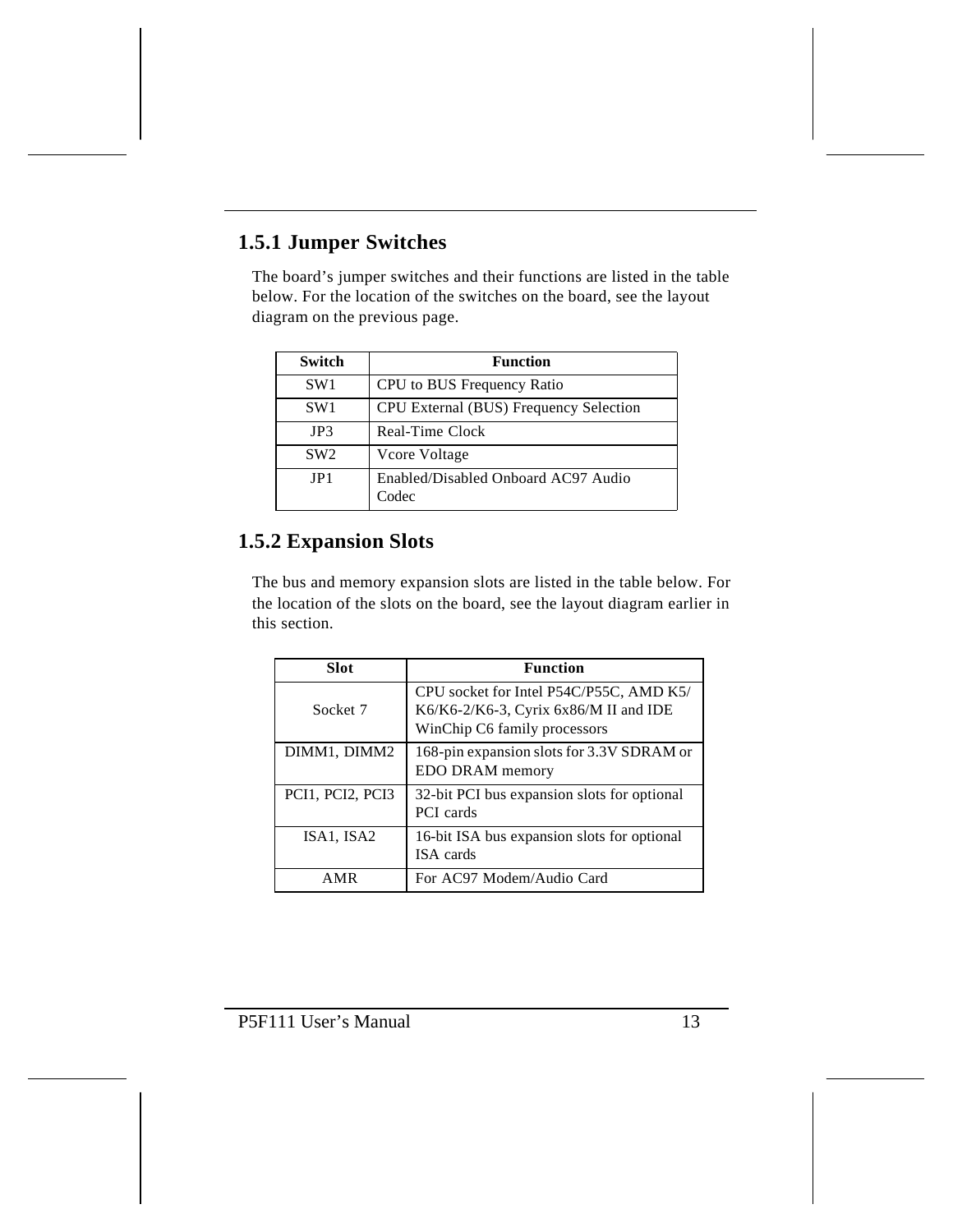# **1.5.3 Onboard Connectors**

This section describes the connectors on the mainboard. For the location of the connectors on the board, see the layout diagram earlier in this section.

| Connector  | <b>Description</b>                                                                                                                                                             |
|------------|--------------------------------------------------------------------------------------------------------------------------------------------------------------------------------|
| Mouse      | PS/2 Mouse connector. This dual-row 8<br>pin connector connects to the PS/2 port<br>cable with a mounting bracket.                                                             |
| Keyboard   | PS/2 Keyboard connector. The 5V line to the<br>PS/2 keyboard is protected with 3Amp/<br>$125V$ fuse.                                                                           |
| USB1, USB2 | Universal Serial Bus ports. Connect USB<br>devices to these connectors.                                                                                                        |
| <b>LPT</b> | Parallel Printer connector. Connect a parallel<br>printer or EPP/ECP device to this port.                                                                                      |
| COM1, COM2 | Serial connectors. Connect serial devices to<br>these 10-pin connectors. Connect the other<br>ends of the cable to the secondary serial port.                                  |
| <b>VGA</b> | VGA connectors. Connect CRT monitor to<br>these 16-pin connectors.                                                                                                             |
| Game/MIDI  | Game/MIDI Port connector, Connect a<br>MIDI device or joystick to this connector.                                                                                              |
| Audio      | 1. Speaker connector. Plug a set of exter-<br>nally powered speakers.<br>2. Line In connector. Plug an input line.<br>3. Microphone connector. Plug an optional<br>microphone. |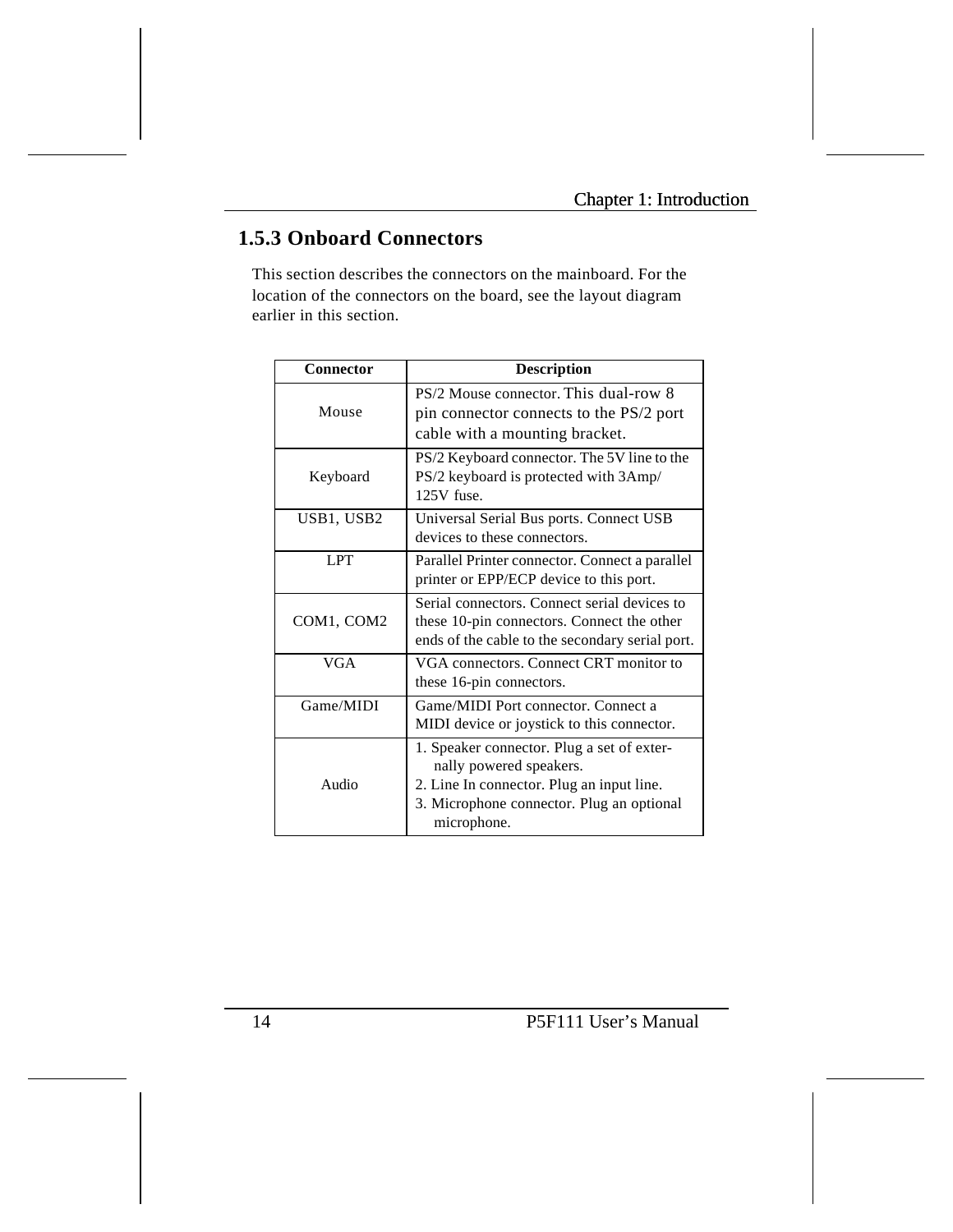| Connector       | <b>Description</b>                                                                                                                                                                                                                                                                                    |
|-----------------|-------------------------------------------------------------------------------------------------------------------------------------------------------------------------------------------------------------------------------------------------------------------------------------------------------|
| PW1             | AT Power Supply connector. Use this connector<br>to connect the board to an AT power supply.                                                                                                                                                                                                          |
| PW <sub>2</sub> | ATX Power Supply connector. Use this connector<br>to connect the board to an ATX power supply.                                                                                                                                                                                                        |
| FAN1, FAN2      | Fan connectors. Connect cooling fans to these<br>connectors.                                                                                                                                                                                                                                          |
| IR              | IrDA connector. Connect an optional wireless<br>transmitting and receiving infrared module to this<br>connector.                                                                                                                                                                                      |
| FDC.            | Floppy Disk Drive connector. Connect the single<br>end of a floppy disk drive cable to this 34-pin con-<br>nector block. Connect the other ends of the cable<br>to one or more floppy disk drives.                                                                                                    |
| CD1, CD2        | CD-ROM Audio Input connectors. Depending on<br>the type of installed CD-ROM drive, connect the<br>CD-ROM drive cable to one of these connectors:<br>CD1 is for the Sony CD-Audio interface; CD2 is<br>for the Mitsumi/Panasonic interface. Connect the<br>other end of the cable to the CD-ROM drive. |
| <b>WOL</b>      | Wake on LAN connector. Connect an optional<br>LAN card to this 3-pin connector. This allows the<br>system to power up when a wakeup signal is<br>received from the network through the LAN card.                                                                                                      |
| <b>WOM</b>      | Wake on Modem connector. Connect an optional<br>Modem card to this 3-pin connector. This allows<br>the system to power up when a wakeup signal is<br>received from the network through the Modem<br>card.                                                                                             |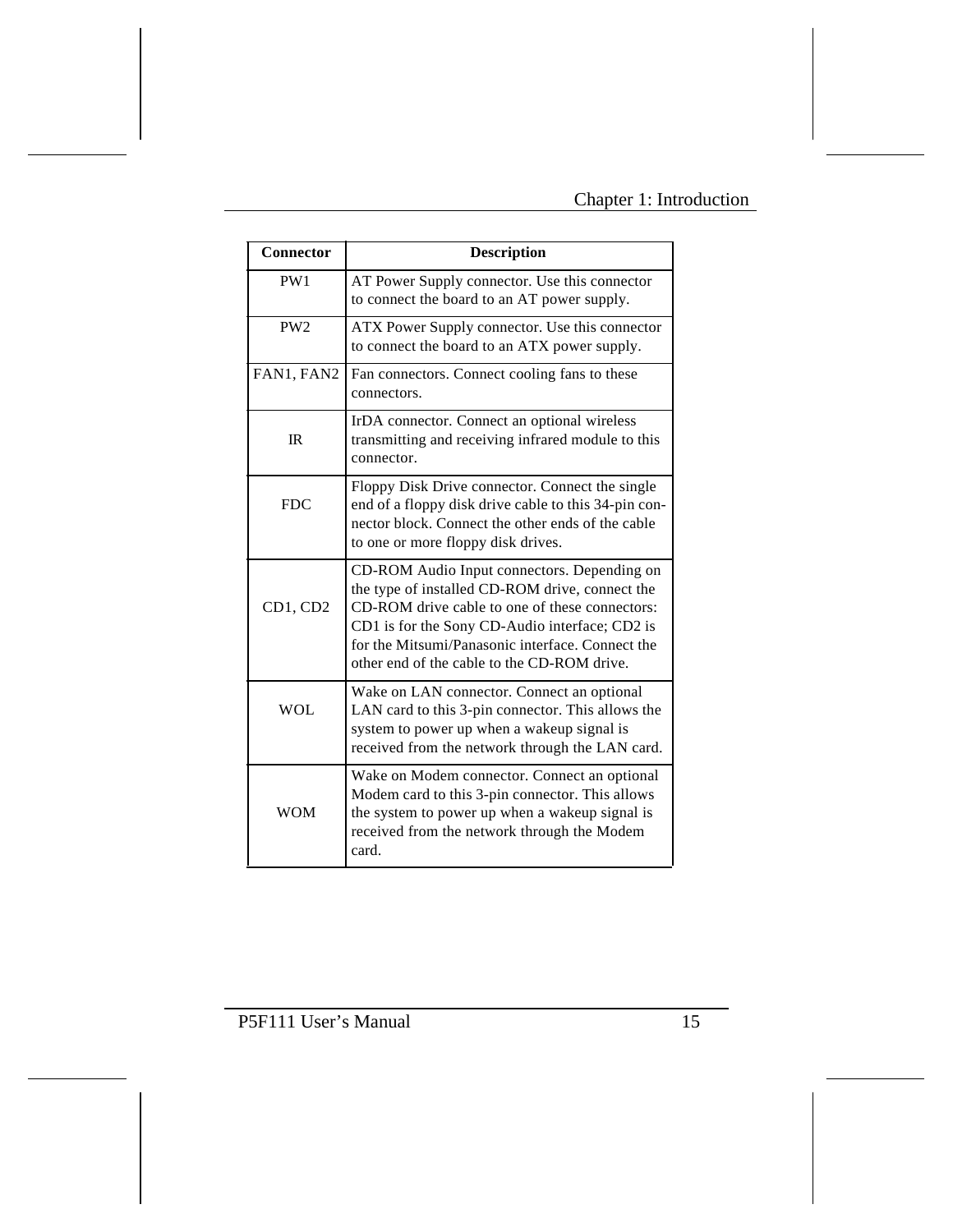# Chapter 1: Introduction

| Connector                       | <b>Description</b>                                                                                                                                                                                                                                                                                                                                                                                                                                                                                                                                                                                |
|---------------------------------|---------------------------------------------------------------------------------------------------------------------------------------------------------------------------------------------------------------------------------------------------------------------------------------------------------------------------------------------------------------------------------------------------------------------------------------------------------------------------------------------------------------------------------------------------------------------------------------------------|
|                                 |                                                                                                                                                                                                                                                                                                                                                                                                                                                                                                                                                                                                   |
| IDE1, IDE2                      | Primary IDE connector. Connect the single end of<br>the included IDE cable to this 39-pin connector<br>block. Connect the other ends of the cable to one<br>or more hard disk drives. Note that if you install<br>two hard disk drives with this connector, you must<br>set the second drive to Slave mode. (For a descrip-<br>tion of using Master and Slave modes, refer to the<br>documentation that came with your hard disk<br>drive.)<br>(i) To have two hard disk drives both configured<br>to Master mode, attach one drive to the IDE1 con-<br>nector and another to the IDE2 connector. |
| <b>Front Panel</b><br>Connector | Connect these connectors to the appropriate fea-<br>tures on the front panel: Power LED, internal<br>speaker, HDD LED, Reset button, and Power<br>Switch.                                                                                                                                                                                                                                                                                                                                                                                                                                         |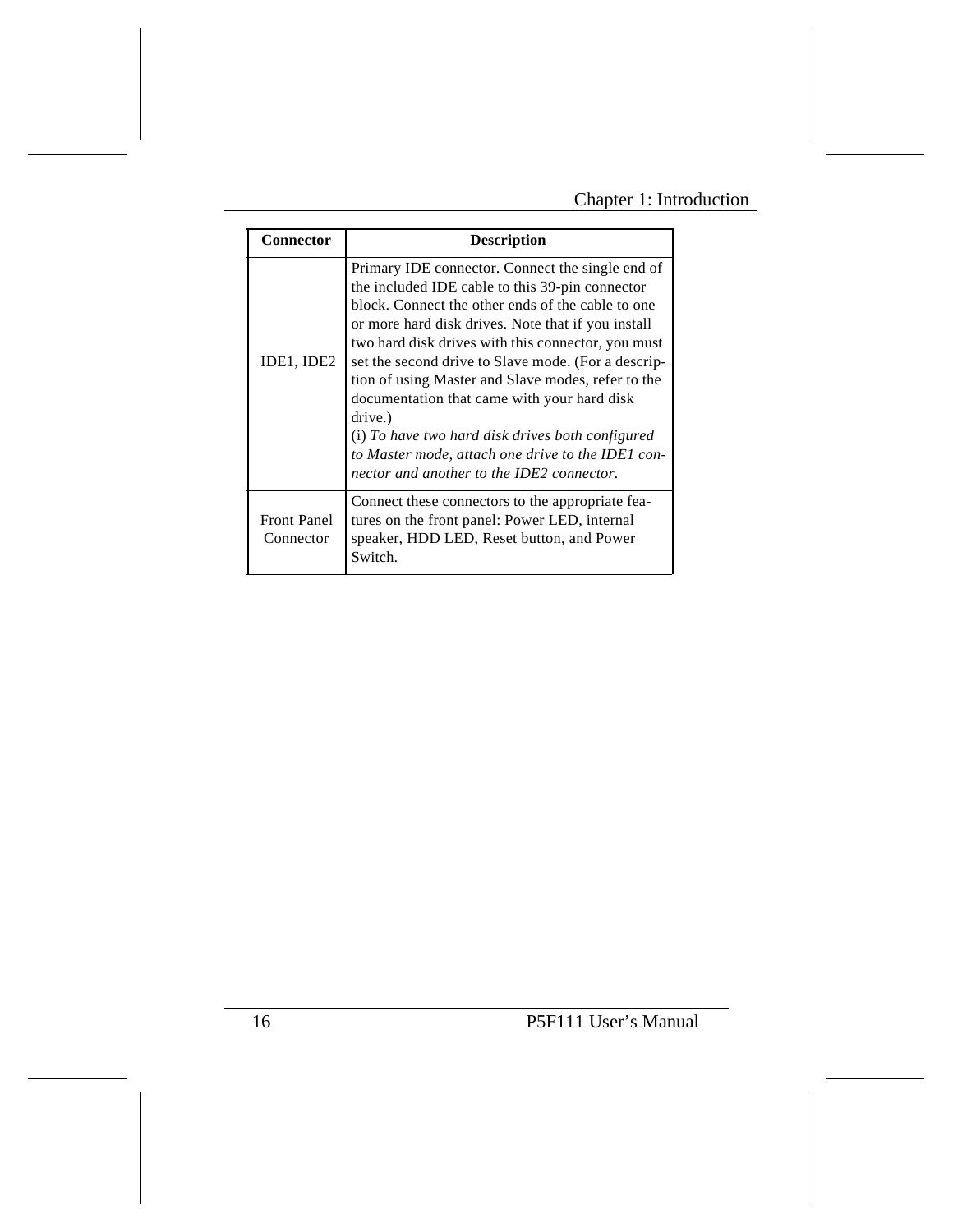# **2 Mainboard Installation**

# **2.1 Installation Steps**

The P5F111 is designed to fit into a standard AT form factor chassis. The pattern of the mounting holes and the position of the back panel connectors meet the AT system board specification. Chassis may come with various mounting fasteners which are made of metal or plastic. It is highly recommended to use as many metal fasteners as possible to mount the mainboard in the chassis for better grounding.

To install the mainboard you need to

**1.Installing CPU 2.Installing system memory 3.Attach the connectors 4.Set jumpers on the mainboard**

# **2.2 Installing CPU**

To avoid being broken by the pressure of CPU insertion, the mainboard must be placed on a flat anti-static surface before the CPU is installed. Do not touch the CPU pins with your fingers during the installation.

 1. Push the CPU ZIF socket's lever to the side a little and raise it as far as it can go.

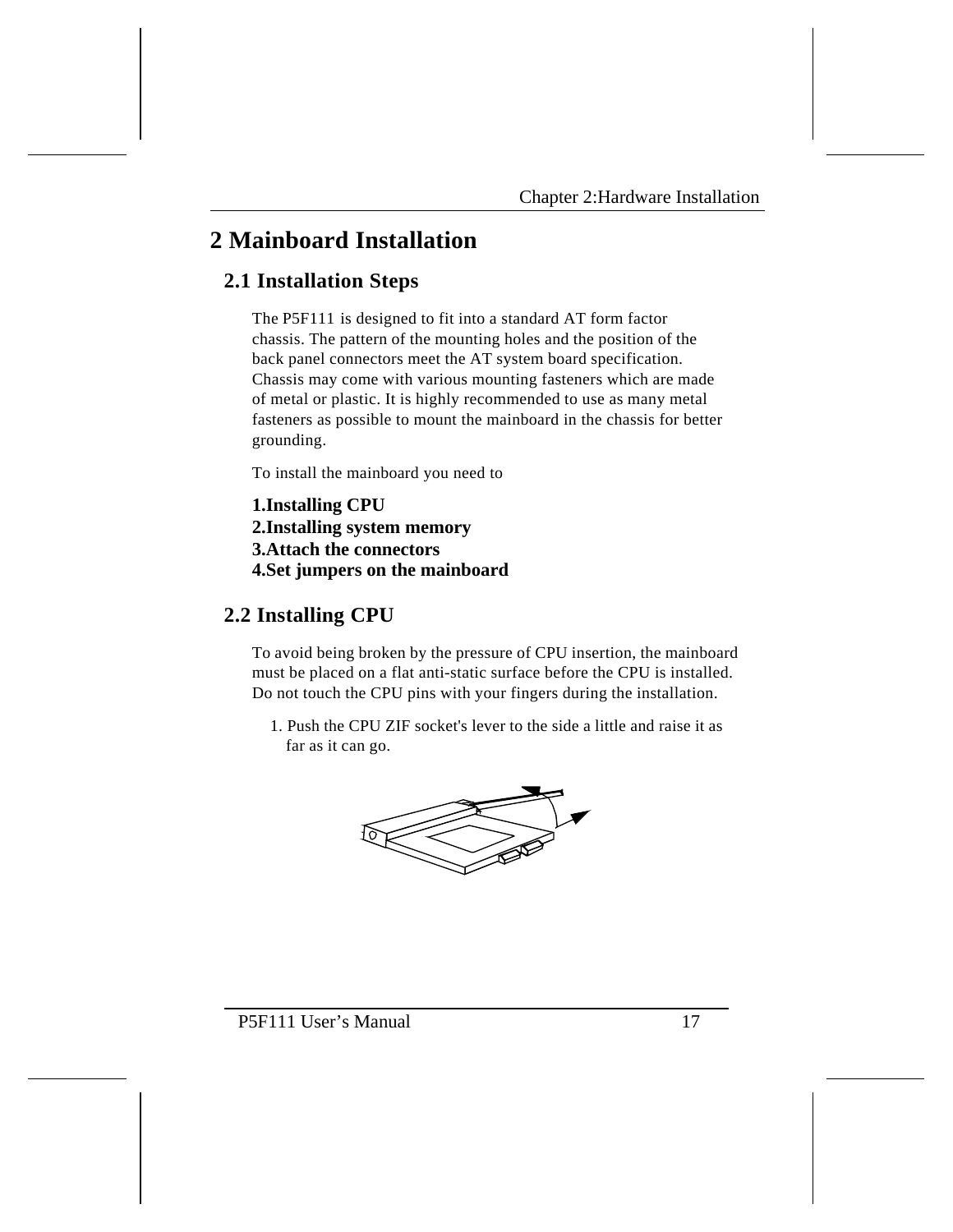2. Align the CPU with the ZIF Socket 7 so that the pin 1 (cut corner) of CPU is at the pin 1 of the Socket 7 as shown in the figure below, then insert the CPU into the socket.



3. Press the lever down to snap it into place at the side of socket. You will feel some resistance as the pressure starts to secure the CPU in the socket.



4. Install a heatsink with a cooling fan that is required to protect the CPU from being damaged due to overheat.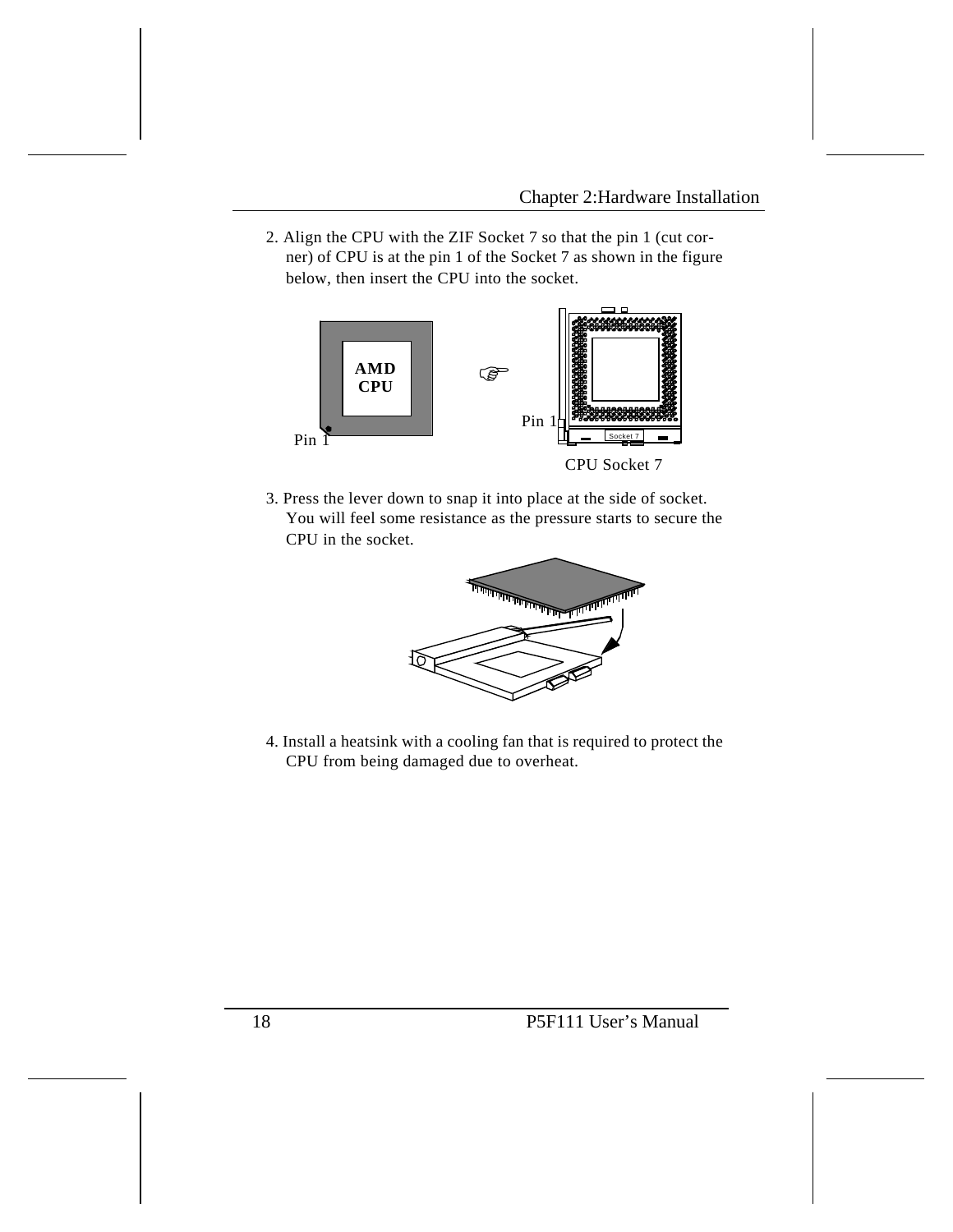# **2.2.1 Setting the CPU Vcore Voltage (SW2)**

The P5F111 supports CPU voltages from 2.1V to 3.5V.

|  | DIP SWITCH (SW2) selects CPU Voltages |  |  |  |  |
|--|---------------------------------------|--|--|--|--|
|--|---------------------------------------|--|--|--|--|

| CPU Voltage | $SW2-P1$    | $SW2-P2$   | $SW2-P3$   | $SW2-P4$   |
|-------------|-------------|------------|------------|------------|
| 2.1         | OFF         | OFF        | OFF        | <b>ON</b>  |
| 2.2         | OFF         | OFF        | <b>ON</b>  | OFF        |
| 2.3         | OFF         | OFF        | ON         | ON         |
| 2.4         | OFF         | <b>ON</b>  | OFF        | OFF        |
| 2.5         | OFF         | ON         | OFF        | <b>ON</b>  |
| 2.6         | OFF         | ON         | ON         | <b>OFF</b> |
| 2.7         | OFF         | ON         | ON         | <b>ON</b>  |
| 2.8         | ON          | OFF        | OFF        | OFF        |
| 2.9         | $_{\rm ON}$ | <b>OFF</b> | <b>OFF</b> | ON         |
| 3.0         | ON          | OFF        | ON         | OFF        |
| 3.1         | ON          | OFF        | ON         | <b>ON</b>  |
| 3.2         | $_{\rm ON}$ | ON         | <b>OFF</b> | <b>OFF</b> |
| 3.3         | ON          | <b>ON</b>  | OFF        | <b>ON</b>  |
| 3.4         | ON          | <b>ON</b>  | <b>ON</b>  | OFF        |
| 3.5         | $_{\rm ON}$ | ON         | ON         | ON         |



# **2.2.2 Setting the CPU I/O Voltage (JP8)**

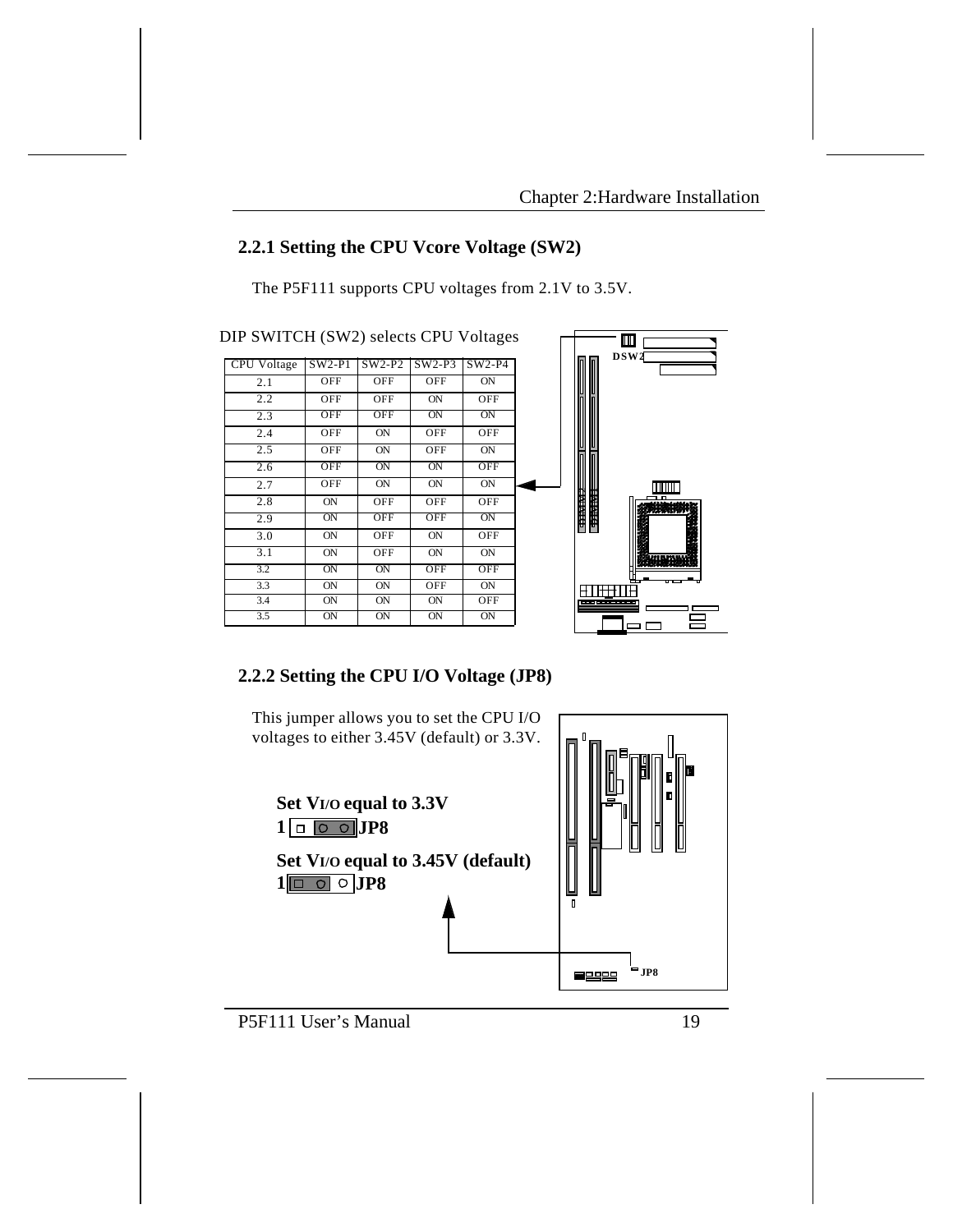## **2.2.3 Setting the CPU External Frequency (SW1)**

IBM/Cyrix 6x86/MX/MII, IDT C6/WINCHIP2 are designed to have internal and external frequency. The SW1 is the external frequency selector for clock generator and the BUS/PCI clock dividers for the MVP4 chipset. You should set all these jumpers for system running in proper frequency. Please set the CPU external frequency according to following table:



DIP SWITCH (SW1) selects CPU Bus Clock

The CPU core frequency  $=$  ratio  $*$  external bus clock

*Warning: The VIA MVP4 chipset supports maximum 100MHz external CPU bus clock, if you want your system running at over-frequency 112MHz, you should have faster SDRAM, PCI add on card and good heat dissipation CPU fan. Otherwise, that may cause your system to become unstable. We recommend you to use the standard CPU frequency for normal operation.*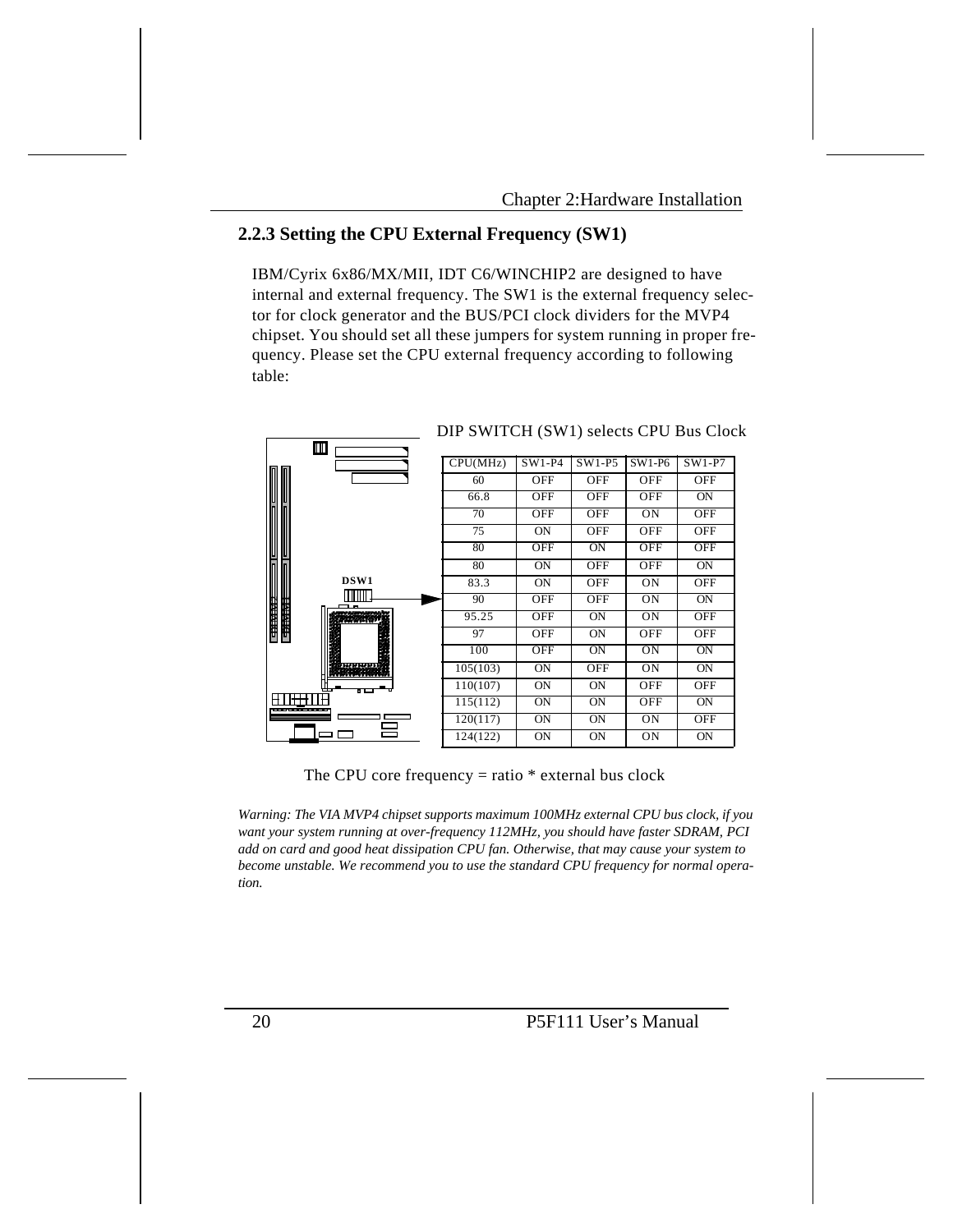# **2.2.4 Setting the CPU to BUS Frequency Ratio (SW1)**

The CPU to BUS frequency ratio is selected by SW1. Please set the ratio as following table:



*The Intel Pentium P55C 233MHz, AMD (K6-PR233/K6-2-333/ 350),IBM/Cyrix MII-PR300 are using 1.5x jumper setting for 3.5 x frequency ratio.*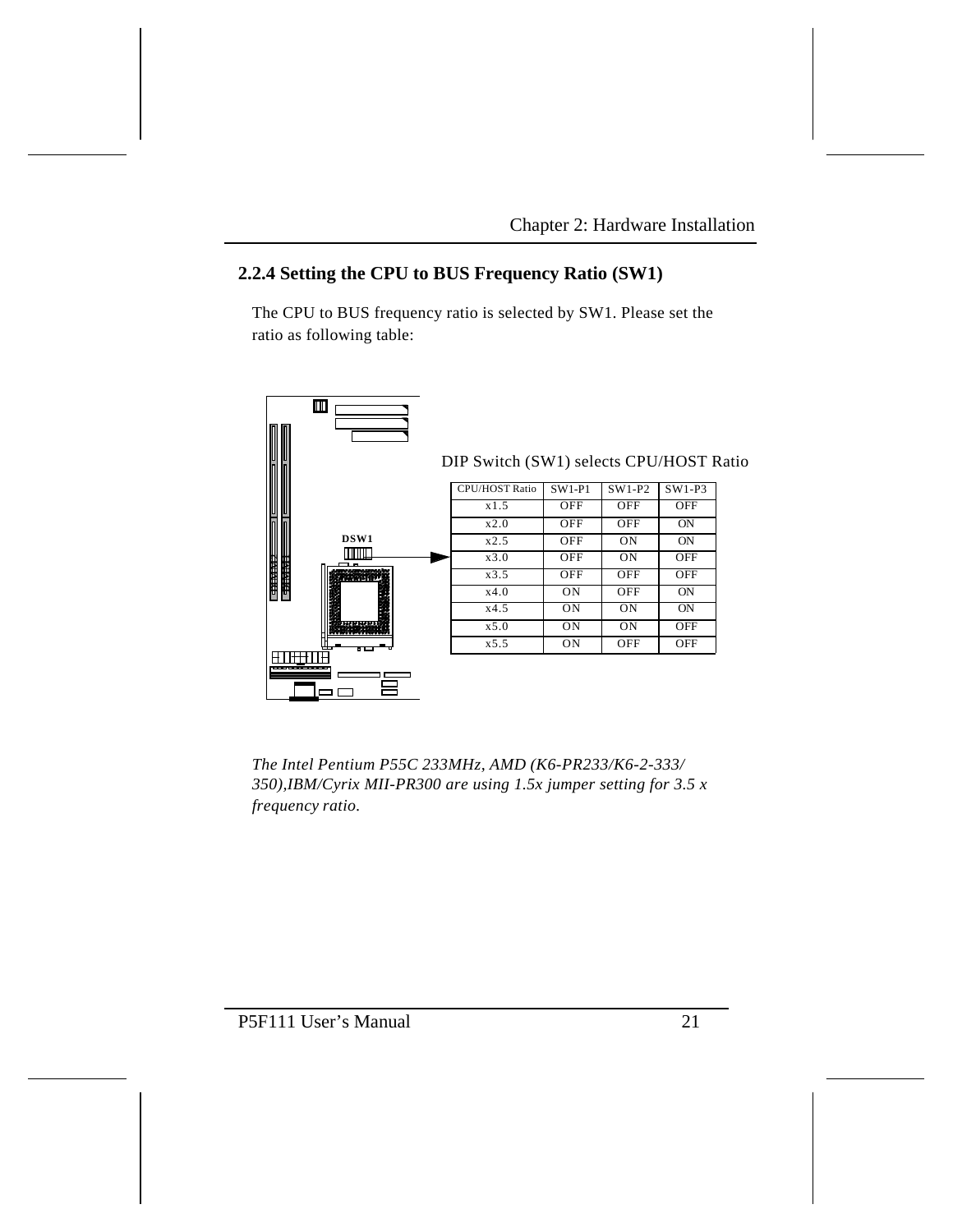# **2.3 Installing Memory**

A Dual In-Line Memory Module (DIMM) is a small circuit board filled with DRAM chips that can be installed in one of the board's DIMM sockets.

The board's two DIMM sockets allow as much as 256MB of 3.3V V EDO DRAM memory. The DIMM socket supports 1Mx64/72 (8MB), 2Mx64/72(16MB), 4Mx64/72(32MB), 8Mx64/72(64MB), 16MBx64/ 72(128MB), 32Mx64/72(256MB) single or double sided DIMM modules. You can install a DIMM into any DIMM socket. Mixing DRAM type within one system is not supported. There are no jumper settings required for the memory size or type, as there are automatically detected by the BIOS.

In order to create a memory array, the following set of rules allows for optimum configurations.

- 1.The memory array is 64- or 72-bits wide (with or without ECC).
- 2.Those modules can be installed in any order.
- 3.Supports single- and double-density DIMM.
- 4.EDO memory speed: 60ns or faster (only for 66MHz system clock).
- 5.SDRAM memory speeds 66.6MHz or faster; CAS latency: 2 or 3.

The following table is the valid memory configuration:

| <b>Bank</b>                | <b>DIMM Module</b>     | <b>Total Memory</b> |
|----------------------------|------------------------|---------------------|
| Bank 0 (DIMM1)             | <b>EDO/SDRAM</b>       | $4 - 256MB$         |
|                            | 4,8,16,32,64,128,256MB |                     |
| Bank 1 (DIMM2)             | EDO/SDRAM              | $4 - 256MB$         |
|                            | 4,8,16,32,64,128,256MB |                     |
| <b>Total System Memory</b> | $4 \sim 512MB$         |                     |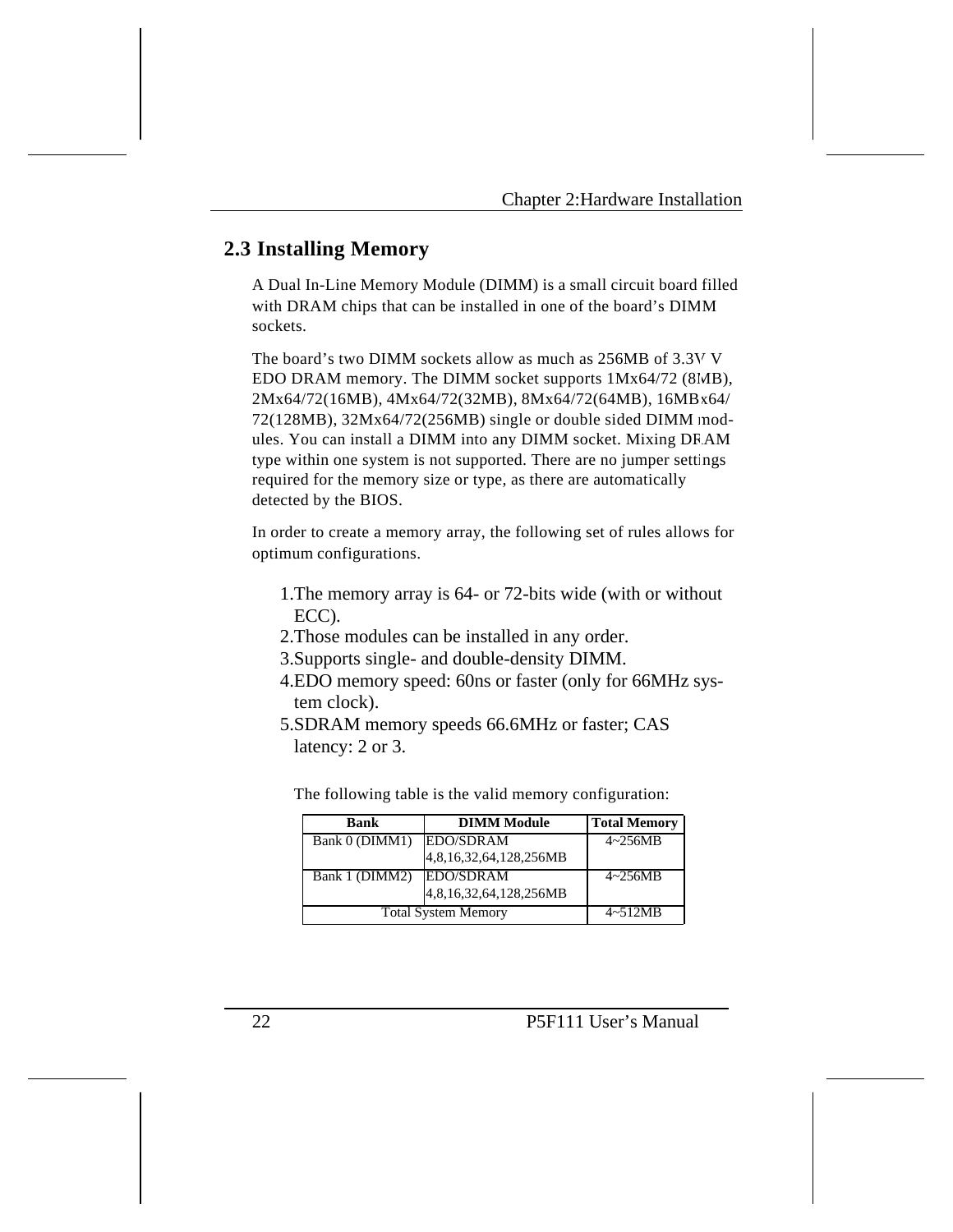# **2.4 Attaching Connectors**



# **P5F111 Mainboard Connector/Jumper Location**

Jumpers: JP1: 1-2 Disabled onboard Sound 2-3 Enabled onboard Sound (default) JP3: 1-2 Normal Mode (default) 2-3 Clear CMOS RAM Connectors: WOL: Wake on LAN Connector MD2: MODEM Voice Signal Input (MPC2 Type) MD1: MODEM Voice Signal Input (JST Type) CD2: CDROM Audio Signal Input (MPC2 Type) CD1: CDROM Audio Signal Input (JST Type) WOM: Wake on Modem Connector 2-3 Enable BIOS R/W (default) JP4: 1-2 Disable BIOS R/W JP8: 1-2 VI/O: 3.45V (default) 2-3 VI/O: 3.3V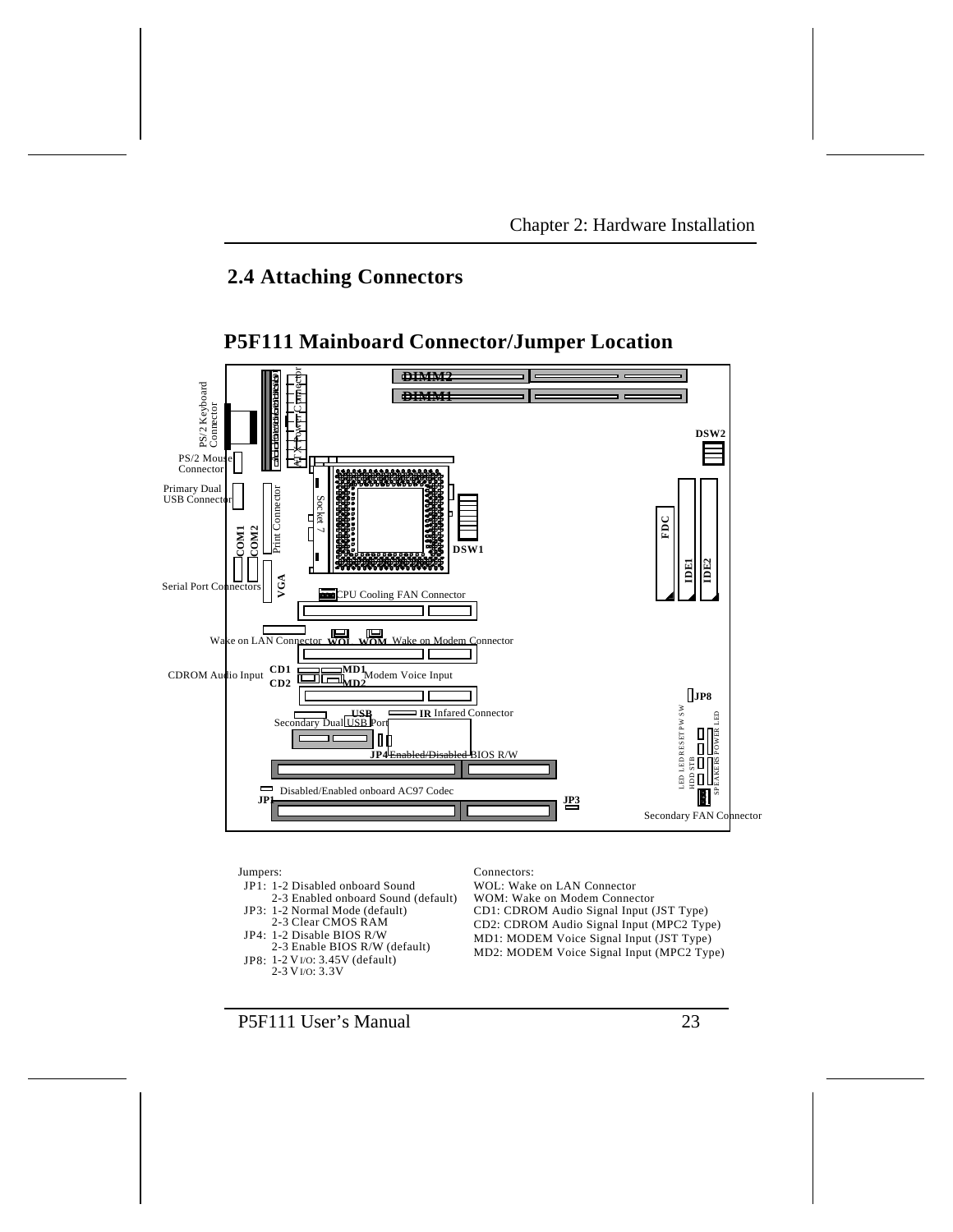## **1. Front Panel Connectors**

There are 7 connectors on the mainboard for speaker, switches and indicator lights on the system's front panel



## Front Panel Connector

| Function            | PIN#      |
|---------------------|-----------|
| <b>HDD LED</b>      | $1 - 2$   |
| <b>STB LED</b>      | $4 - 5$   |
| <b>RESET</b>        | $7 - 8$   |
| <b>POWER SWITCH</b> | $10-11$   |
| <b>PC SPEAKER</b>   | $12 - 15$ |
| <b>POWER LED</b>    | 18-20     |

## Front Panel Connector Pin Assignment

| PIN             | Function        |
|-----------------|-----------------|
| $\mathbf{1}$    | HDD LED+        |
| $\overline{2}$  | HDD LED-        |
| $\overline{4}$  | STB LED+        |
| 5               | <b>STB LED-</b> |
| $\overline{7}$  | Power Good      |
| 8               | Ground          |
| $\overline{10}$ | Power On/Off    |
| $\overline{11}$ | Ground          |
| 12              | Speaker out     |
| 13              | Ground          |
| 14              | Ground          |
| 15              | $+5V$           |
| 18              | PW LED+         |
| 19              | N.C.            |
| 20              | PW LED-         |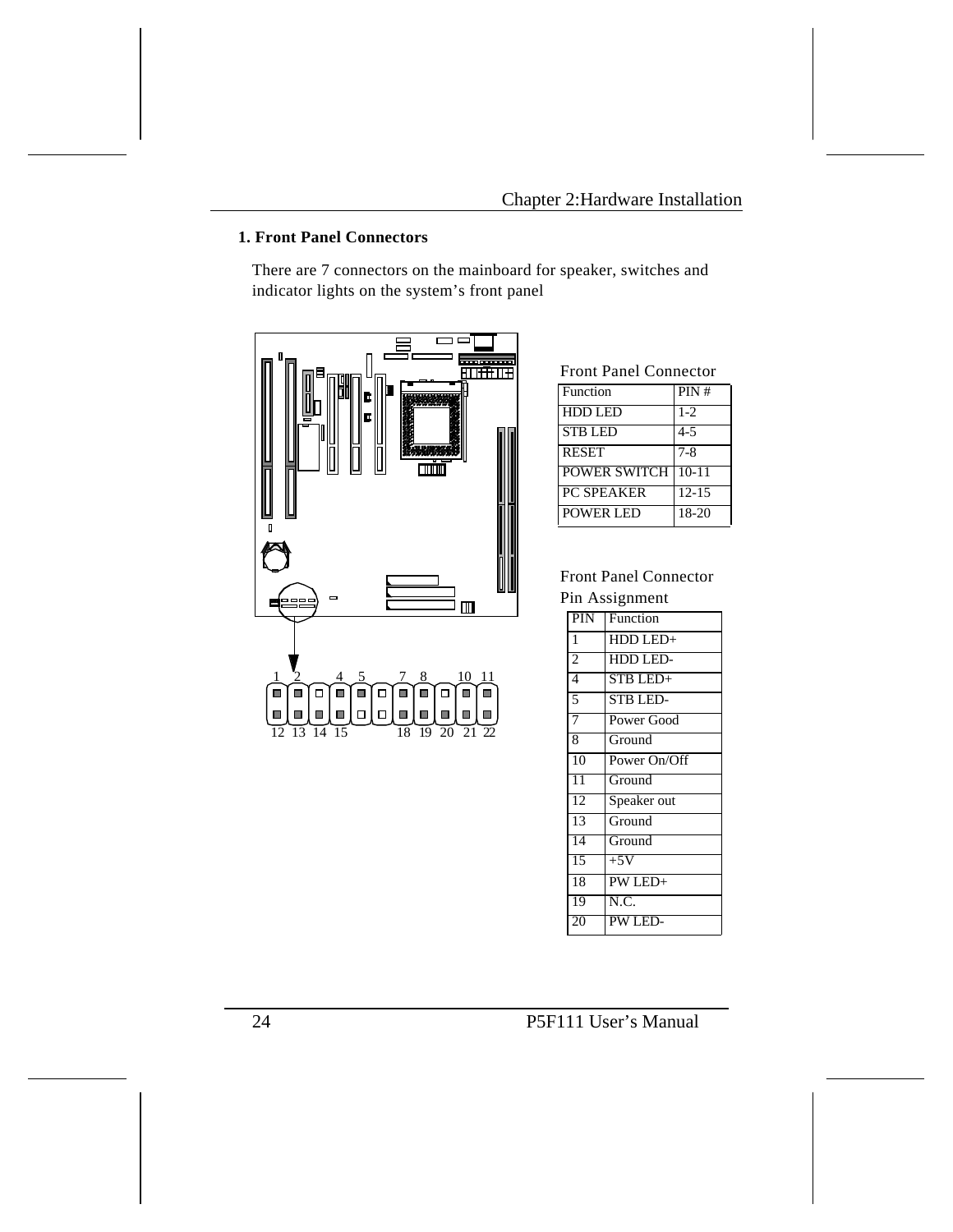#### **HDD LED Connector**

This 2-pin connector connects to the case-mounted HDD LED to indicate hard disk activity.

## **STB LED Connector**

This 2-pin connector connects to the case-mounted STB LED to indicate standby or power status. The STB LED will still on when system is off to indicate the AC power condition.

#### **Reset Connector**

This 2-pin connector connects to the case-mounted reset switch and is used to reboot the system.

#### **Power Switch Connector**

This 2-pin connector connects to the case-mounted Power button to turn on/off the system power.

#### **Speaker Connector**

This 4-pin connector connects to the case-mounted speaker

#### **Power LED Connector**

This 5-pin connector connects to the power LED.

The front panel on your case may have a turbo switch to deactivate the Turbo mode when a slower speed is required for a specific application. P5F111 does not support the hardware deturbo function. An alternative method of using <CTRL><ALT><+/-> keys to change the speed may be used if necessary.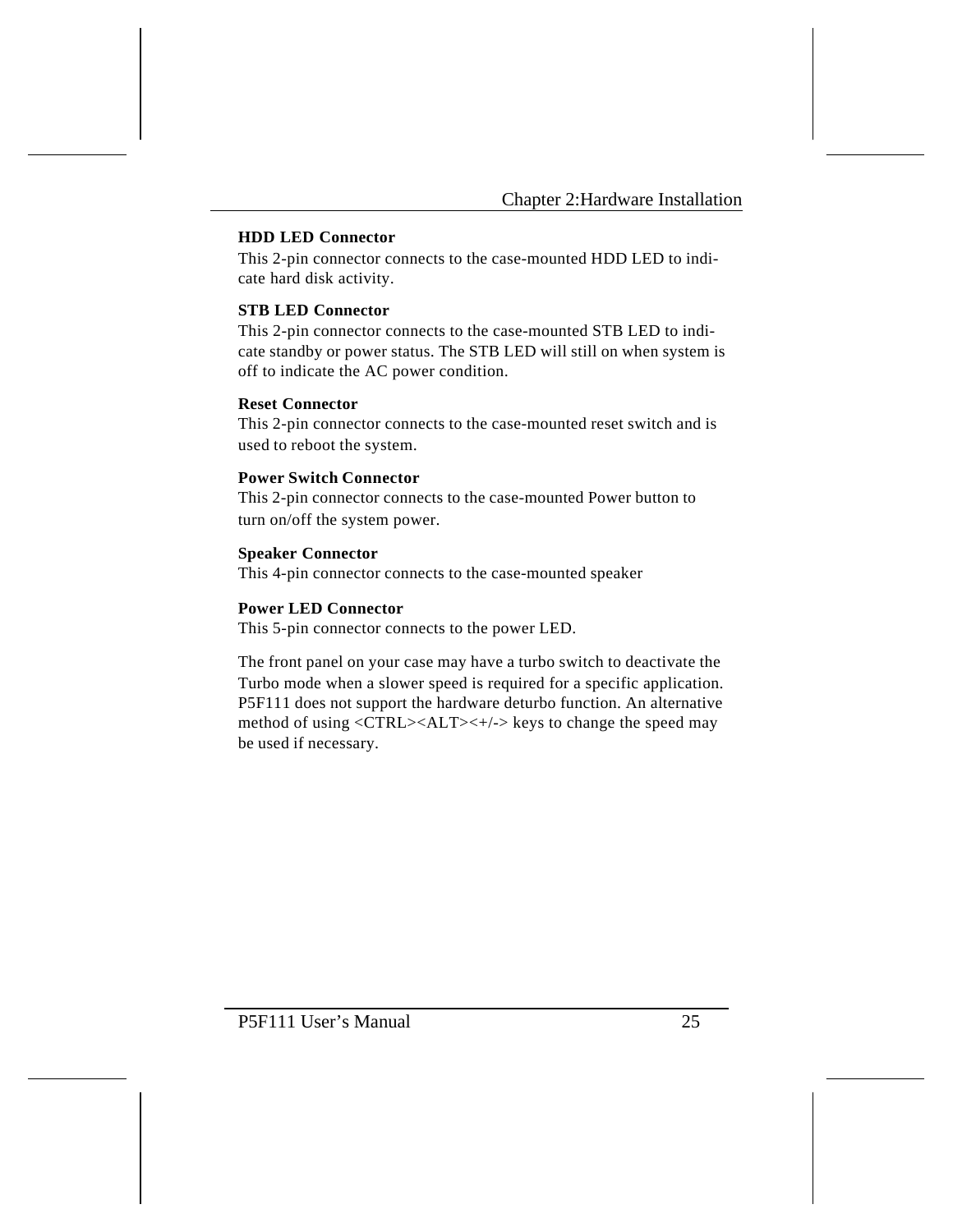### **2. Fan Connectors**



There are two fan connectors on the P5F111 mainboard for the cooling fans. The connectors support fans of 12V DC/ 500mAMP (6 WATT) or less. When the system goes into sleep state, fan should be shut down to eliminate audible noise and reduce power consumption. You can monitor the fan speed, and the fan must come with a tachometer output.

## **3. IrDA-compliant IR (Infrared) Connector**

This 5-pin connector connects to an wireless transmitting and receiving infrared module via a cable and a bracket connect to back panel. This cable and mounting bracket should come with the IrDA modules.





#### **4. Floppy Drive Connector (One 34-pin Block)**

A floppy disk drive ribbon cable has 34 wires and 2 connectors to support 2 floppy disk drives. The connector with twisted wires always connects to drive A, and the connector with untwisted wires connects to drive B. You must orient the cable connector so that the pin 1(color) edge of the cable is at the pin 1 of the I/O port connector.



26 P5F111 User's Manual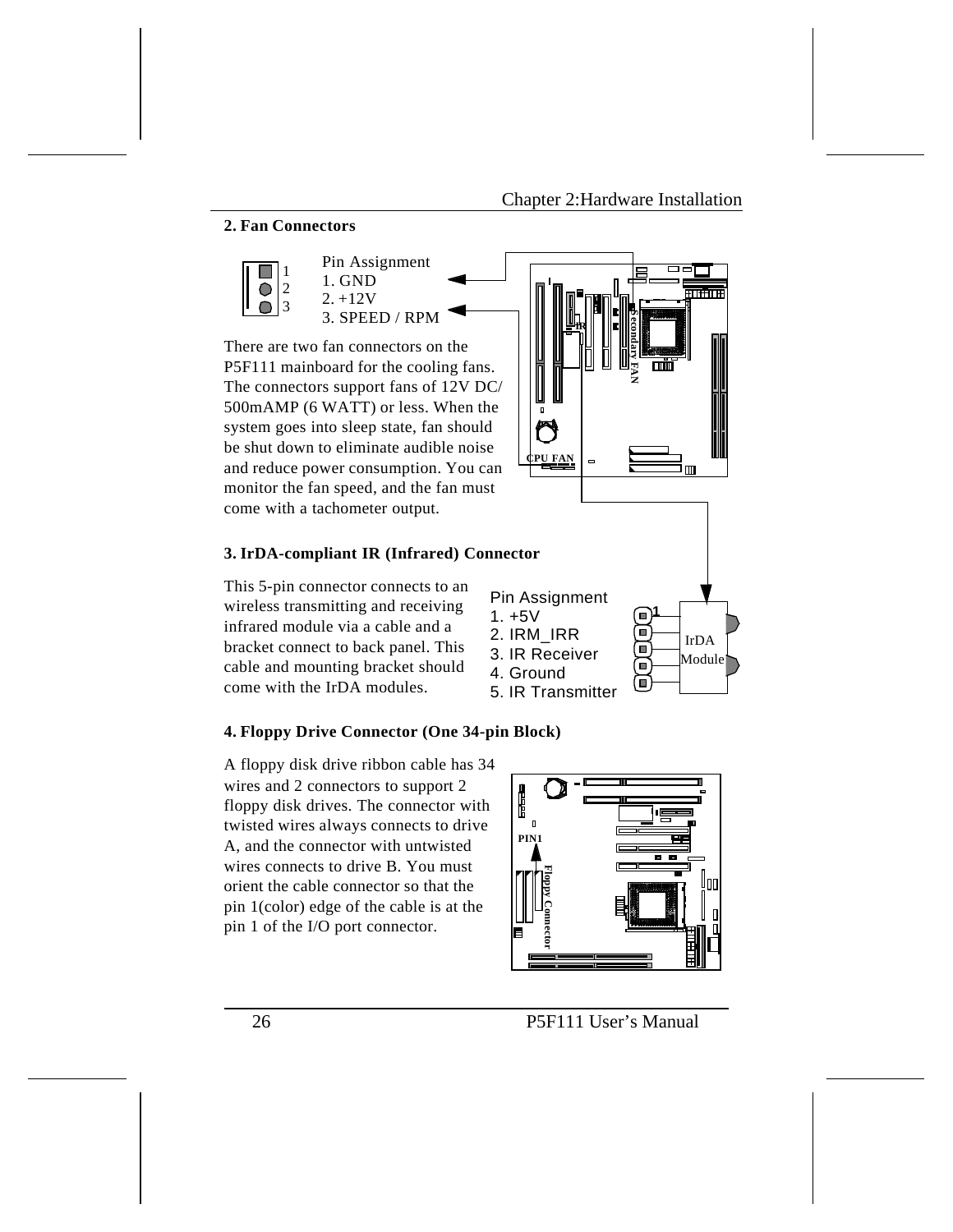Chapter 2:Hardware Installation

#### **5. IDE Connectors (Two 40-pin Block)**

An IDE drive ribbon cable has 40 wires and 2 connectors to support two IDE drives. If a ribbon cable connects PIN1 to two IDE drives at the same time, one of them has to be configured as Master and the other has to be configured as Slave by setting the drive select jumpers on the drive.



Consult the documentation that comes with your IDE drive for details on jumper locations and settings. You must orient the cable connector so that the pin 1(color) edge of the cable is at the pin 1 of the I/O port connector.

### **6. USB Connector**

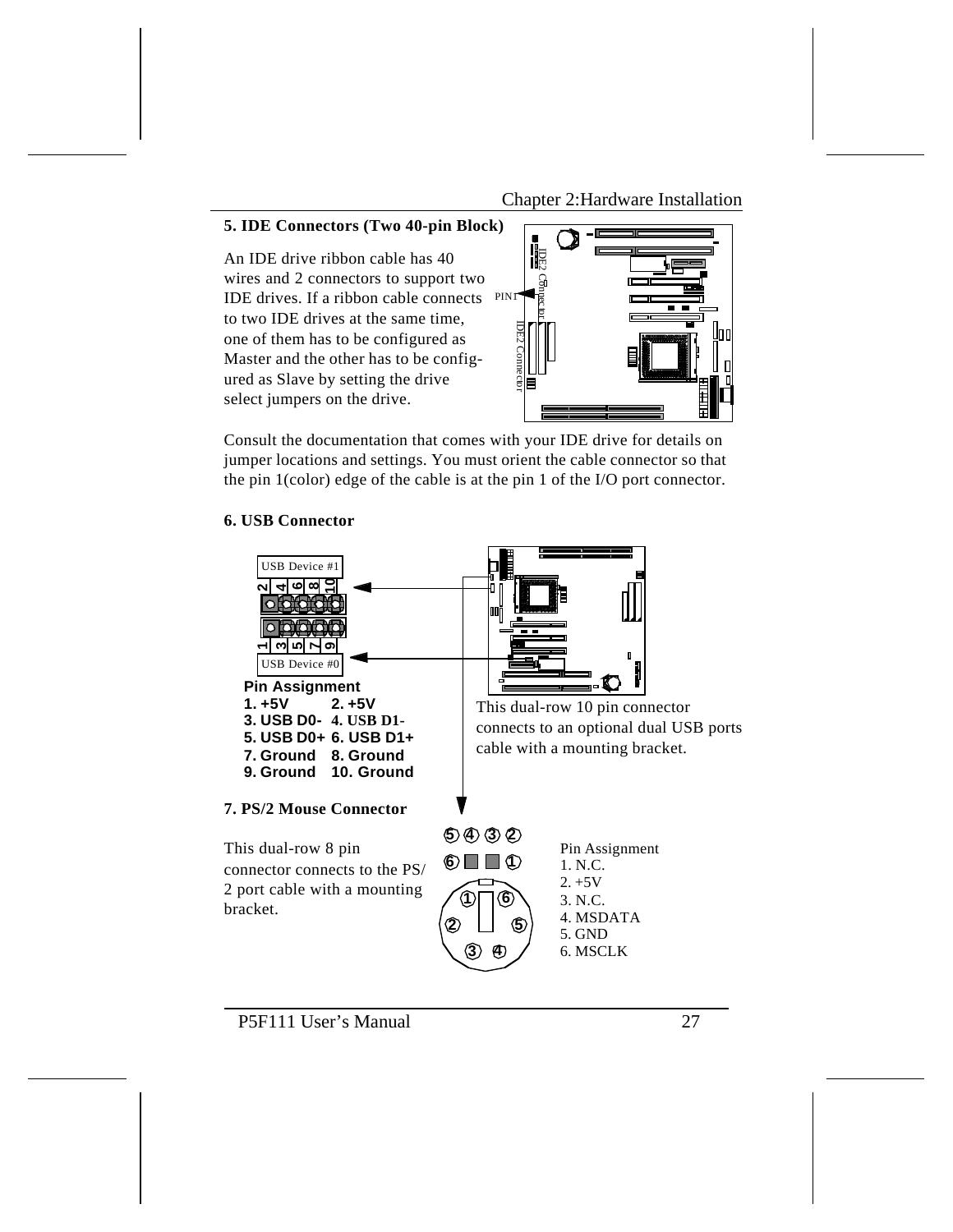### Chapter 2:Hardware Installation

#### **8. Power Supply Connector**

The P5F111 mainboard provides two power connectors to support either AT or ATX power supplies connectors. This gives you the flexibility to use either an AT power supply or an ATX power supply in your system. There are no jumper settings required for the AT or ATX power supply, which is automatically take care by the Mainboard BIOS.

#### **AT Power Connector**

Most AT power supplies have two connectors. Each connector has six wires, two of which are black. Orient the two connectors so the black wires are along side each other, making the black wires plug in the middle of the connector. Align the plastic guide pins on the lead cables with the connector on the mainboard. Press the lead connector so that its plastic clips snap into place and secure the leads in the connector.

#### Power Good(Orange)  $+5V(Red)$ +12V(Yellow) -12V(Blue) Ground (Black) Ground (Black) Ground (Black) Ground (Black) -5V(White)  $+5V(Red)$  $+5V(Red)$  $+5V(Red)$

#### **ATX Power Connector**

The ATX power supply has a single lead connector with a clip on one side of the plastic housing. There is only one way to plug the lead into the ATX power connector. Press Power ON/OFF the lead connector down until the clip snaps into place and secures the lead onto the connector.



 $\bullet^*$  Incorrect installation of the power supply could result in serious damage to *the mainboard and connected peripherals. Make sure the power supply is unplugged from the AC outlet before connecting the leads from the power supply.*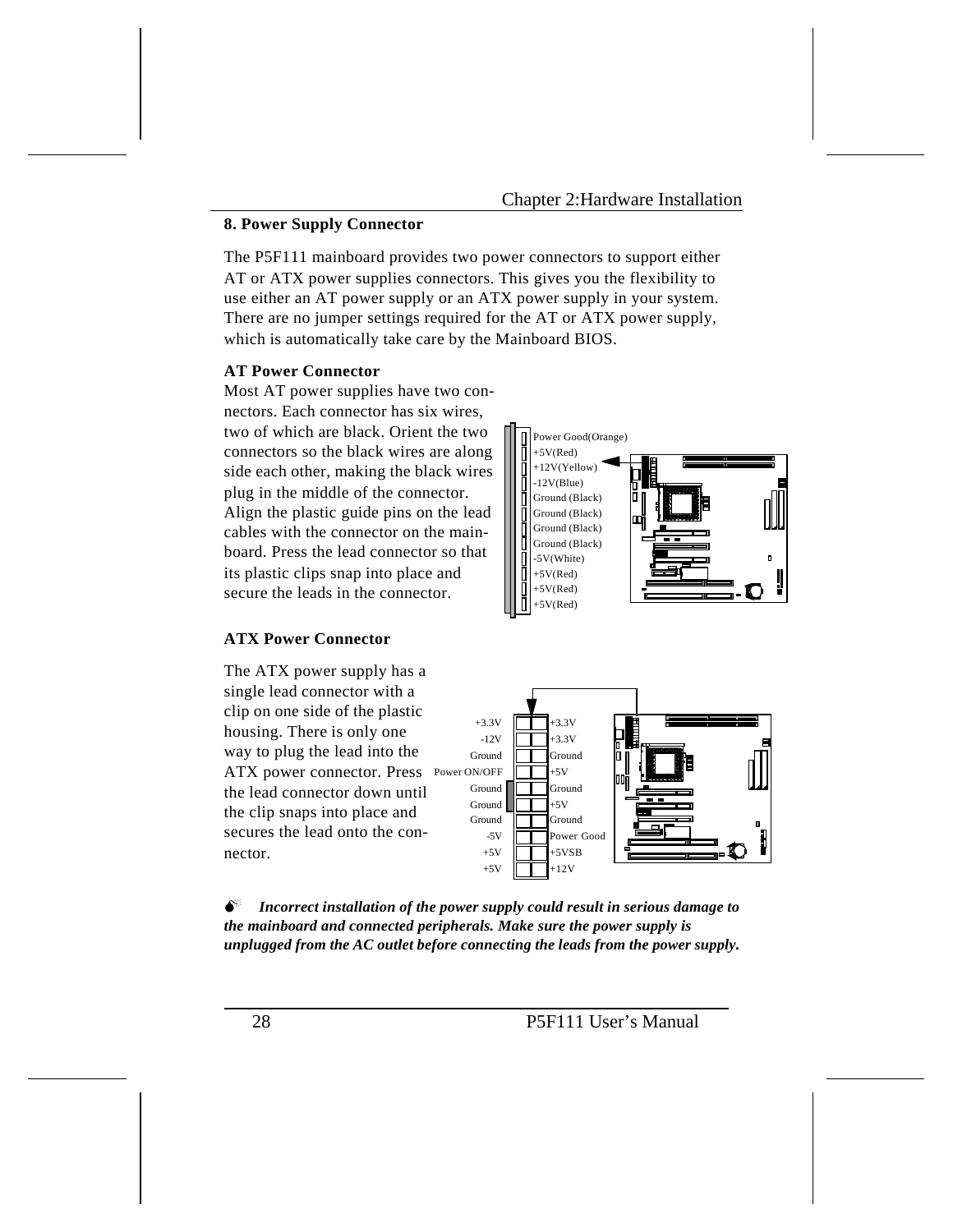## **9. Wake on LAN Connector:**



4. R\_Input

P5F111 User's Manual 29

4. GND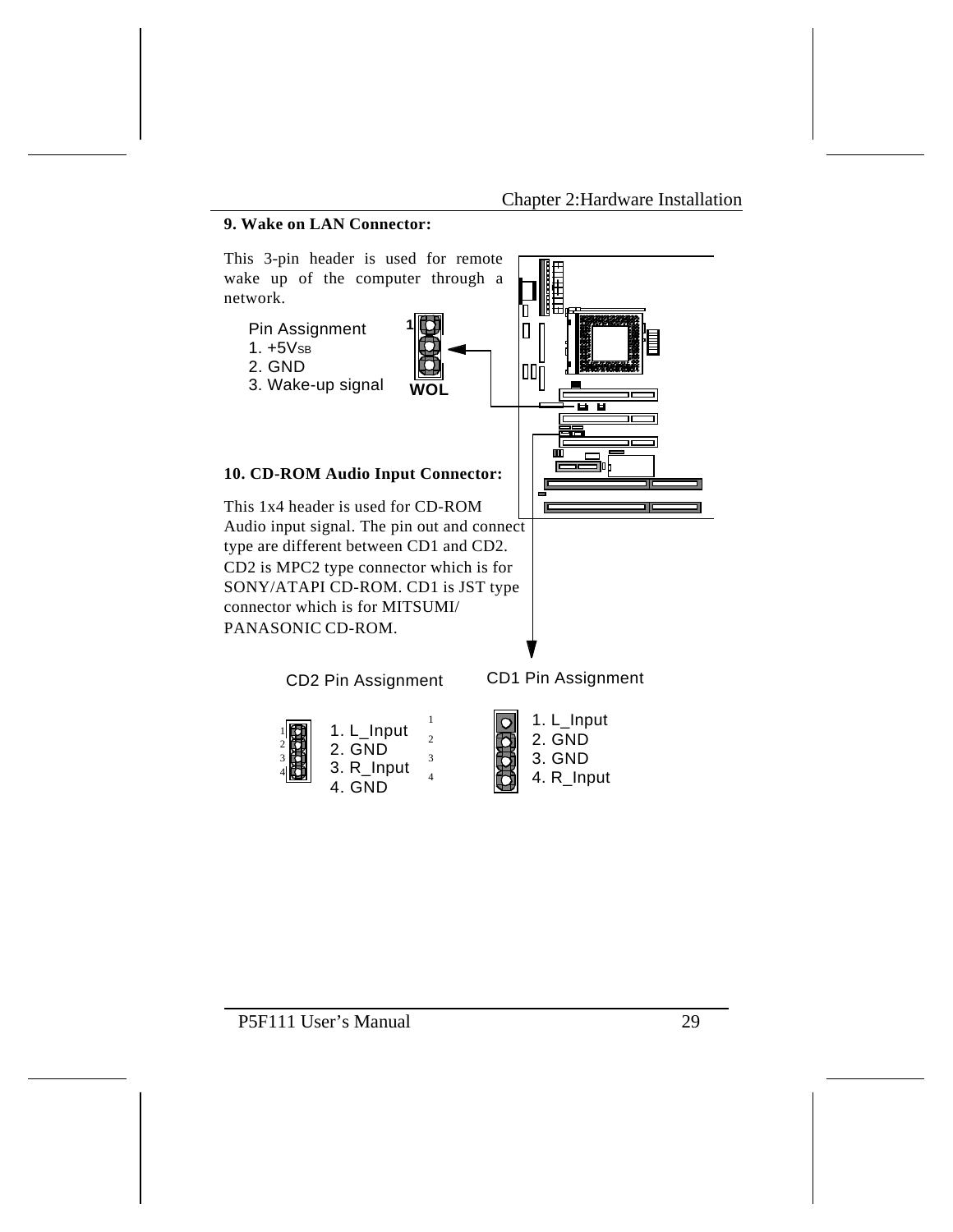### **11. Modem Voice Input Connector:**

This 1x4 header is used for Voice Modem's internal connector. This allows modem's voice can be direct to the onboard sound chip and amplified by speaker.The pin out and connect type are different between MD2 and MD1. MD1 is a JST type connector and MD2MD2 is a MPC2 type connector.

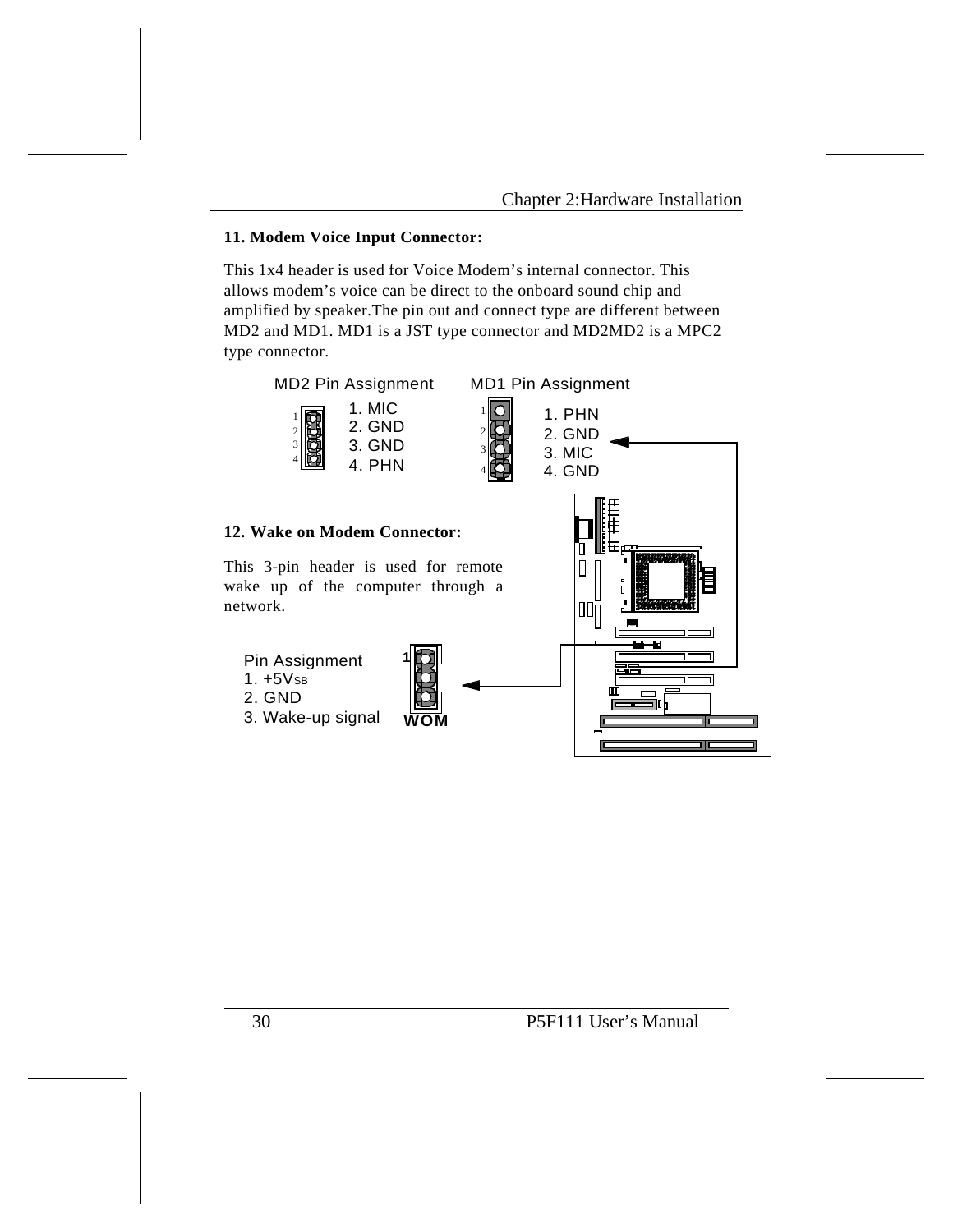## **2.5 Set Jumpers on the Mainboard**

### **1. AC97 Codec Setting (JP1)**

This jumper allows you to enable or disable the onboard audio. This is normally set to enable unless you add an audio expansion card in which case you would need to disable the onboard audio to prevent hardware conflict.

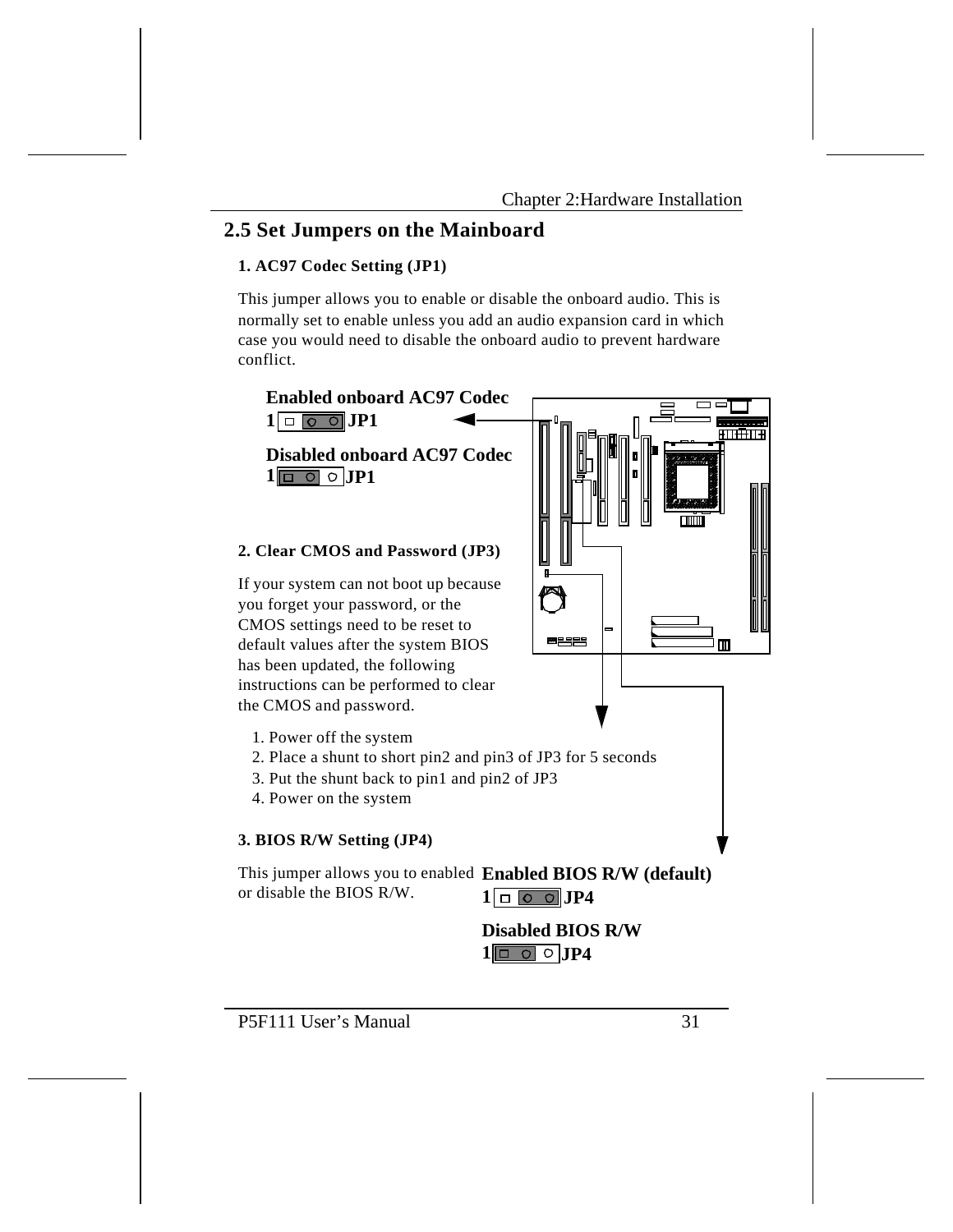# **3 BIOS Configuration**

After hardware configuration of P5F111 Mainboard is completed, and system hardware has been assembled, the completed system may be powered up. At this point, CMOS setup should be run to ensure that system information is correct.

Normally, CMOS setup is needed when the system hardware is not consistent with the information contained in the CMOS RAM, whenever the CMOS RAM has lost power, or the system features need to be changed.

# **3.1 ENTERING SETUP**

When the system is powered on, the BIOS will enter the Power-On Self Test (POST) routines. These routines perform various diagnostic checks; if an error is encountered, the error will be reported in one of two different ways. If the error occurs before the display device is initialized, a series of beeps will be transmitted. If the error occurs after the display device is initialized, the screen will display the error message.

After the POST routines are completed, the following message appears:

"Press DEL to enter SETUP"

To access the AWARD BIOS SETUP program, press the <DEL> key. The "CMOS SETUP UTILITY" screen will be displayed at this time.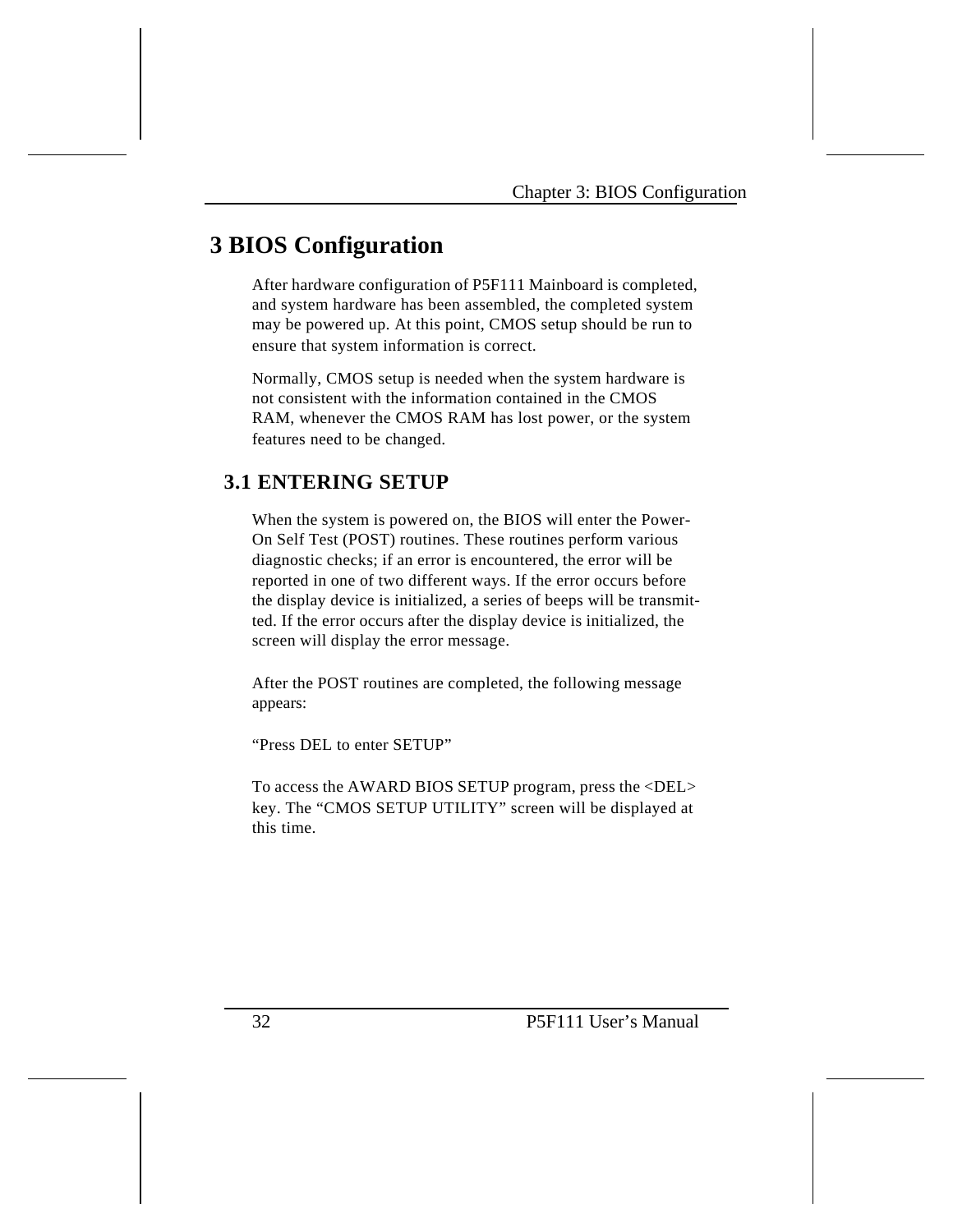# **3.2 CMOS SETUP UTILITY**

## **Main Program Screen**

| ROM PCI/ISA BIOS (2A5LHF2A)<br><b>CMOS SETUP UTILITY</b><br>AWARD SOFTWARE, INC.                                                                                          |                                                                                                                                                                                                |  |  |  |
|---------------------------------------------------------------------------------------------------------------------------------------------------------------------------|------------------------------------------------------------------------------------------------------------------------------------------------------------------------------------------------|--|--|--|
| <b>STANDARD CMOS SETUP</b><br><b>SYSTEM MONITOR</b><br>IDE HDD AUTO DETECTION<br><b>LOAD SETUP DEFAULTS</b><br><b>SAVE &amp; EXIT SETUP</b><br><b>EXIT WITHOUT SAVING</b> | <b>BIOS FEATURES SETUP</b><br><b>CHIPSET FEATURES SETUP</b><br>POWER MANAGEMENT SETUP<br>PNP/PCI CONFIGURATION<br><b>INTEGRATED PERIPHERALS</b><br>SUPERVISOR PASSWORD<br><b>USER PASSWORD</b> |  |  |  |
| Esc: Quit<br>F10: Save & Exit Setup                                                                                                                                       | : Select Item<br><shift>F2<br/>: Change Color</shift>                                                                                                                                          |  |  |  |

This screen provides access to the utility's various functions.

Listed below are explanations of the keys displayed at the bottom of the screen:

**<ESC>:** Exit the utility.

**ARROW KEYS:** Use arrow keys to move cursor to the desired selection.

**<F10>:** Saves all changes made to Setup and exits program.

**<Shift> <F2>:** Changes background and foreground colors.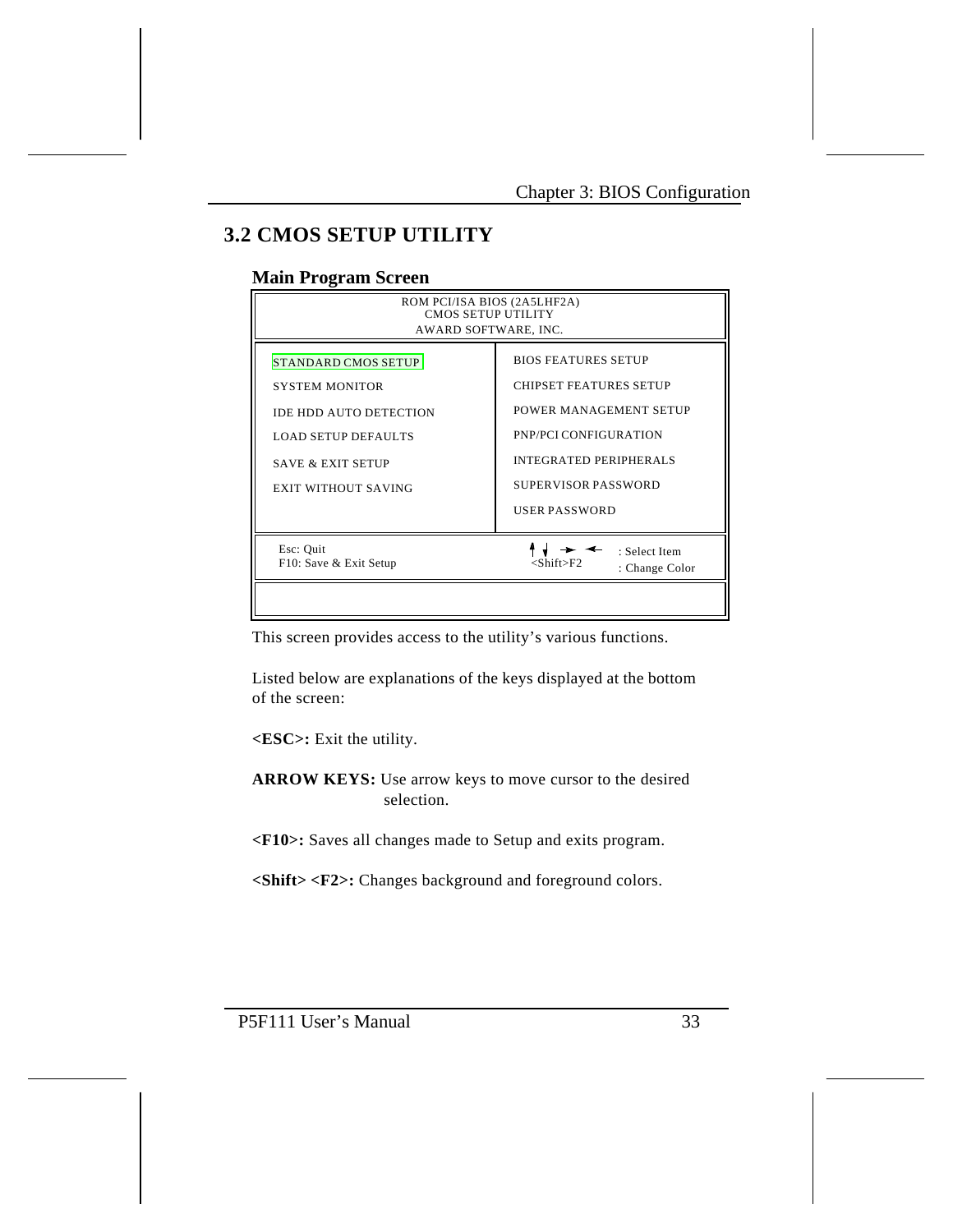# **3.3 STANDARD CMOS SETUP**

Selecting "STANDARD CMOS SETUP "on the main program screen displays this menu:

## **Standard CMOS Setup Screen**

| ROM PCI/ISA BIOS (2A5LHF2A)<br><b>STANDARD CMOS SETUP</b><br>AWARD SOFTWARE, INC.             |                         |             |          |          |                |              |                         |             |
|-----------------------------------------------------------------------------------------------|-------------------------|-------------|----------|----------|----------------|--------------|-------------------------|-------------|
| Date (mm:dd:yy): Thr, Apr 30 $ 1999 $                                                         |                         |             |          |          |                |              |                         |             |
| Time (hh:mm:ss): 10:10:10                                                                     |                         |             |          |          |                |              |                         |             |
| <b>HARD DISKS</b>                                                                             | <b>TYPE</b>             | <b>SIZE</b> | CYLS.    | HEAD     | <b>PRECOMP</b> | LANDZ        | <b>SECTOR</b>           | <b>MODE</b> |
| Primary Master                                                                                | $\mathbf{0}$<br>$\cdot$ | $\Omega$    | $\Omega$ | $\Omega$ | $\Omega$       | $\Omega$     | $\Omega$                | NORMAL      |
| Primary Slave                                                                                 | $\mathbf{0}$            | $\Omega$    | $\Omega$ | $\Omega$ | $\Omega$       | $\Omega$     | $\Omega$                | NORMAL      |
| Secondary Master:                                                                             | $\Omega$                | $\Omega$    | $\Omega$ | $\Omega$ | $\Omega$       | $\Omega$     | $\Omega$                | NORMAL      |
| Secondary Slave<br>$\cdot$ :                                                                  | $\Omega$                | $\Omega$    | $\Omega$ | $\Omega$ | $\Omega$       | $\Omega$     | $\Omega$                | NORMAL      |
| Drive A: None                                                                                 |                         |             |          |          |                |              |                         |             |
| Drive $\mathbb{R}^+$ None                                                                     |                         |             |          |          |                | Base Memory: |                         | 640K        |
|                                                                                               |                         |             |          |          |                |              | Extended Memory: 15360K |             |
| Other Memory:<br>384K<br>Video: EGA/VGA                                                       |                         |             |          |          |                |              |                         |             |
| Halt On: All Errors<br>Total Memory:<br>16384K                                                |                         |             |          |          |                |              |                         |             |
| ESC: Quit<br>$PU/PD/+/-: Modify$<br>: Select Item<br>F1: Help<br>(Shift) F2<br>: Change Color |                         |             |          |          |                |              |                         |             |

The Standard CMOS Setup utility is used to configure the following features:

**Set Date:** Month, Day, Year.

**Set Time:** Hour, Minute, and Second. Use 24 Hour clock format (for PM numbers, add 12 to the hour, you would enter 4:30 p.m. As 16:30).

### **Hard Disks:**

There are four hard disks listed: "Primary Master", "Primary Slave", "Secondary Master" and "Secondary Slave". For each IDE channel, the first device is the "Master" and the second device is "Slave". Hard disk Types from 1 to 45 are standard ones; Type "Auto" is IDE HDD auto detection; Type "User" is user definable, and Type "None" is not installed (e.g. SCSI).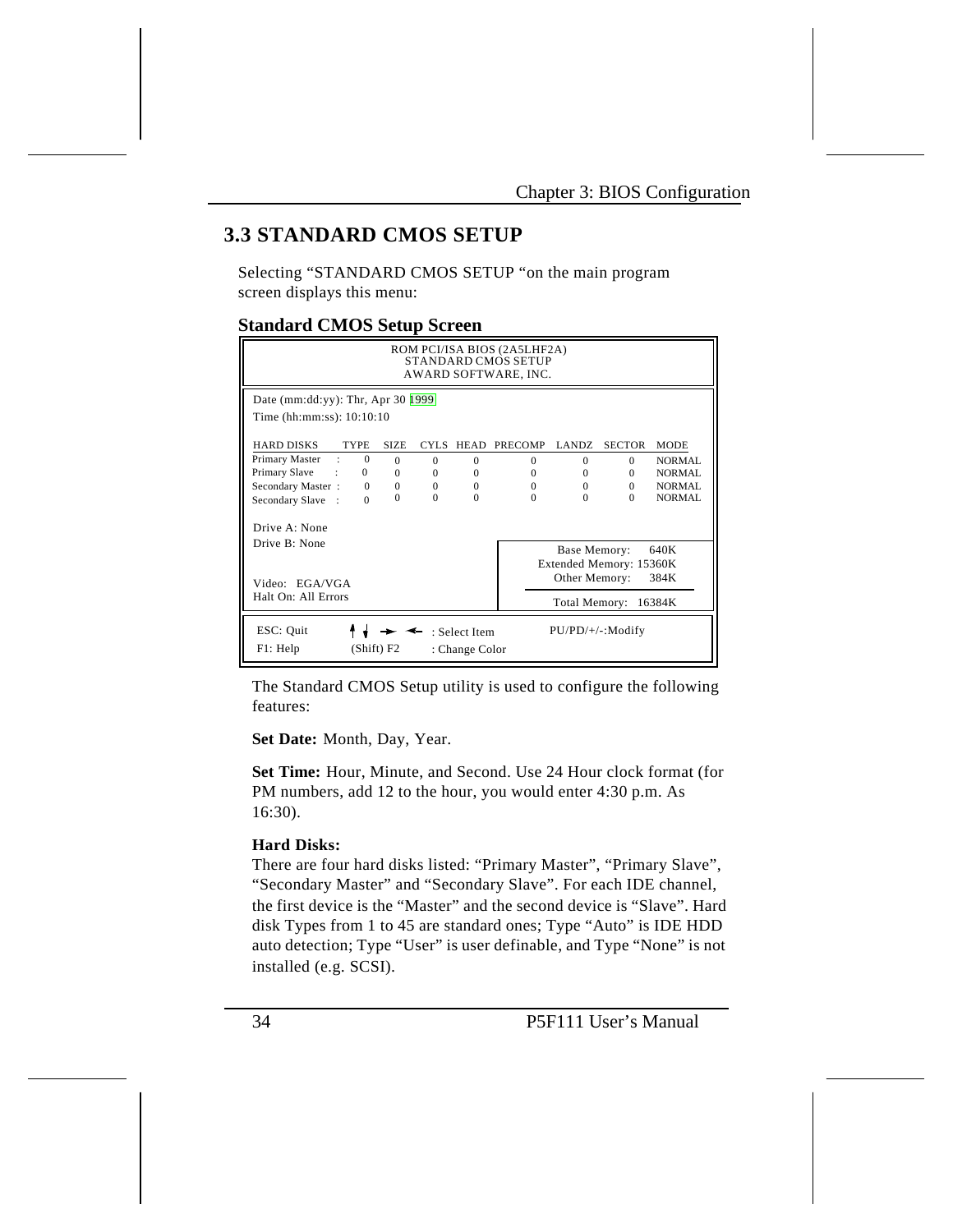There are six categories of information you must enter for a HDD: "CYLS" (number of cylinders), "HEAD" (number of heads), "PRECOMP" (write pre-compensation), "LANDZ" (landing zone), "SECTOR" (number of sectors) and "MODE" (Normal, LBA, LARGE and AUTO). The hard disk vendor's or system manufacturer's documentation should provide you with the information needed. The "MODE" option is for IDE hard disk drives only. The "MODE" has four options: NORMAL, LBA, LARGE and AUTO. Set MODE to NORMAL for IDE hard disk drives smaller than 528MB. Set MODE to LBA for IDE hard disk drives over 528MB which support Logical Block Addressing mode. Set MODE to LARGE for IDE hard disk drives over 528MB which do not support LBA mode. The LARGE type of drive is very uncommon and can only be used under MS-DOS. Currently most IDE hard disk drives over 528MB support LBA mode. Set MODE to AUTO to enable auto detection of your IDE hard disk drive during bootup.

**Floppy Drive A and Floppy Drive B:** The options are: "360K, 5.25 in.", "1.2M, 5.25in.", "720K, 3.5in.", "1.44M, 3.5in.", "2.88M, 3.5in." and "None (Not Installed)". Not Installed could be used as an option for diskless workstations.

**Video:** Set it to the type of graphics card installed in your system. If you are using a VGA or higher resolution card, choose the "EGA/ VGA" option. The options are "EGA/VGA" (default), "MONO", "CGA 40" and "CGA 80".

**Halt On:** The options are "All Errors" (default), "No Errors", "All, But Keyboard", "All, But Diskette" and "All, But Disk/Key". This setting determines which type of errors will cause the system to halt during bootup.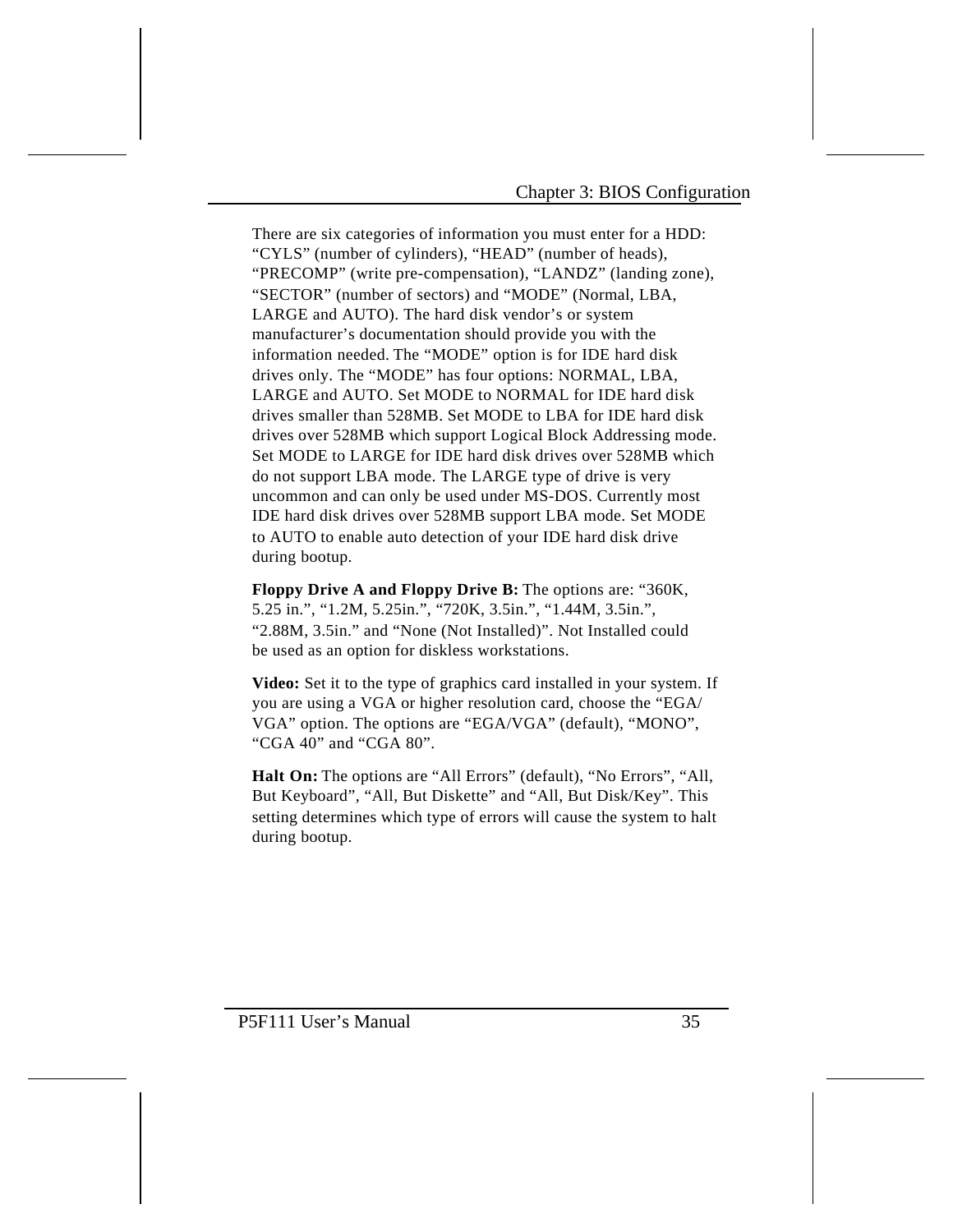## **3.4 IDE HDD AUTO DETECTION**

If your system has an IDE hard drive, you can use this utility to detect its parameters and enter them into the Standard CMOS Setup automatically.

If the auto-detected parameters displayed do not match the ones that should be used for your hard drive, do not accept them. Press the  $\langle N \rangle$  key to reject the values and enter the correct ones manually on the Standard CMOS Setup screen.

Note: If you are setting up a new hard disk drive (nothing on it) that supports LBA mode, more than one line will appear in the parameter box, choose the line that lists LBA for an LBA drive. Do not choose Large or Normal if the hard disk drive is already fully formatted when you install it, choose the mode which is used to format it.

# **3.5 LOAD SETUP DEFAULTS**

"LOAD SETUP DEFAULTS" loads optimal settings which are stored in the BIOS ROM.

The defaults loaded only affect the BIOS Features Setup, Chipset Features Setup, Power Management Setup, PnP/PCI configuration setup and Integrated Peripherals Setup.There is no effect on the Standard CMOS Setup. To use this feature, highlight on the main screen and press <Enter>. A line will appear on the screen asking if you want to load the Setup default values. Press the  $<\mathbf{Y}>$  key and then press the  $<\mathbf{Enter}>$  key if you want to load the Setup defaults. Press <N> if you don't want to proceed.

## **3.6 SAVE & EXIT SETUP**

Selecting this option and pressing the <Enter> key will save the new setting information in the CMOS memory and continue with the booting process.

# **3.7 EXIT WITHOUT SAVING**

Selecting this option and pressing the <Enter> key will exit the Setup Utility without recording any new values or changing old ones.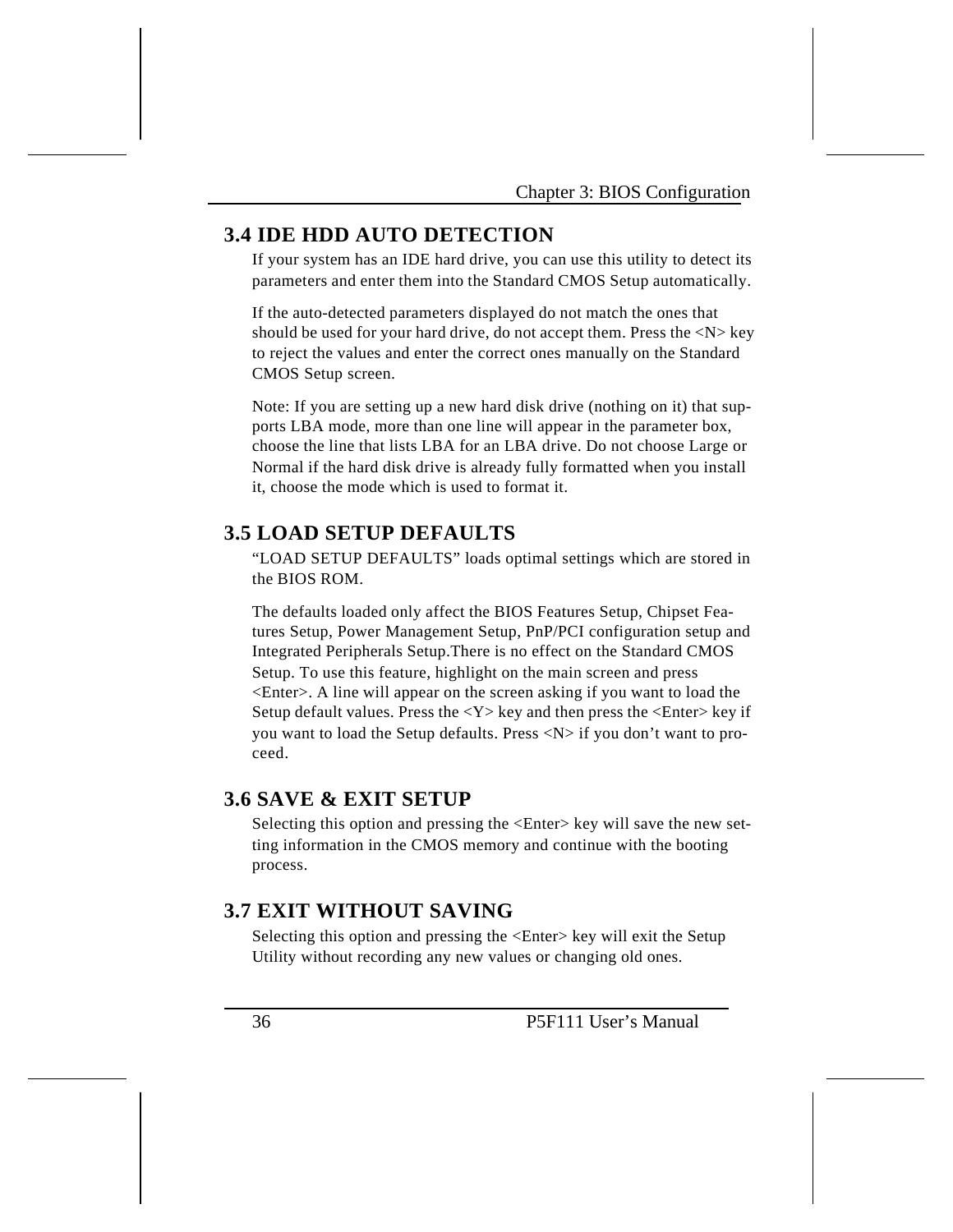# **3.8 BIOS FEATURES SETUP**

Selecting "BIOS FEATURES SETUP" on the main program screen displays this menu:

## **BIOS Features Setup Screen**

| ROM PCI/ISA BIOS (2A5LHF2A)<br><b>BIOS FEATURES SETUP</b><br>AWARD SOFTWARE, INC.                                                                                                                                                          |                                                                                                                       |                                                                                                                                                                                                                    |                                                                                                                          |  |  |
|--------------------------------------------------------------------------------------------------------------------------------------------------------------------------------------------------------------------------------------------|-----------------------------------------------------------------------------------------------------------------------|--------------------------------------------------------------------------------------------------------------------------------------------------------------------------------------------------------------------|--------------------------------------------------------------------------------------------------------------------------|--|--|
| Virus Warning<br><b>CPU</b> Internal Cache<br><b>External Cache</b><br><b>Ouick Power On Self Test</b><br><b>Boot Sequence</b><br>Swap Floppy Drive<br>Boot Up Floppy Seek<br>OS Select For $DRAM > 64MB$<br><b>Boot Up NumLock Status</b> | : Enabled<br>· Enabled<br>: Enabled<br>· Enabled<br>C, A, SCSI<br>: Disabled<br>: Disabled<br>$\cdot$ Non-OS2<br>: On | Video BIOS Shadow<br>C8000 - CBFFF Shadow<br>CC000 - CFFFF Shadow<br>D0000 - D3FFF Shadow<br>D4000 - D7FFF Shadow<br>D8000 - DBFFF Shadow<br>DC000 - DFFFF Shadow<br>Cyrix 6x68/MII CPUID<br>PCI/VGA Palette Snoop | : Enabled<br>: Disabled<br>: Disabled<br>: Disabled<br>: Disabled<br>: Disabled<br>: Disabled<br>: Enabled<br>: Disabled |  |  |
| Gate A20 Option<br><b>Typematic Rate Setting</b><br>Typematic Rate (Chars/Sec)<br>Typematic Delay (Msec)<br><b>Security Option</b>                                                                                                         | : Fast<br>: Disabled<br>:6<br>: 250<br>: Setup                                                                        | ESC: Quit<br>F1: Help<br>F5: Old Values<br>F7: Load Setup Defaults                                                                                                                                                 | $\leq$ :Select Item<br>PU/PD/+/-:Modify<br>(Shift) F2: Color                                                             |  |  |

The following explains the options for each feature:

**Virus Warning:** The Virus Warning's default setting is "Disabled". When enabled, any attempt to write to the boot sector or partition table will halt the system and cause a warning message to appear. If this happens, you can use an anti-virus utility on a virus free, bootable floppy diskette to reboot and clean your system.

**CPU Internal Cache:** The default setting is "Enabled". This Setting enables the CPU internal cache.

**External Cache:** The default setting is "Enabled". This setting enables the Level 2 cache.

**Quick Power On Self Test:** The default setting is "Enabled". This will skip some diagnostic checks during the Power On Self Test (POST) to speed up the booting process.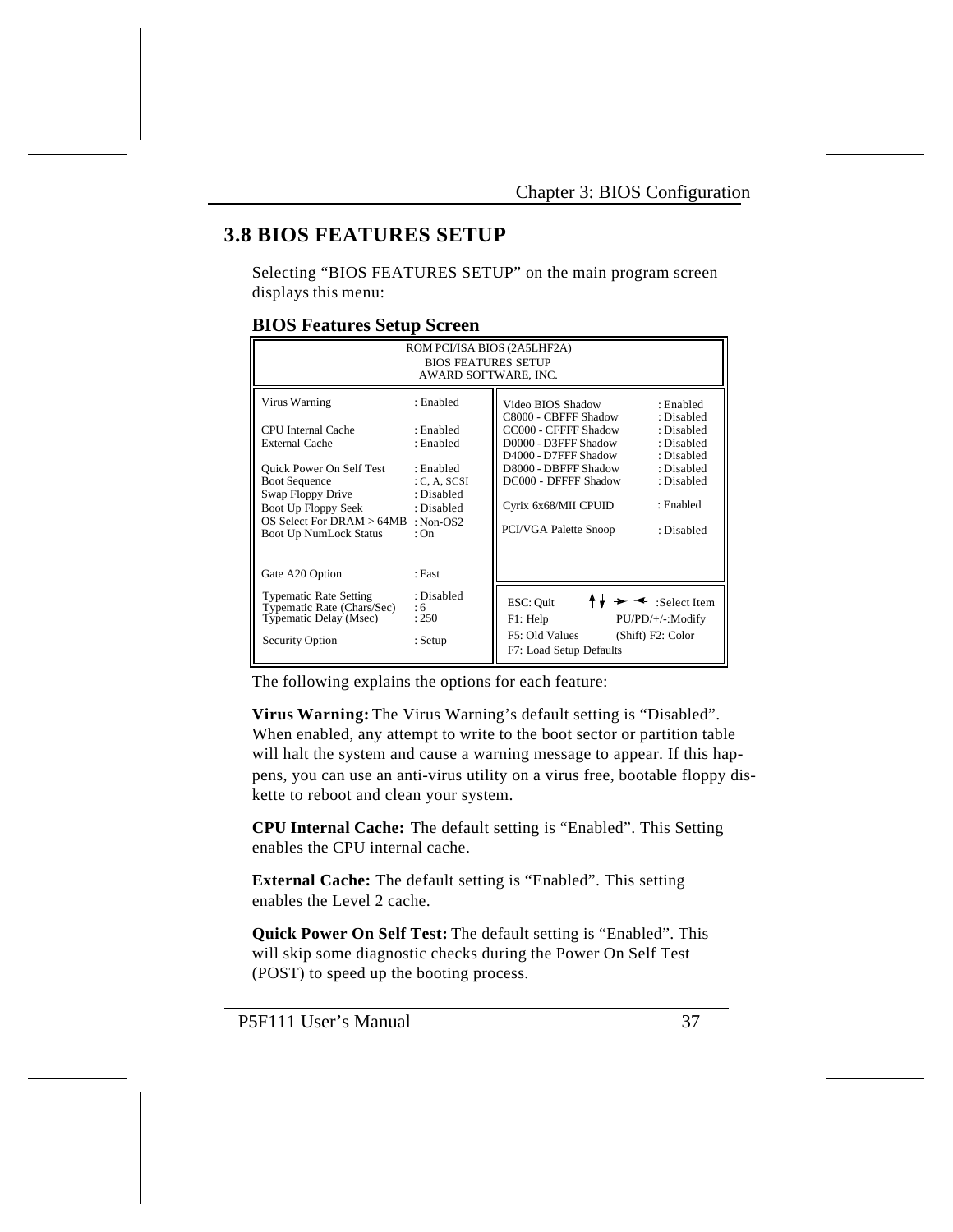**Boot Sequence:** The default setting is "A, C, SCSI"; the other options are "CDROM, C, A", "C, CDROM, A", "C, A, SCSI", "D, A, SCSI", "E, A, SCSI", "F, A, SCSI", "SCSI, A, C", "SCSI, C, A", "LS/ZIP, C" and "C only". The BIOS will load the operating system from the disk drives in the sequence selected here. You can bootup system from an LS-120 or ATAPI ZIP driver, if you set the boot sequence to "LS/ZIP, C".

**Swap Floppy Drive:** The default setting is "Disabled". This setting gives you an option to swap A and B floppy disks. Normally the floppy drive A is the one at the end of the cable, if you set this option to "Enabled", the drive at the end of the cable will be swapped to B.

**Boot Up Floppy Seek:** The default setting is "Disabled". If set to "Enabled", during bootup the BIOS will check for installed floppy disk drives.

**OS Select For DRAM > 64MB:**The default setting is "Non-OS2". Set to "OS2" if the system memory size is greater than 64MB and the operating system is OS/2.

**Boot Up Numlock Status:** The default setting is "On". If set to "Off", the cursor controls will function on the numeric keypad.

**Gate A20 Option:** the default setting is "Fast". This is the optimal setting for the Mainboard. The other option is "Normal".

**Typematic Rate Setting:** The default setting is "Disabled". If set to "Enabled", you can set the typematic Rate and typematic Delay.

**Typematic Rate (Chars/Sec):** This setting controls the speed at which the system registers repeated keystrokes. The choices range from 6 to 30 Chars/Sec. The default setting is "6" Chars/Sec.

**Typematic Delay (Msec):** This setting controls the time between the display of the first and second characters. There are four delay choices: 250ms, 500ms, 750ms and 1000ms. The default setting is "250" ms.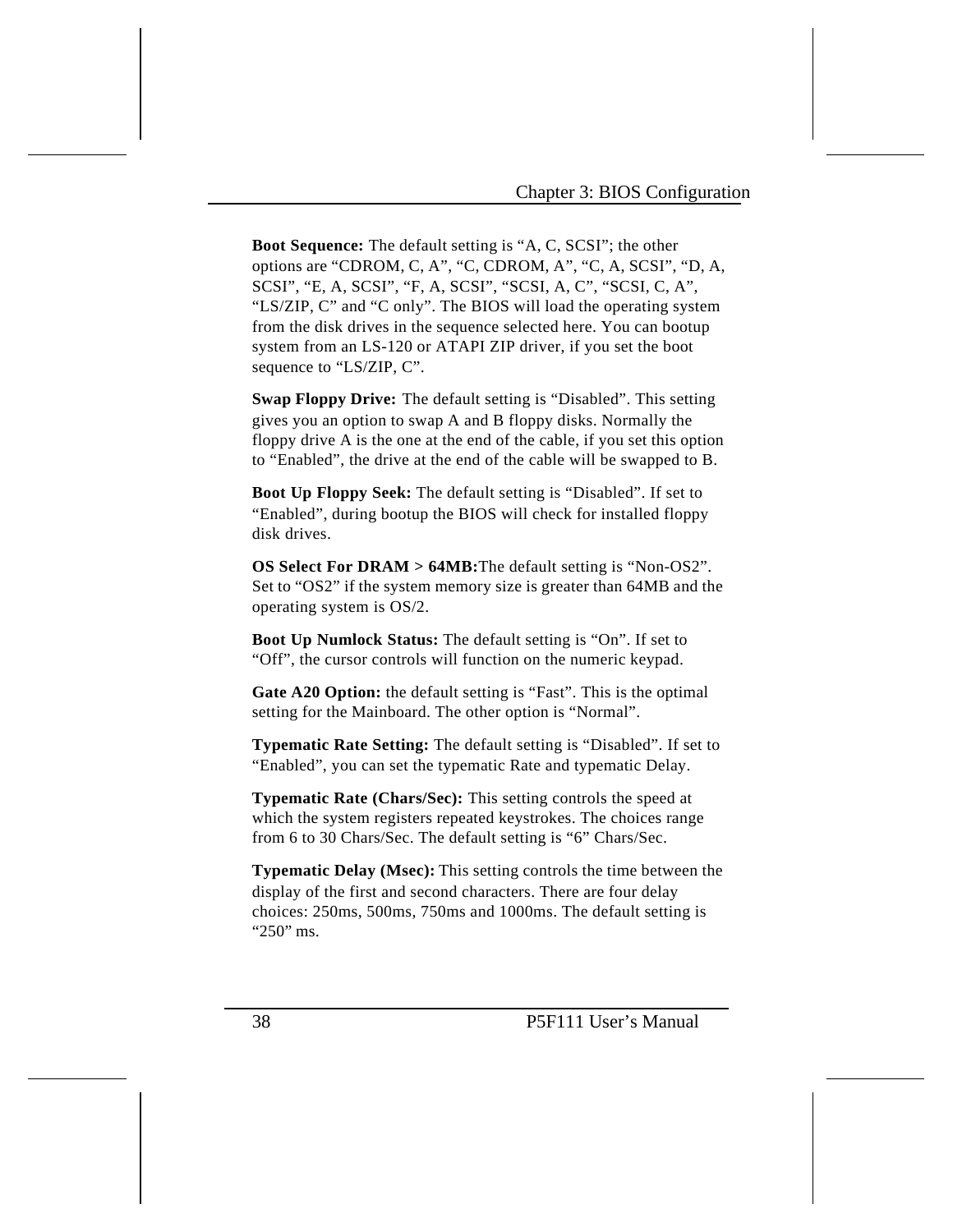**Security Option:** This setting controls the password feature. The options are "Setup" and "System". Selecting "Setup" will protect the configuration settings from being tampered with. Select "System" if you want to use the password feature every time the system boots up. The default setting is "Setup". You can create your password by using the "SUPERVISOR/USER PASSWORD" utility on the main program screen.

**Video BIOS Shadow:** The default setting is "Enabled" which will copy the VGA BIOS into system DRAM.

**C8000-CBFFF Shadow to DC000-DFFFF Shadow:** The default setting for the shadow feature is "Disabled". When set to enable, the ROM with the specific address is copied into system DRAM. It will also reduce the size of memory available to the system.

**PCI/VGA Palette Snoop:** If there are two VGA cards in your system (one PCI and one ISA) and this option is set to "Disabled", data read and written by CPU is only directed to the PCI VGA card's palette registers. If set to "Enabled", data read and written by CPU will be directed to both the palette registers of the PCI VGA and ISA VGA cards. This option must be set to "Enabled" if any ISA VGA card installed in your system requires VGA palette snooping to fix improper color problem.

After you have made your selection(s) in the BIOS FEATURES SETUP, press the <ESC> key to go back to the main program screen.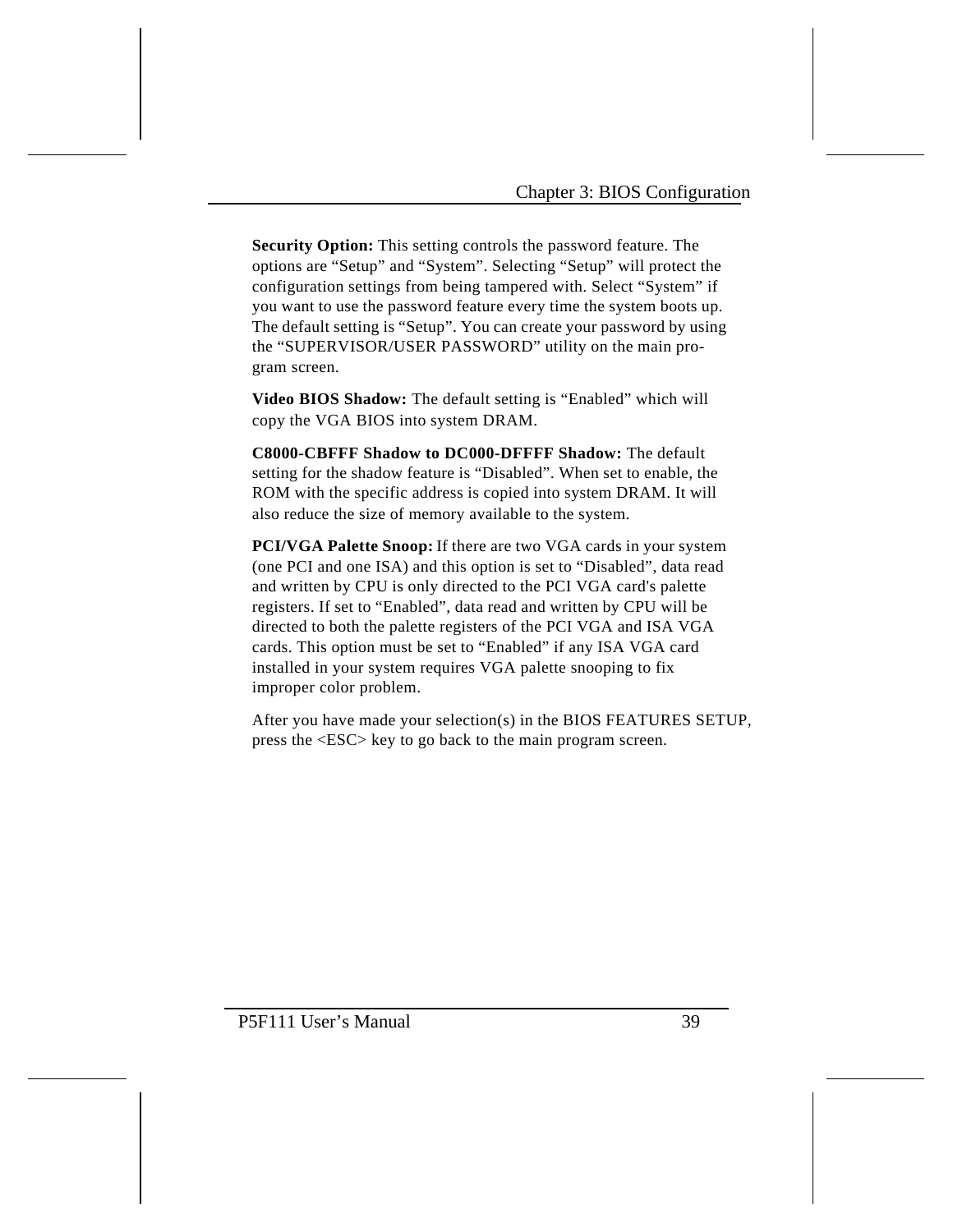# **3.9 CHIPSET FEATURES SETUP**

Selecting "CHIPSET FEATURES SETUP" on the main program screen displays this menu:

## **Chipset Features Setup Screen**

| ROM PCI/ISA BIOS (2A5LHF2A)<br><b>CHIPSET FEATURES SETUP</b><br>AWARD SOFTWARE, INC. |                                                  |                                                                                                                               |  |  |  |  |
|--------------------------------------------------------------------------------------|--------------------------------------------------|-------------------------------------------------------------------------------------------------------------------------------|--|--|--|--|
| Bank 0/1 DRAM Timing<br>Bank 2/3 DRAM Timing<br>Bank 4/5 DRAM Timing                 | $:$ SDRAM 10ns<br>SDRAM 10ns<br>$:$ SDRAM $10ns$ | OnChip USB<br>: Enabled<br><b>USB Keyboard Support</b><br>Disabled<br>OnChip Sound<br>: Enabled<br>OnChip Modem<br>: Disabled |  |  |  |  |
| SDRAM Cycle Length                                                                   | : 3                                              | Auto Detect DIMM/PCI Clk : Enabled                                                                                            |  |  |  |  |
| DRAM Read Pipeline<br>Sustained 3T Write                                             | : Disabled<br>: Enabled                          | Spread Spectrum<br>: Disabled                                                                                                 |  |  |  |  |
| Cache R/CPU W Pipeline<br>Cache Timing                                               | : Enabled<br>: Fast                              |                                                                                                                               |  |  |  |  |
| Video BIOS Cacheable<br>System BIOS Cacheable<br>Memory Hole                         | : Enabled<br>: Enabled<br>: Disabled             |                                                                                                                               |  |  |  |  |
| <b>Init Display First</b><br>Frame Buffer Size<br><b>AGP</b> Aperture Size           | : AGP<br>: 8M<br>: 64M                           | ESC: Quit<br>:Select Item<br>F1: Help<br>PU/PD/+/-:Modify<br>F5: Old Values<br>(Shift) F2: Color                              |  |  |  |  |
|                                                                                      |                                                  | F7: Load Setup Defaults                                                                                                       |  |  |  |  |

This screen controls the settings for the board's chipset. All entries related to the DRAM timing on the screen are automatically configured. Do not make any change unless you are familiar with the chipset.

**Bank 0/1 2/3 4/5 DRAM Timing.** This item allows you to select the value in the field, depending on whether the board has paged SDRAMs or EDO (extended data output) DRAMs. The choice: SDRAM 10ns, SDRAM 8ns, Normal, Medium, Fast and Turbo.

**SDRAM Cycle Length.** You can select CAS latency time in HCLKs of 2/2 or 3/3. The system board designer should have set the values in this field, depending on the DRAM installed. Do not change the values in this field unless you change specifications of the installed DRAM or the installed CPU.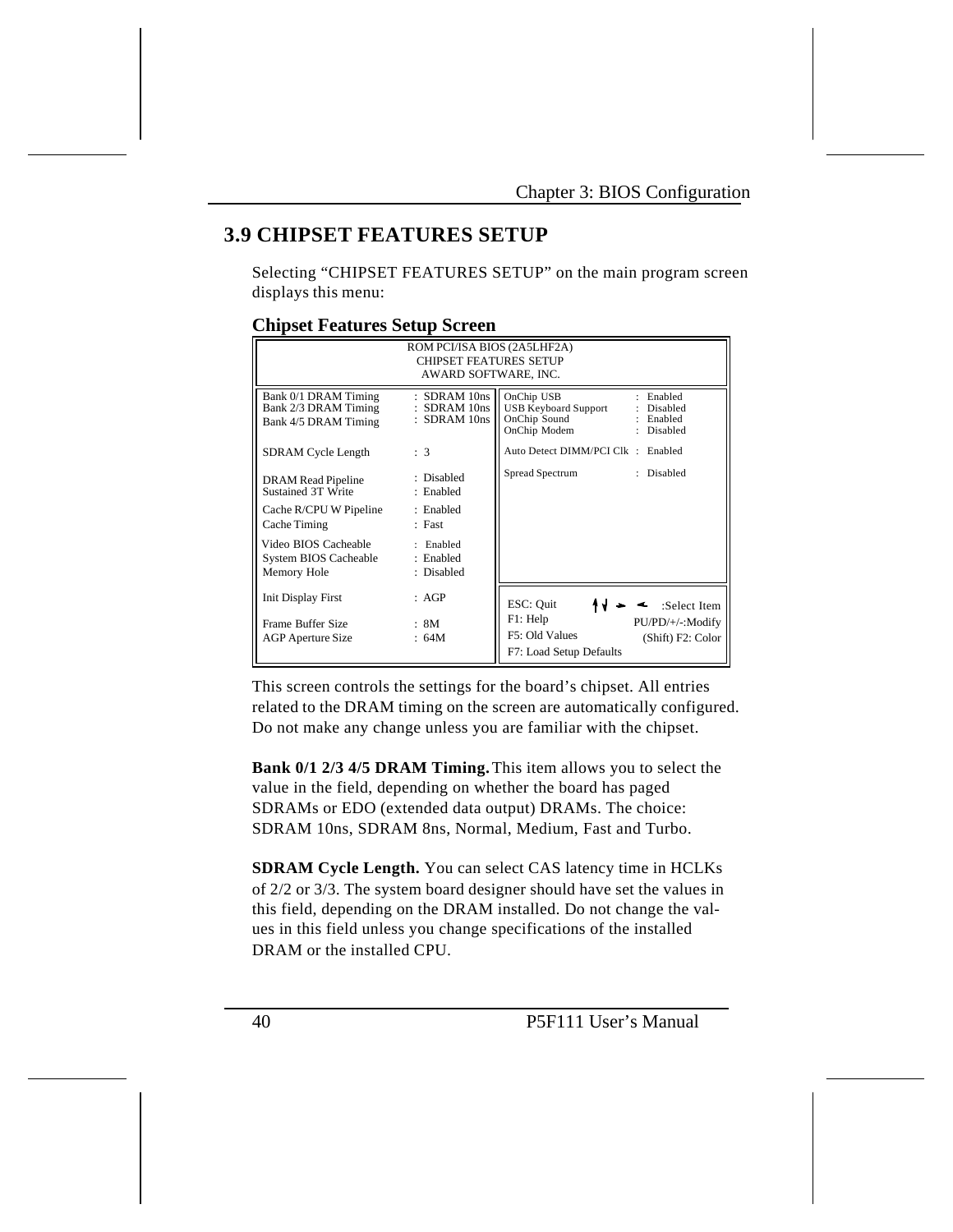**Video BIOS Cacheable.** Choose Enabled or Disabled (default). When Enabled, the access to the VGA BIOS addressed is cached.

**System BIOS Cacheable.** Choose Enabled or Disabled (default). When Enabled, the access to the system BIOS ROM addressed at F0000H-FFFFFH is cached.

**Memory Hole:** The default setting is "Disabled". Set to "Enabled" means that when the system memory size is equal to or greater than 16M bytes, the physical memory address from 15M to 16M will be passed to PCI or ISA and there will be 1MBytes hole in your system memory. This option is designed for some OS with special add-in cards which need 15M-16M memory space.

**Init Display First.** This item allows you to decide to active whether PCI Slot or AGP first. The choice: PCI Slot, AGP.

**Frame Buffer Size:** This option selects the size of frame buffer. The size of the buffer should not impinge on local memory. The options are "All", "1M", "2M", "4M", "8M", "16M" and "Disabled".

**AGP Aperture Size:** This option determines the effective size of the AGP Graphic Aperture, which memory-mapped graphic data structures can reside in. The options are "16M", "32M", "64M", 128M" and "256M". The default is "64M".

**OnChip USB.** This should be enabled if your system has a USB installed on the system board and you wish to use it. Even when so equipped, you will need to disable this feature. The choice: Enabled, Disabled.

**USB Keyboard Support.** *Enabled:* Enables function when the USB keyboard is being used. *Disabled:* (default) When the AT keyboard is being used.

**OnChip Sound.** *Enabled (default)*: Turn on AC97 chip Controller. *Disabled:* Turn off AC97 chip Controller or User can external addon sound card.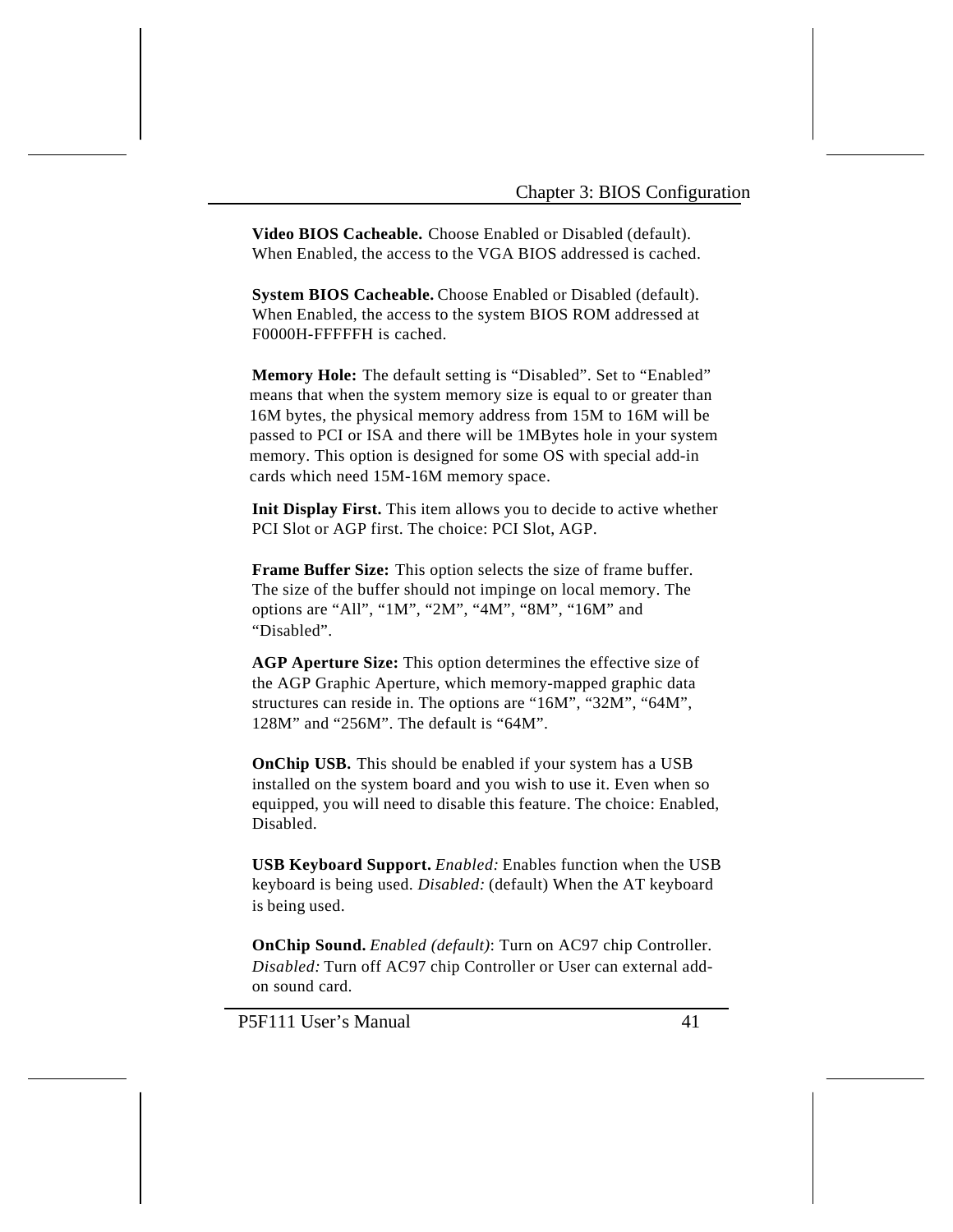**OnChip Modem.** *Enabled:* Turn on MC99 feature. *Disabled (default):* disable AC97 chip controller or User can external add-on modem.

**Auto Detect DIMM/PCI Clk:** When set to "Enabled", system will automatically turn off PCI and DIMM clock which is not use and reduce electromagnetic interference.

**Spread Spectrum:** Options are "1.5% CNTR","0.6% CNTR","1.5% DOWN","0.6% DOWN", "Disabled". System clock frequency will automatically be modulated which helps reducing electromagnetic interference. Default is "Disabled".

After you have made your selections in the CHIPSET FEATURES SETUP, press the <ESC> key to go back to the main program screen.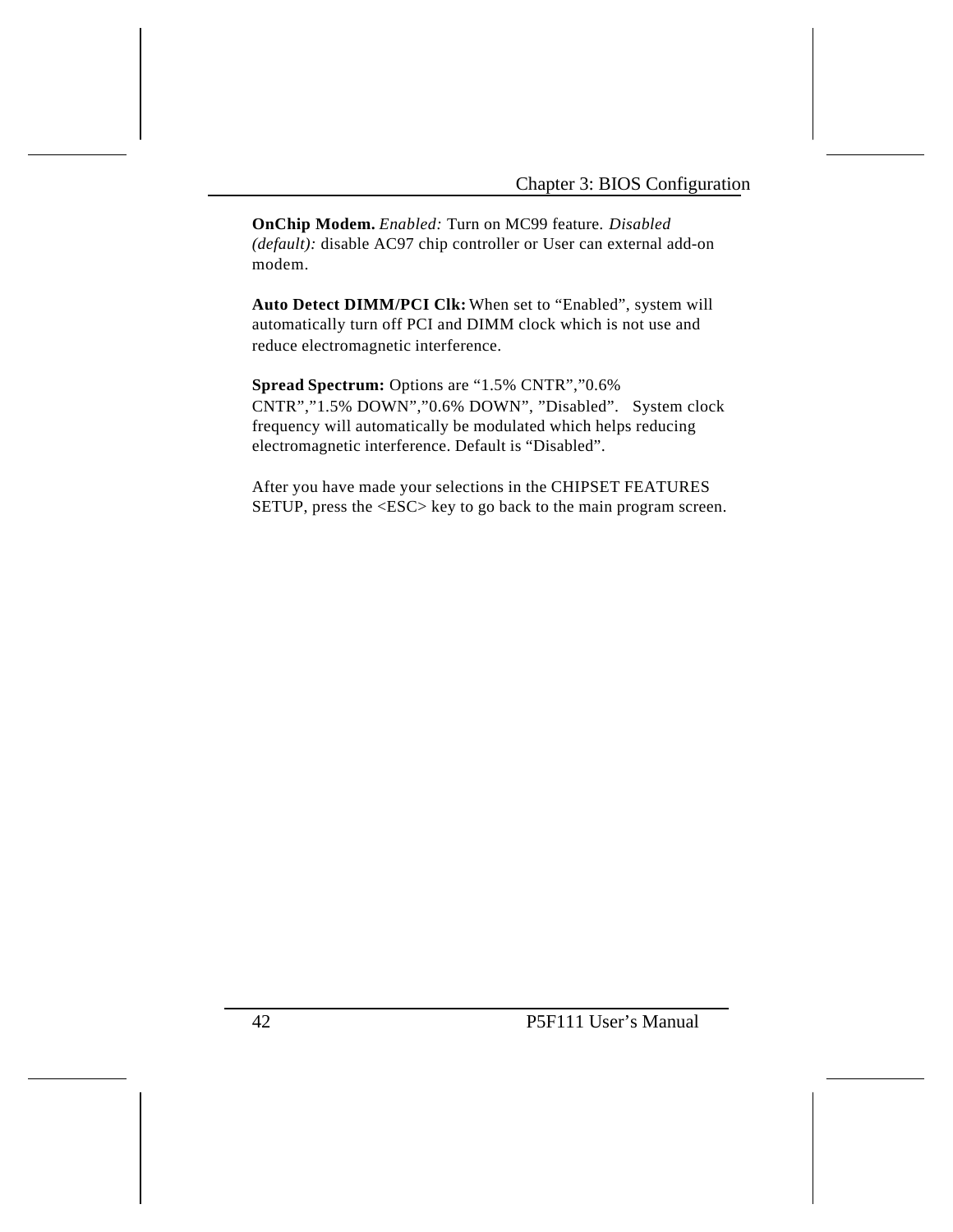## **3.10 POWER MANAGEMENT SETUP**

The "Power Management Setup" controls the mainboard's "Green" features. Selecting "POWER MANAGEMENT SETUP" on the main program screen displays this menu:

## **Power Management Setup Screen**

| ROM PCI/ISA BIOS (2A5LHF2A)<br>POWER MANAGEMENT SETUP<br>AWARD SOFTWARE, INC.                                                                                                                                                                  |                                                                                                                                                                            |                                                                                                                                                                                                                                                                                                                                                                                                                                                            |  |  |  |  |
|------------------------------------------------------------------------------------------------------------------------------------------------------------------------------------------------------------------------------------------------|----------------------------------------------------------------------------------------------------------------------------------------------------------------------------|------------------------------------------------------------------------------------------------------------------------------------------------------------------------------------------------------------------------------------------------------------------------------------------------------------------------------------------------------------------------------------------------------------------------------------------------------------|--|--|--|--|
| <b>ACPI</b> function<br>Power Management<br>PM Control by APM<br>Video Off Method<br>MODEM Use IRQ<br>Doze Mode<br>Suspend Mode<br><b>HDD</b> Power Down<br>Soft-Off by PWRBTN<br>* * PM Events<br>VGA<br>LPT & COM<br>HDD & FDD<br>DMA/master | : Disabled<br>: User Define<br>Yes<br>$V/H$ SYNC + Blank<br>3<br>Disabled<br>Disabled<br>Disabled<br>: Instant-Off<br>* *<br>$:$ OFF<br>LPT/COM<br><b>ON</b><br><b>OFF</b> | Primary INTR<br><b>ON</b><br>IRO3<br>(COM2)<br>Primary<br>(COM1)<br>Primary<br>IRO4<br>(LPT2)<br>IRO5<br>Primary<br>÷.<br>Primary<br>IRO6<br>(FDD)<br>IRQ7<br>(LPT1)<br>Primary<br>Disabled<br>(Alarm)<br>IRO8<br>÷.<br>IRO9<br>Secondary<br>(Rsv)<br>IRQ10<br>Secondary<br>(Rsv)<br>IRO11<br>Secondary<br>(Rsv)<br>$\mathbf{I}$<br>$IRO12$ $(PS/2)$<br>Primary<br>$IRO13$ (Copro)<br>: Primary<br>IRO14<br>(HDD)<br>Primary<br>Disabled<br>IRO15<br>(Rsv) |  |  |  |  |
| Resume by Alarm<br>Resume by Ring                                                                                                                                                                                                              | : Disabled<br>: Disabled                                                                                                                                                   | ESC: Quit<br>:Select Item<br>F1: Help<br>PU/PD/+/-:Modify<br>F5: Old Values<br>(Shift) F2: Color<br>F7: Load Setup Defaults                                                                                                                                                                                                                                                                                                                                |  |  |  |  |

**ACPI Function.** *Enabled:* Turn on ACPI Function. *Disabled (default):* Turn off ACPI Function.

**Power Management:** This setting controls the System Doze Mode, Standby Mode and Suspend Mode Timer features. There are four options:

 **User Define:** Allows you to customize all power saving timer features.

 **Optimize:** This is the recommended setting for general use.

**Test/Demo:** This is for test/demonstration purposes.

**Disabled:** Disables the power management features.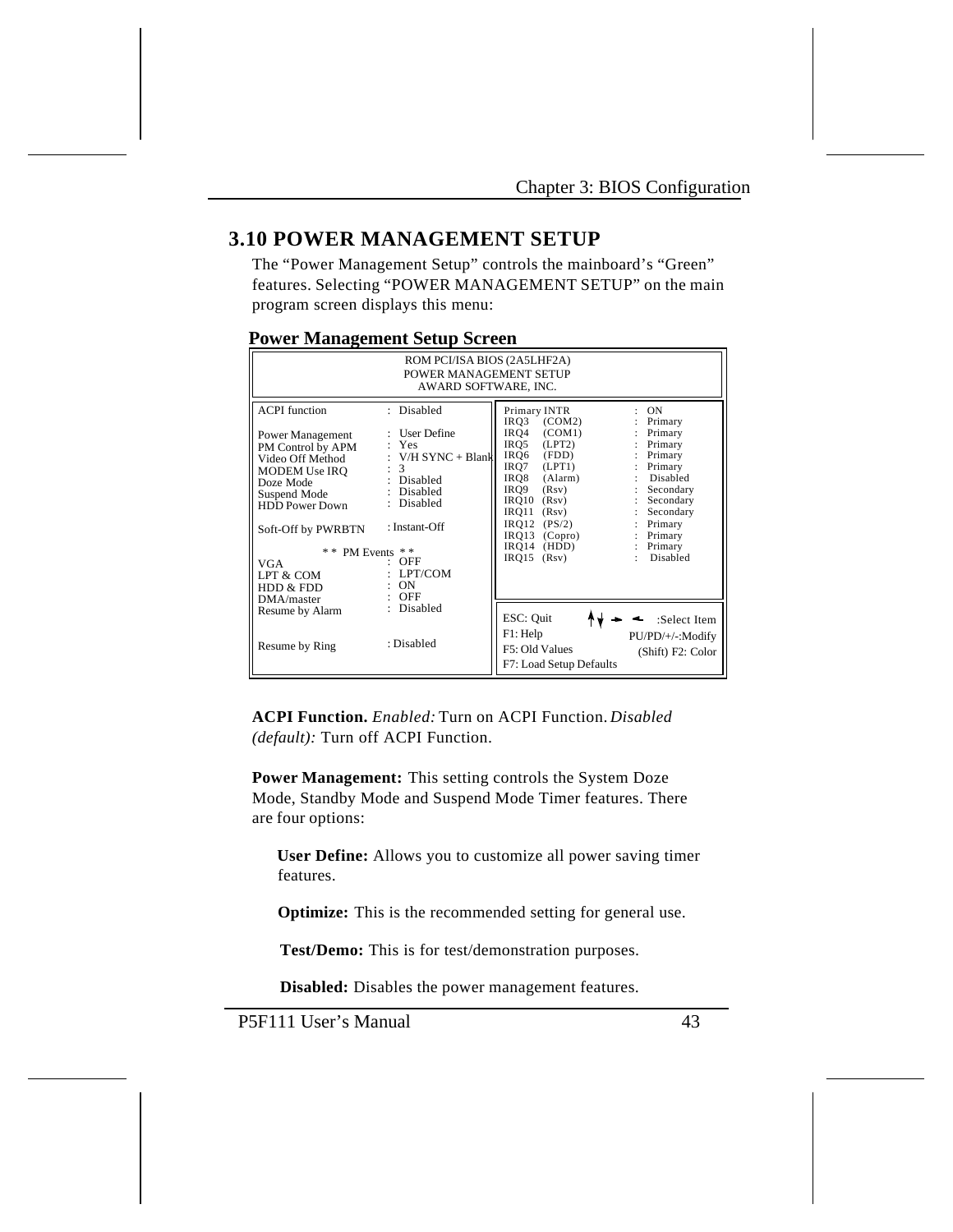**PM Control by APM:** The default setting is "Yes". When set to "Yes", system BIOS will wait for APM's prompt before it enters any PM mode. If your system power management is controlled by APM and there is a task running, the APM will not prompt the BIOS to enter any power saving mode after time out. Note: If APM is not installed, this option has no effect.

APM (Advanced Power Management) should be installed to keep the system's time updated when the computer enters suspend mode activated by the BIOS Power Management. For DOS environments, you need to add DEVICE=C:\DOS\POWER.EXE in your CONFIG.SYS. For Windows 3.1x and Windows 95, you need to install Windows with the APM feature. Double-click a battery and power cord icon labeled "Power" in the "Control Panel" and choose "Advanced" in the Power Management field.

**Video Off Method:** This setting controls the video off method in power saving mode. The default setting is "V/H SYNC+Blank" which will disable V/H SYNC signals and blanks the screen. Other options are "DPMS" and "Blank Screen". The "DPMS" option allows the BIOS to control the video card if it has the DPMS (Display Power Management System) feature. The "Blank Screen" option is used when you do not have a "Green" monitor.

**MODEM Use IRQ:** This determines the IRQ in which the MODEM can use. The choices: 3, 4, 5, 7, 9, 10, 11, NA.

**Doze Mode:** Options are from "1 Min" to "1 Hour" and "Disabled". The system speed will change from turbo to slow if no Power Management events occur for a specified length of time. Full power function will return when a Power Management event is detected. When system entering DOZE Mode the STB LED will start blinking once a second, indicates your system at DOZE Mode.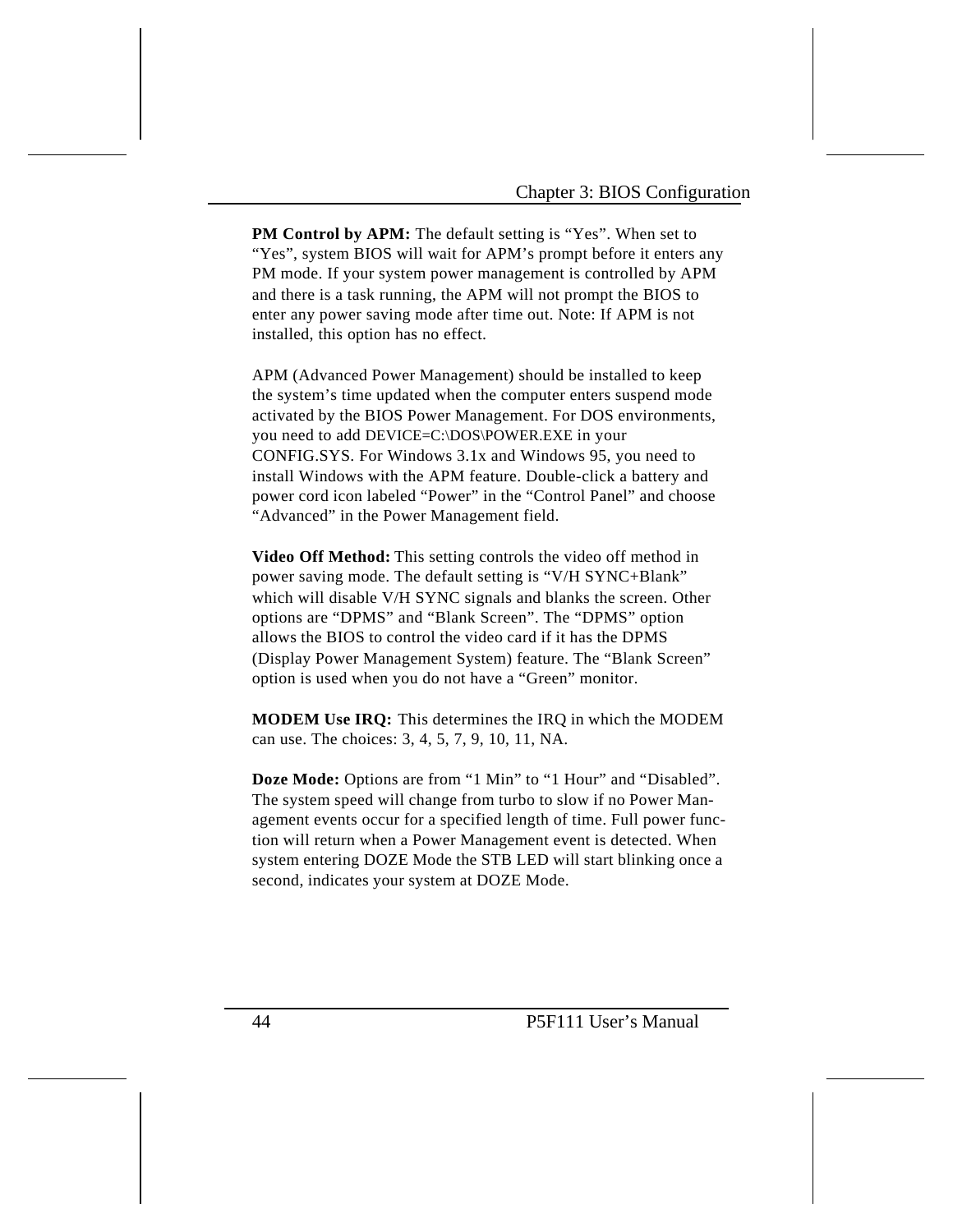**Suspend Mode:** Options are from "1 Min" to "1 Hour" and "Disabled". The CPU clock will be stopped and the video signal will be suspended if no Power Management events occur for a specified length of time. Full power function will return when a Power Management event is detected. When system entering Suspend Mode the STB LED will stop blinking and stay on, indicates your system at Suspend Mode.

**HDD Power Down:** Options are from "1 Min" to "15 Min" and "Disabled". The IDE hard drive will spin down if it is not accessed within a specified length of time.

**PM Events:** PM events are I/O events whose occurrence can prevent the system from entering a power saving mode or can awaken the system from such a mode. In effect, the system remains alert for anything which occurs to a advice which is configured as On, even which the system is in a power down mode.

**VGA.** When Enabled, you can set the LAN awakens the system.

LPT & COM. When On of LPT & COM, any activity from one of the listed system peripheral devices or IRQs wakes up the system.

**HDD & FDD.** When On of HDD & FDD, any activity from one of the listed system peripheral devices wakes up the system.

 **DMA/master.** When you are On of DMA/ISA Master, any activity from one of the list system peripheral devices wakes up the system.

 **Resume by Alarm:** If "Enabled", you may set the date (day of the month), hour, minute and second to turn on your system. When you set "0" (zero) for the day of the month, the alarm will power on your system every day at the specified time.

 **Resume by Ring:** If "Enabled", the system power will be turned on if an FAX/Modem receives an incoming telephone ringing.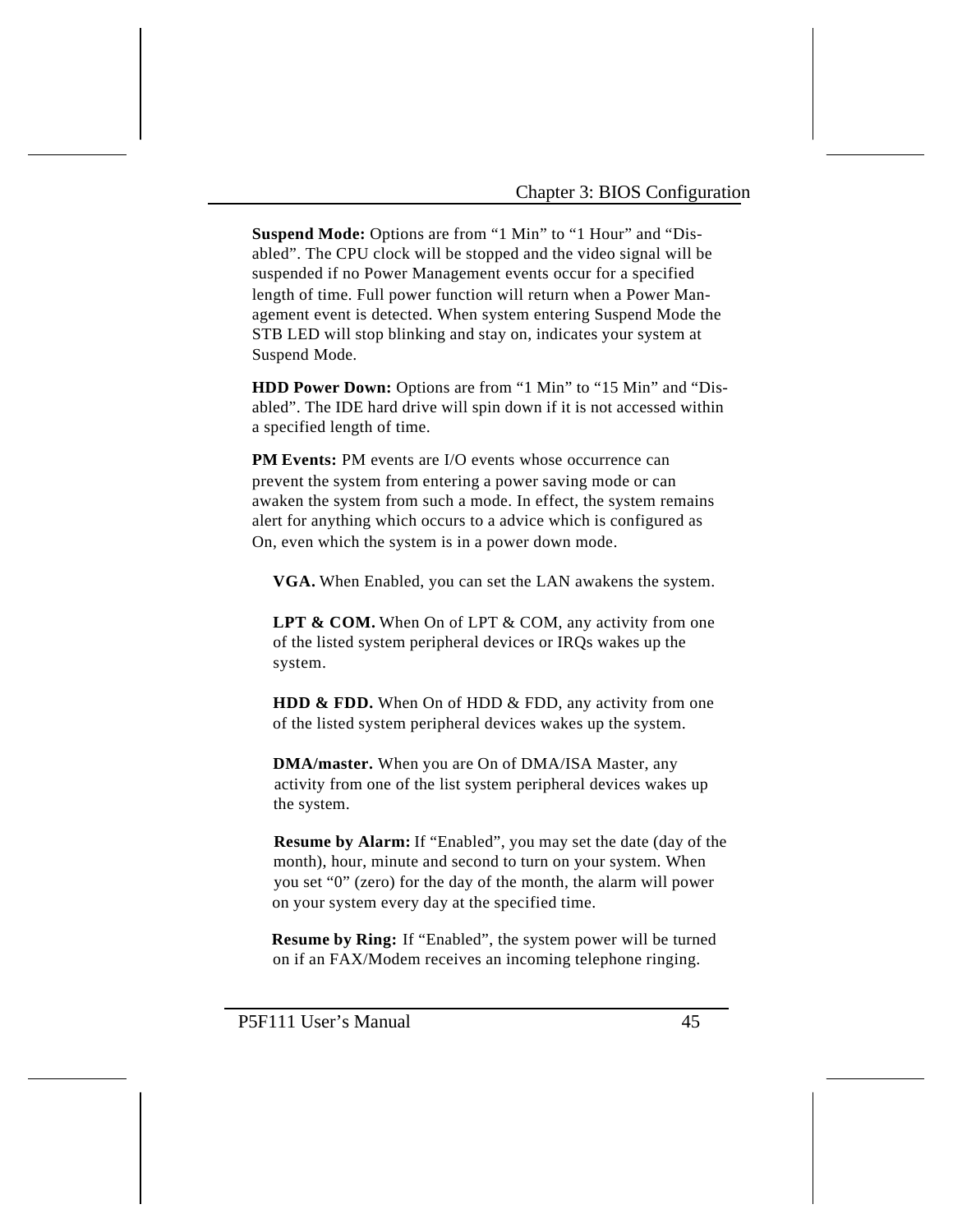**Modem Use IRQ:** To enable the internal PnP modem ring to wake up your system from suspend mode, the IRQ assigned to the modem has to be the same as the setting in this option.

Press the <ESC> key to go back to the main program screen, after you have made your selections in the POWER MANAGEMENT SETUP.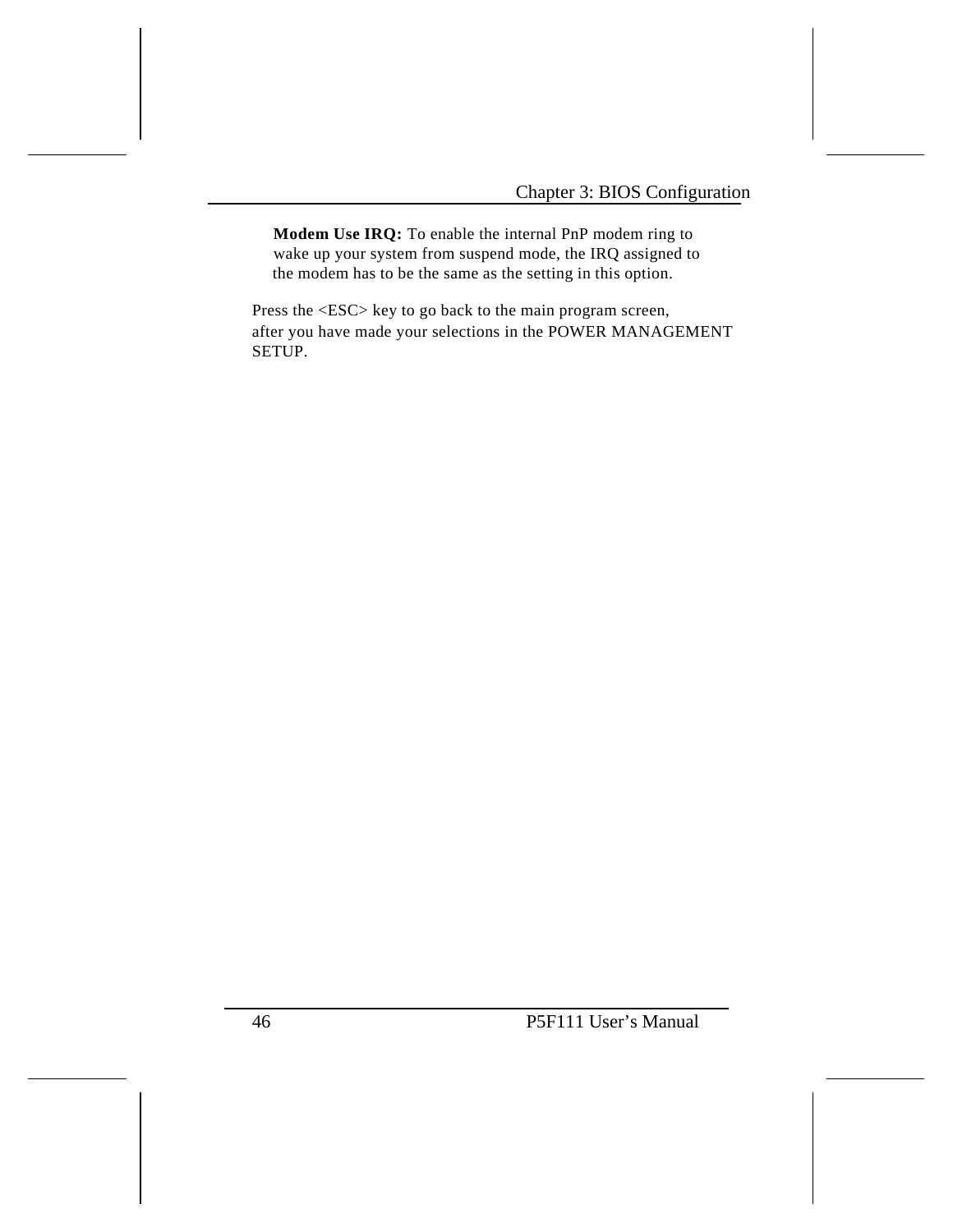# **3.11 PnP / PCI CONFIGURATION**

Both the ISA and PCI buses on the Mainboard use system IRQs & DMAs. You must set up the IRQ and DMA assignments correctly thru the PnP/PCI Configuration Setup utility, otherwise the Mainboard will not work properly.

Selecting "PnP / PCI CONFIGURATION" on the main program screen displays this menu:

| ROM PCI/ISA BIOS (2A5LHF2A)<br><b>PNP / PCI CONFIGURATION</b><br>AWARD SOFTWARE, INC.                                                                                                                                                                                                                                                                          |                                                                                                                                                                                                                                                                                                                              |                                                                                                                                                                                                                                                                                                                                                                     |  |  |  |  |
|----------------------------------------------------------------------------------------------------------------------------------------------------------------------------------------------------------------------------------------------------------------------------------------------------------------------------------------------------------------|------------------------------------------------------------------------------------------------------------------------------------------------------------------------------------------------------------------------------------------------------------------------------------------------------------------------------|---------------------------------------------------------------------------------------------------------------------------------------------------------------------------------------------------------------------------------------------------------------------------------------------------------------------------------------------------------------------|--|--|--|--|
| <b>PNP OS Installed</b><br>Resources Controlled By<br><b>Reset Configuration Data</b><br>IRQ-3 assigned to<br>IRO-4 assigned to<br>IRQ-5 assigned to<br>IRQ-7 assigned to<br>IRQ-9 assigned to<br>IRO-10 assigned to<br>IRQ-11 assigned to<br>IRO-12 assigned to<br>IRQ-14 assigned to<br>$\mathbb{R}^{\mathbb{Z}}$<br>IRO-15 assigned to<br>DMA-0 assigned to | : No<br>: Manual<br>: Disabled<br>$: PCI/ISA$ PnP<br>$\therefore$ PCI/ISA PnP<br>$\therefore$ PCI / ISA PnP<br>: Legacy $ISA$<br>$\therefore$ PCI / ISA PnP<br>$\therefore$ PCI / ISA PnP<br>$\therefore$ PCI / ISA PnP<br>$\therefore$ PCI / ISA PnP<br>Legacy ISA<br>$\therefore$ Legacy ISA<br>$\therefore$ PCI / ISA PnP | CPU to PCI Write Buffer<br>· Enabled<br><b>PCI Dynamic Bursting</b><br>: Enabled<br>PCI Master 0 WS Write<br>· Enabled<br><b>PCI Delay Transaction</b><br>· Enabled<br>PCI#2 Access #1 Retry<br>: Disabled<br><b>AGP Master 1 WS Write</b><br>: Enabled<br>AGP Master 1 WS Read<br>: Disabled<br>Assign IRO For USB<br>· Enabled<br>Assign IRQ For VGA<br>: Enabled |  |  |  |  |
| DMA-1 assigned to<br>DMA-3 assigned to<br>÷.<br>DMA-5 assigned to<br>DMA-6 assigned to<br>DMA-7 assigned to                                                                                                                                                                                                                                                    | PCI / ISA PnP<br>PCI / ISA PnP<br>$\therefore$ PCI / ISA PnP<br>$:$ PCI / ISA PnP<br>$\therefore$ PCI / ISA PnP                                                                                                                                                                                                              | ESC: Quit<br>:Select Item<br>F1: Help<br>PU/PD/+/-:Modify<br>F5: Old Values<br>(Shift) F2: Color<br>F7: Load Setup Defaults                                                                                                                                                                                                                                         |  |  |  |  |

## **PnP / PCI Configuration**

**PnP OS Installed:** Setting this option to "Yes" allows the PnP OS, instead of BIOS to assign the system resources such as IRQ and I/O address to the ISA PnP device. The default setting is "No"

**Resources Controlled By:** The default setting is "Manual" which allows you to control IRQs and DMAs individually. The other option is "Auto" which will detect the system resources and automatically assign the relative IRQs and DMAs for each peripheral.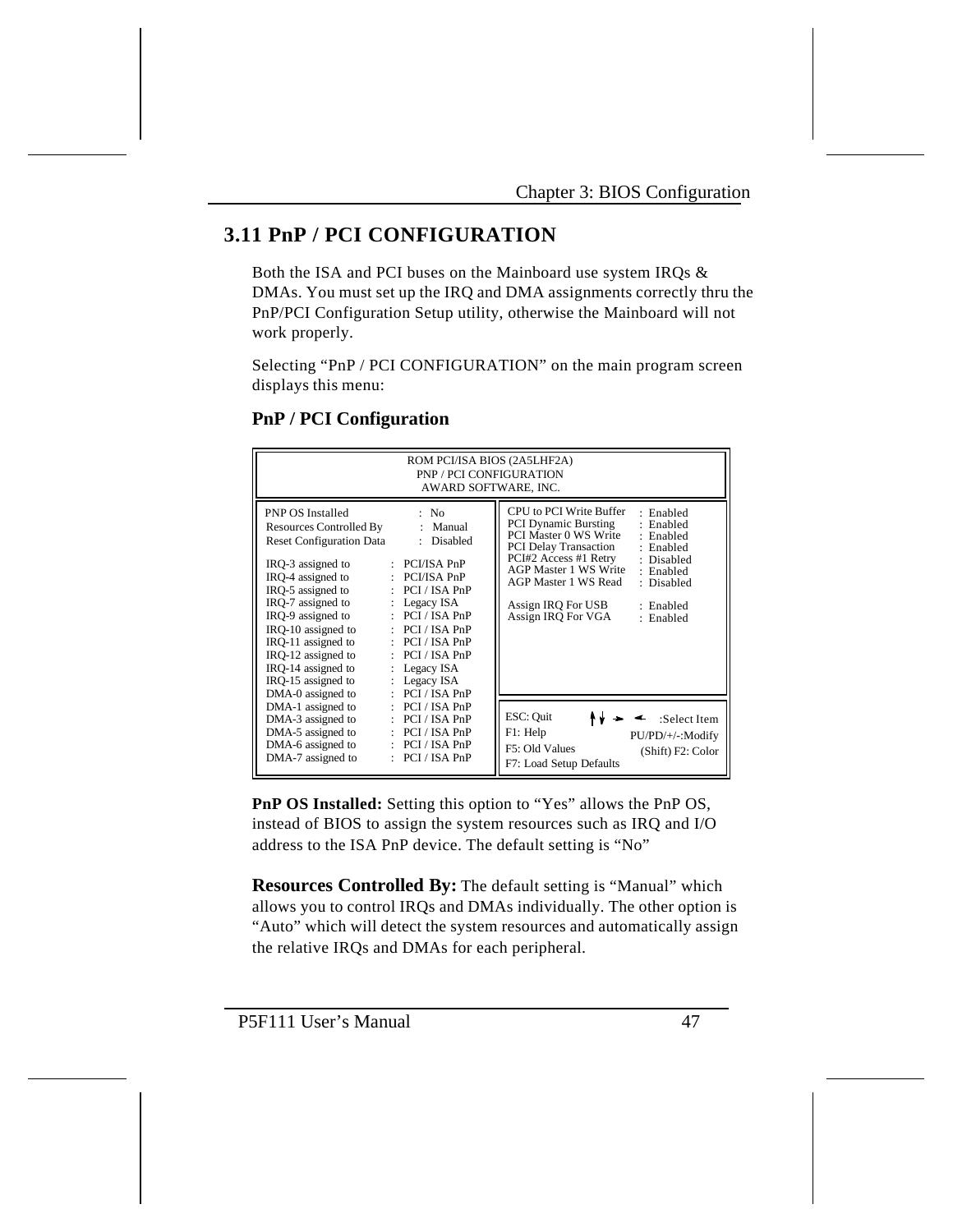**Reset Configuration Data:** The system BIOS supports the Plug and Play feature so the resources assigned to each peripheral have to be recorded to prevent them from conflicting. The location to store the assigned resources is called ESCD which is located in the system flash EEPROM. If this option is set to "Disabled" the ESCD will update automatically when the new configuration varies from the last one. If set to "Enabled", the ESCD will be cleared and forced to update and then automatically set this option to "Disabled".

**IRQ and DMA Assigned to:** If there is a legacy ISA device which uses an IRQ or a DMA, set the corresponding IRQ or DMA to "Legacy ISA", otherwise you should set to PCI/ISA PnP.

**PCI IDE IRQ Map To, Primary IDE INT#, Secondary IDE INT#:**  If you disable onboard PCI IDE controller and install a PCI IDE card on the Mainboard, you need to set this option. If a PCI IDE Card uses ISA IRQ directly thru a paddle card installed on an ISA slot, select "ISA" for the option "PCI IDE IRQ Map To". If a PCI IDE Card uses PCI "INT" and is compliant to PCI Plug and Play specification, select "PCI-AUTO" for the option "PCI IDE IRQ Map To". Otherwise select "PCI-SLOT n" (PCI-SLOT 1, PCI-SLOT 2, PCI-SLOT 3 or PCI-SLOT4) depending on which slot the PCI IDE Card is installed.

Only INT A and INT B are available for a PCI IDE Card, therefore you must set the PCI IDE Card's primary interrupt to INT A and secondary interrupt to INT B. The INT A is routed to IRQ 14 and the INT B is routed to IRQ 15 thru a hardware router in the chipset.

After you have made your selections in the PnP / PCI Configuration SETUP, press the <ESC> key to go back to the main program screen.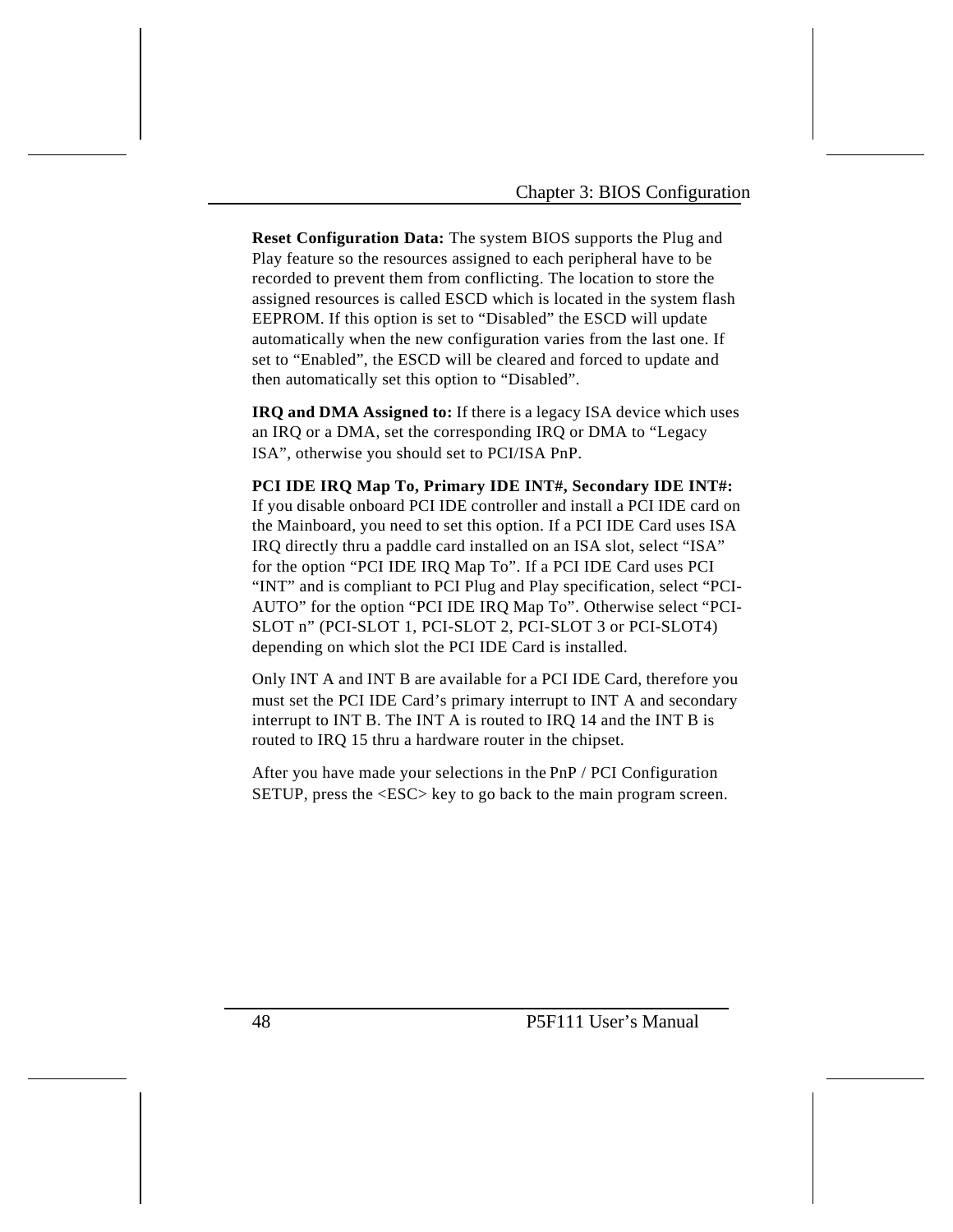# **3.12 INTEGRATED PERIPHERALS**

Selecting "INTEGRATED PERIPHERIALS" on the main program screen displays this menu:

### **Integrated Peripherals Screen**

| ROM PCI/ISA BIOS (2A5LHF2A)<br><b>INTEGRATED PERIPHERALS</b><br>AWARD SOFTWARE, INC.                                                                                       |                                                                                   |                                                                                                                                                                                       |                                                                                                               |  |  |
|----------------------------------------------------------------------------------------------------------------------------------------------------------------------------|-----------------------------------------------------------------------------------|---------------------------------------------------------------------------------------------------------------------------------------------------------------------------------------|---------------------------------------------------------------------------------------------------------------|--|--|
| OnChip IDE Channel0<br>OnChip IDE Channel1<br><b>IDE Prefetch Mode</b><br><b>IDE HDD Block Mode</b><br>Primary Master PIO<br>Primary Slave PIO                             | : Enabled<br>: Enabled<br>: Enabled<br>: Enabled<br>$:$ Auto<br>$:$ Auto          | <b>Onboard Parallel Port</b><br><b>Onboard Parallel Mode</b>                                                                                                                          | 378/IRO7<br>$\mathbf{L}$<br>: Normal                                                                          |  |  |
| Secondary Master PIO<br>Secondary Slave PIO<br>Primary Master UDMA<br>Primary Slave UDMA<br>Secondary Master UDMA<br>Secondary Slave UDMA<br><b>Onboard FDD Controller</b> | $:$ Auto<br>$:$ Auto<br>$:$ Auto<br>$:$ Auto<br>$:$ Auto<br>$:$ Auto<br>: Enabled | Onboard Legacy Audio<br>Sound Blaster<br>SB I/O Base Address<br>SB IRO Select<br>SB DMA Select<br><b>MPU-401</b><br>MPU-401 I/O Address<br>FM Port (388-38BH)<br>Game Port (200-207H) | : Enabled<br>: Enabled<br>: 220H<br>IRO 5<br>$:$ DMA 1<br>: Enabled<br>$: 330-333H$<br>: Enabled<br>: Enabled |  |  |
| <b>Onboard Serial Port 1</b><br><b>Onboard Serial Port 2</b><br><b>UART 2 Mode</b>                                                                                         | $:$ Auto<br>$:$ Auto<br>: Standard                                                | ESC: Quit<br>F1: Help<br>F5: Old Values<br>F7: Load Setup Defaults                                                                                                                    | :Select Item<br>PU/PD/+/-:Modify<br>(Shift) F2: Color                                                         |  |  |

**OnChip IDE Channel 0/1:** The default setting is "Enabled". This option enables the onboard IDE controller.

**IDE Prefetch Mode:** The onboard IDE drive interfaces supports IDE prefetching, for faster drive accesses. If you install a primary and/or secondary add-in IDE interface, set this field to Disabled if the interface does not support prefetching. The choice: Enabled, disabled.

**IDE HDD Block Mode:** The Default setting is "Enabled". This feature enhances hard disk performance by making multi-sector transfers instead of one sector per transfer. Most IDE drives, except very early design, have the Block Mode transfer feature.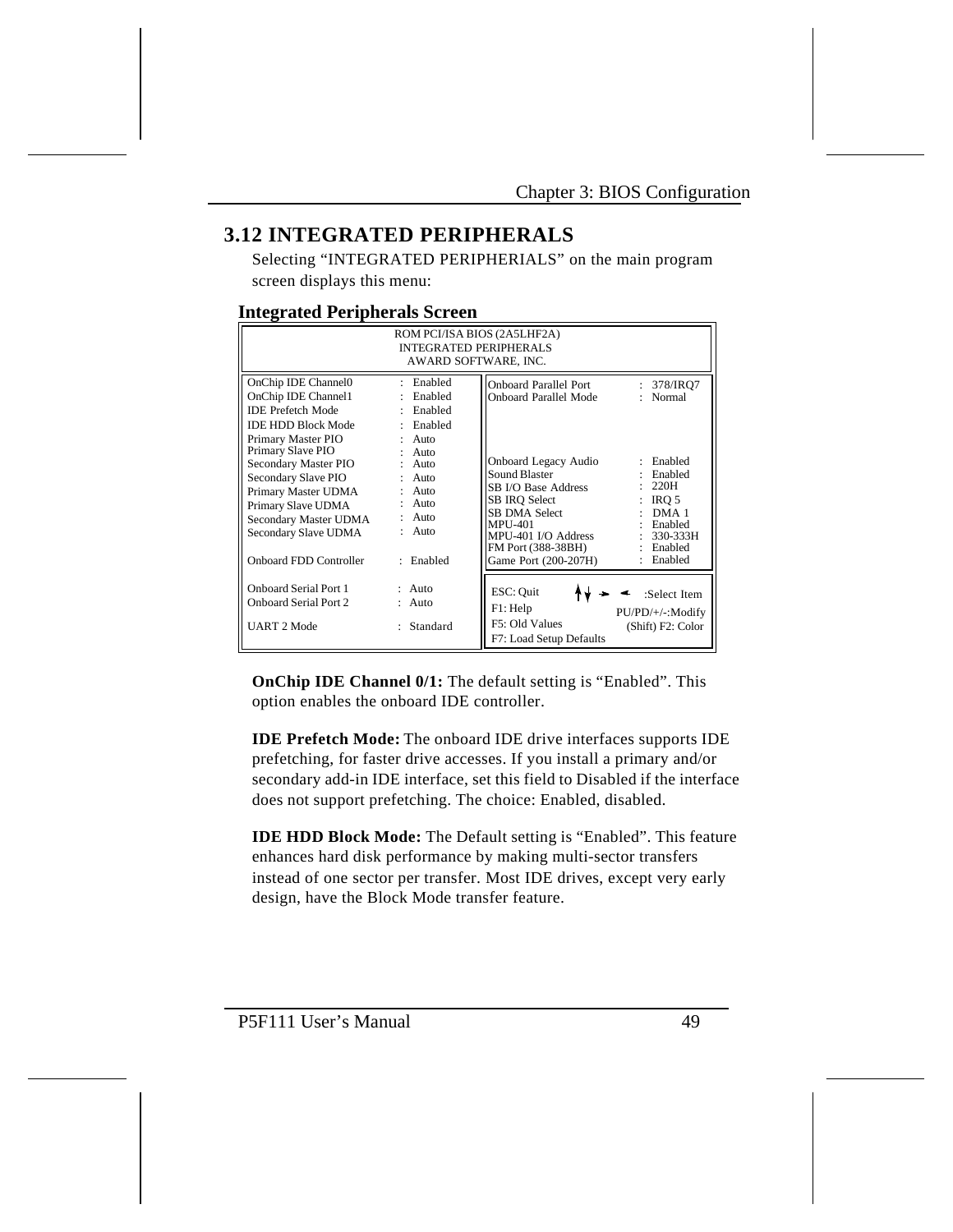**Master PIO, Slave PIO, Master UDMA, Slave UDMA:** There are six options "Auto", "Mode 0", "Mode 1", "Mode 2", "Mode 3" and "Mode 4" for PIO Mode HDD. There are two options "Enabled" or "Disabled" for the Ultra DMA Hard Disk. The default setting is "Auto". When set to "Auto" the BIOS will automatically set the PIO or Ultra DMA mode to match the transfer rate of hard disk. If the system won't boot up when set to "Auto", set it manually to the lower mode, e.g, from Mode 3 to Mode 2. All IDE drives should work with PIO mode 0.

**Onboard FDD Controller:** The default setting is "Enabled". This option enables the onboard floppy disk drive controller.

**Onboard Serial Port 1 and Onboard Serial Port 2:** These options are used to assign the I/O addresses for two onboard serial ports. They can be assigned as follows:

> 3F8/ IRQ4, 2F8/ IRQ3 3E8/ IRQ4, 2E8/ IRQ3 Auto (default) Disabled (Disable the onboard serial port)

**UART 2 Mode:** The options are "Standard" (default), "HPSIR" and "ASKIR". The HPSIR is Hewlett Packard infrared communication protocol with maximum baud rate up to 115.2K bps, and the ASKIR is Sharp infrared communication protocol with maximum baud rate up to 57.6K bps. The UART mode setting depends on which type of infrared module is used in the system. When set to "ASKIR" or "HPSIR", the UART 2 is used to support the infrared module connected on the mainboard. If this option is not set to "Normal", a device connected to the COM2 port, will no longer work.

**Onboard Parallel Port:** This option is used to assign the I/O address for the onboard parallel port. The options are "378/IRQ7" (defaults), "278/IRQ5", "3BC/IRQ7" and "Disabled" (disable the onboard parallel port).

Parallel Port Mode: There are four options "Normal" (default), "EPP", "ECP", "ECP+EPP". Change the mode from "Normal" to the enhanced mode only if your peripheral device can support it.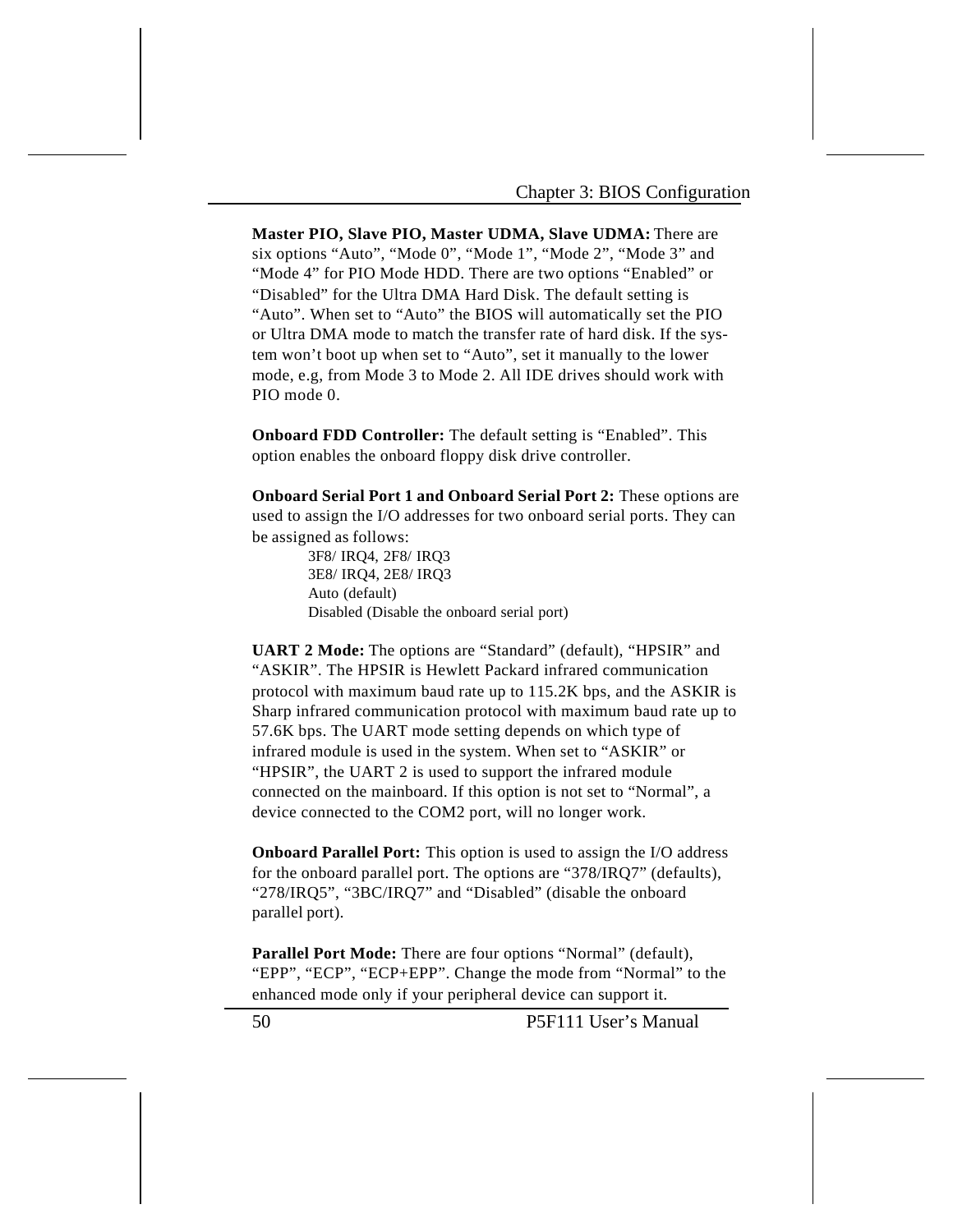# **3.13 SUPERVISOR / USER PASSWORD**

The "SUPERVISOR/USER PASSWORD" utility sets the password. The Mainboard is shipped with the password disabled. If you want to change the password, you must first enter the current password, then at the prompt enter your new password. The password is case sensitive and you can use up to 8 alphanumeric characters, press <Enter> after entering the password. At the next prompt, confirm the new password by typing it and pressing <Enter> again.

To disable the password, press the <Enter> key instead of entering a new password when the "Enter Password" dialog box appears. A message will appear confirming that the password is disabled.

If you have set both supervisor and user password, only the supervisor password allows you to enter the BIOS SETUP PROGRAM.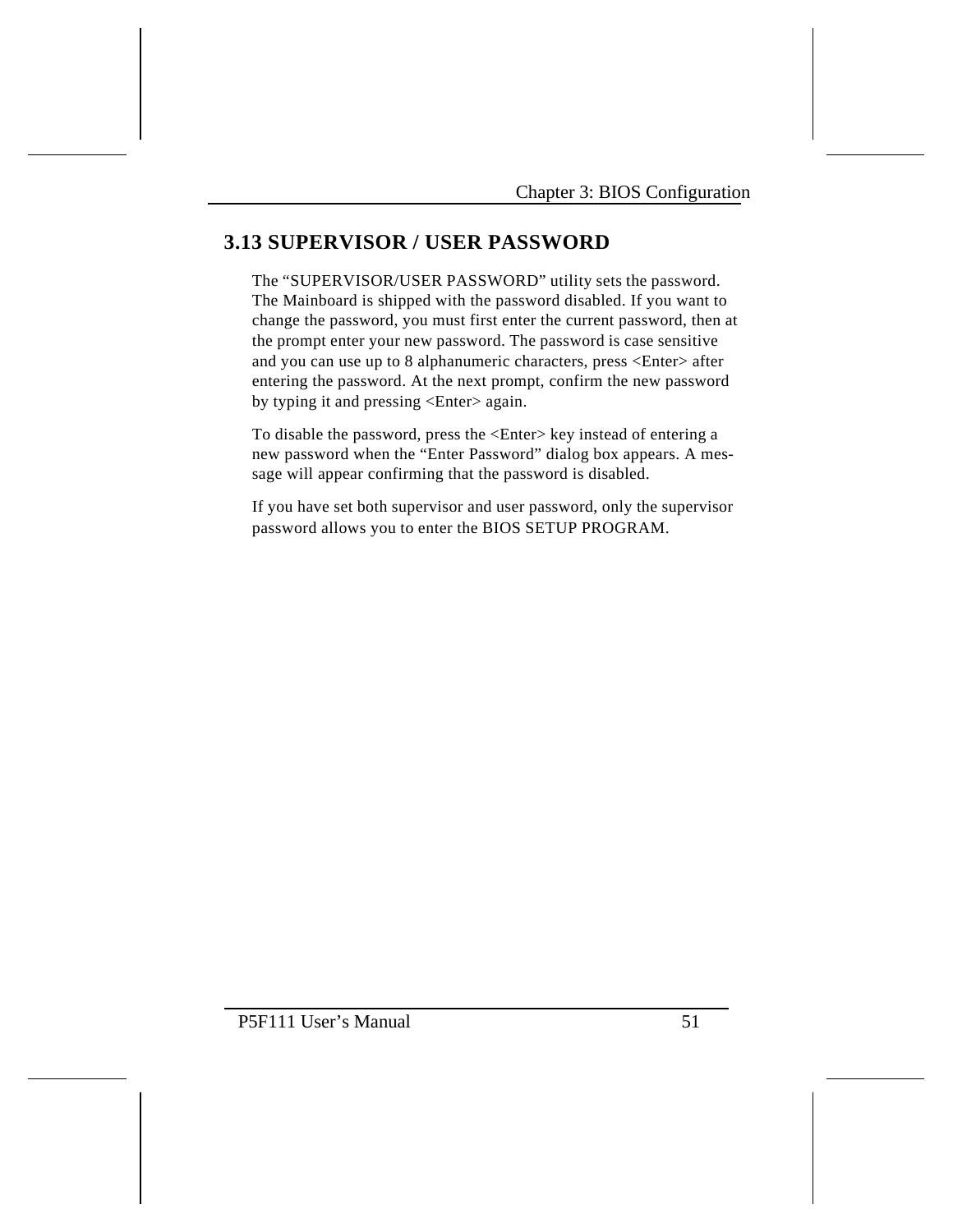# **4 Driver and Utility**

# **4.1 Flash Utility**

The BIOS of the P5F111 mainboard can be upgraded by using a Flash utility. A new version of the BIOS can be downloaded from the factory's BBS and Web site. The FLASH utility can be extract from the BIOS files that you download or at manufacturer diskette under FLASH directory which comes with the mainboard.

FLASH.EXEThe Flash utility for AWARD BIOS upgrade README.TXTA text file of instructions

The Flash utility will not work with any memory manager software running in the system. In order to make sure no memory manager software is running, boot your system from a bootable floppy diskette which does not contain CONFIG.SYS and AUTOEXEC.BAT files. If you are using MS-DOS 6.x, you can press <F5> function key while the "Starting MS-DOS..." message appearing on the screen to bypass the CONFIG.SYS and AUTOEXEC.BAT.

# **4.2 The Steps to Install the VIA GRAT AGP Driver**

There are two methods you can install your VIA GRAT AGP Driver, CD-ROM or diskette.

### **If you have CD-ROM.**

- Step 1. Insert the manufacturer CD-ROM to your PC.
- Step 2. Click the "Install Driver" option in your installation screen.
- Step 3. Click the "VIA\_GRAT AGP Driver" option. (It will start the installation.)
- Step 4. Follow the instruction shows on the screen to finished the installation. (The system will restart.)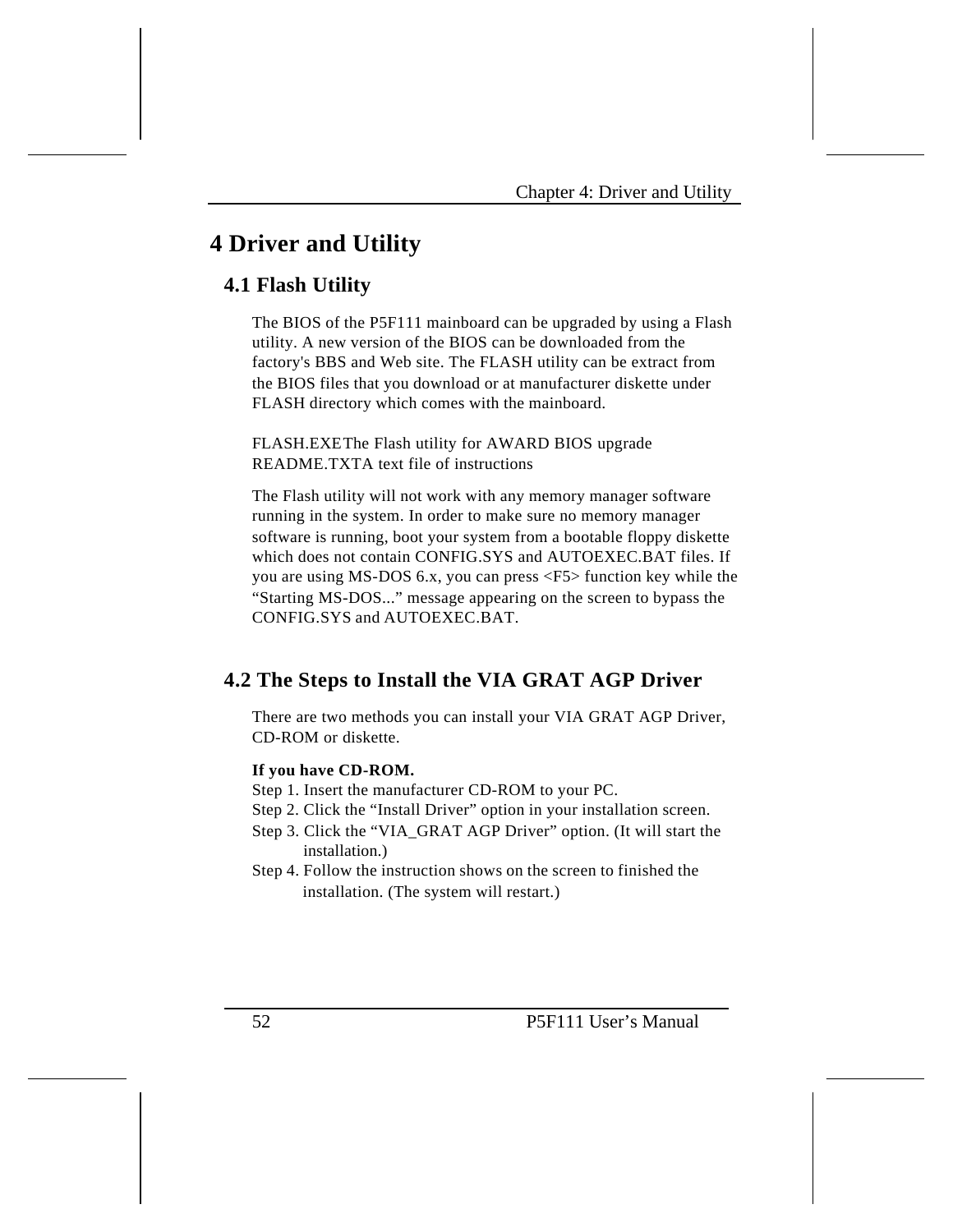### **If you have Diskette.**

Step 1. Insert the VIA\_GRAT AGP Driver into your PC.

- Step 2. Make copy of the self-extracting file in the diskette into your hard disk and run it.
- Step 3. Double click the "Setup" option to install the VIA GRAT AGP Driver.
- Step 4. Follow the instruction shows on the screen to finished the installation. (The system will restart.)

After system back on then you are complete the installation of VIA GRAT AGP driver and ready to install the driver for AGP VGA card. A new version of the VIA GRAT AGP drive can be downloaded from the factory's BBS and Web site

# **4.3 The Steps to Install the VIA Bus Master PCI IDE Driver**

The Bus Master PCI IDE logic designed in the VIA MVP4 chipset is intended to reduce the workload of the CPU and make the CPU running more efficiently. It will take care the data transfer between IDE drives and system memory and let CPU handle other tasks.

There are two methods you can install your VIA Bus Master PCI IDE Driver, CD-ROM or diskette.

## **If you have CD-ROM.**

- Step 1. Insert the manufacturer CD-ROM to your PC.
- Step 2. Click the "Install Driver" option in your installation screen.
- Step 3. Click the "VIA IDE Bus Master Driver" option. (It will start the installation.)
- Step 4. Follow the instruction shows on the screen to finished the installation. (The system will restart.)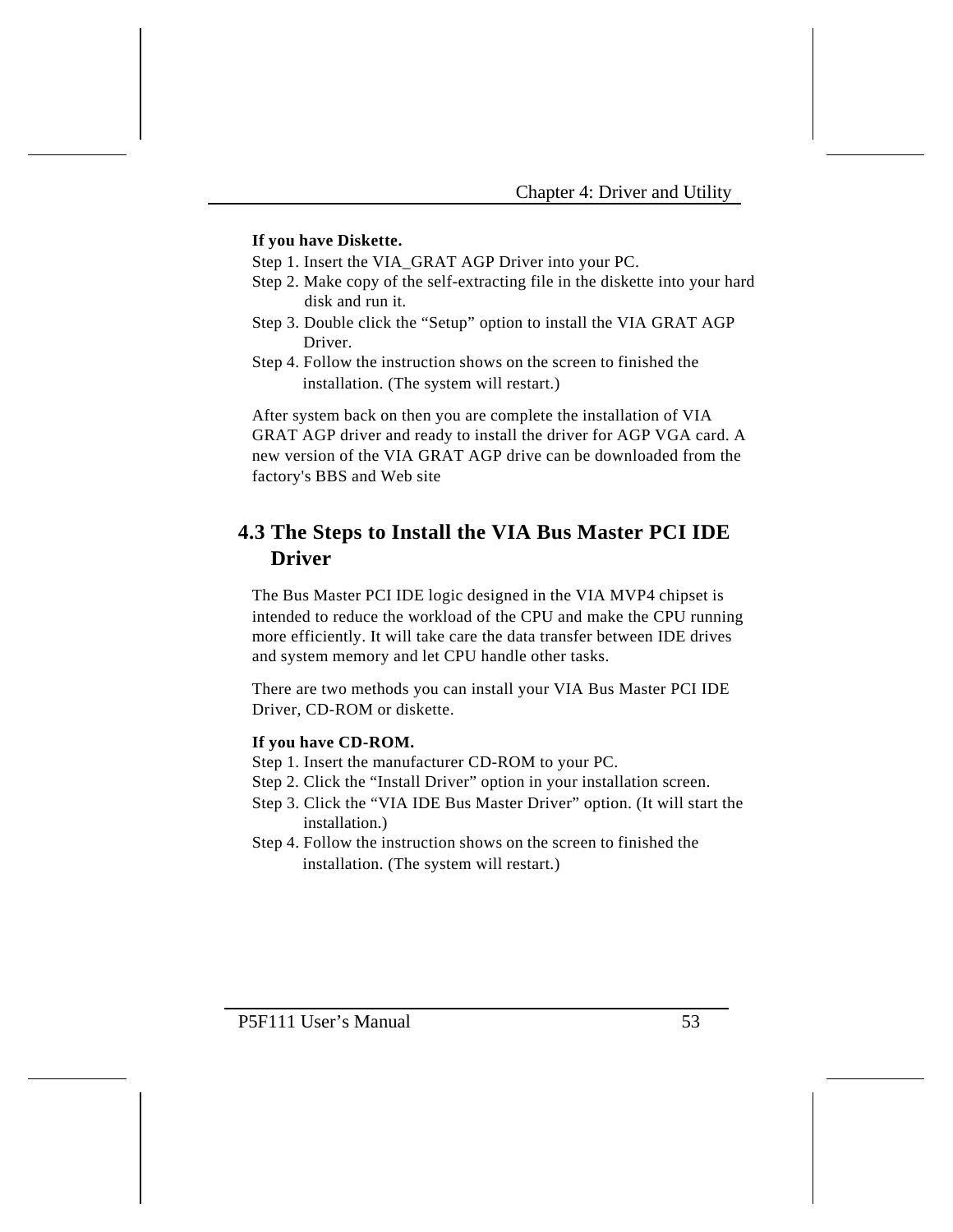#### **If you have Diskette.**

Step 1. Insert the VIA IDE Bus Master Driver into your PC.

- Step 2. Make copy of the self-extracting file in the diskette into your hard disk and run it.
- Step 3. Double click the "Setup" option to install the VIA IDE Bus Master Driver.
- Step 4. Follow the instruction shows on the screen to finished the installation. (The system will restart.)

After system back on then you are complete the installation of VIA IDE Bus Master driver. A new version of the VIA IDE Bus Master drive can be downloaded from the factory's BBS and Web site.

## **4.4 The Steps to Install the VGA Driver**

There are two methods you can install your VGA Driver, CD-ROM or diskette.

#### **If you have CD-ROM.**

- Step 1. Insert the manufacturer CD-ROM to your PC.
- Step 2. Click the "Install Driver" option in your installation screen.
- Step 3. Click the "VGA" option. (It will start the installation.)
- Step 4. Follow the instruction shows on the screen to finished the installation. (The system will restart.)

### **If you have Diskette.**

- Step 1. Insert the VGA Driver into your PC.
- Step 2. Make copy of the self-extracting file in the diskette into your hard disk and run it.
- Step 3. Double click the "Setup" option to install the VGA Driver.
- Step 4. Follow the instruction shows on the screen to finished the installation. (The system will restart.)

After system back on then you are complete the installation of VGA driver. A new version of the VGA drive can be downloaded from the factory's BBS and Web site.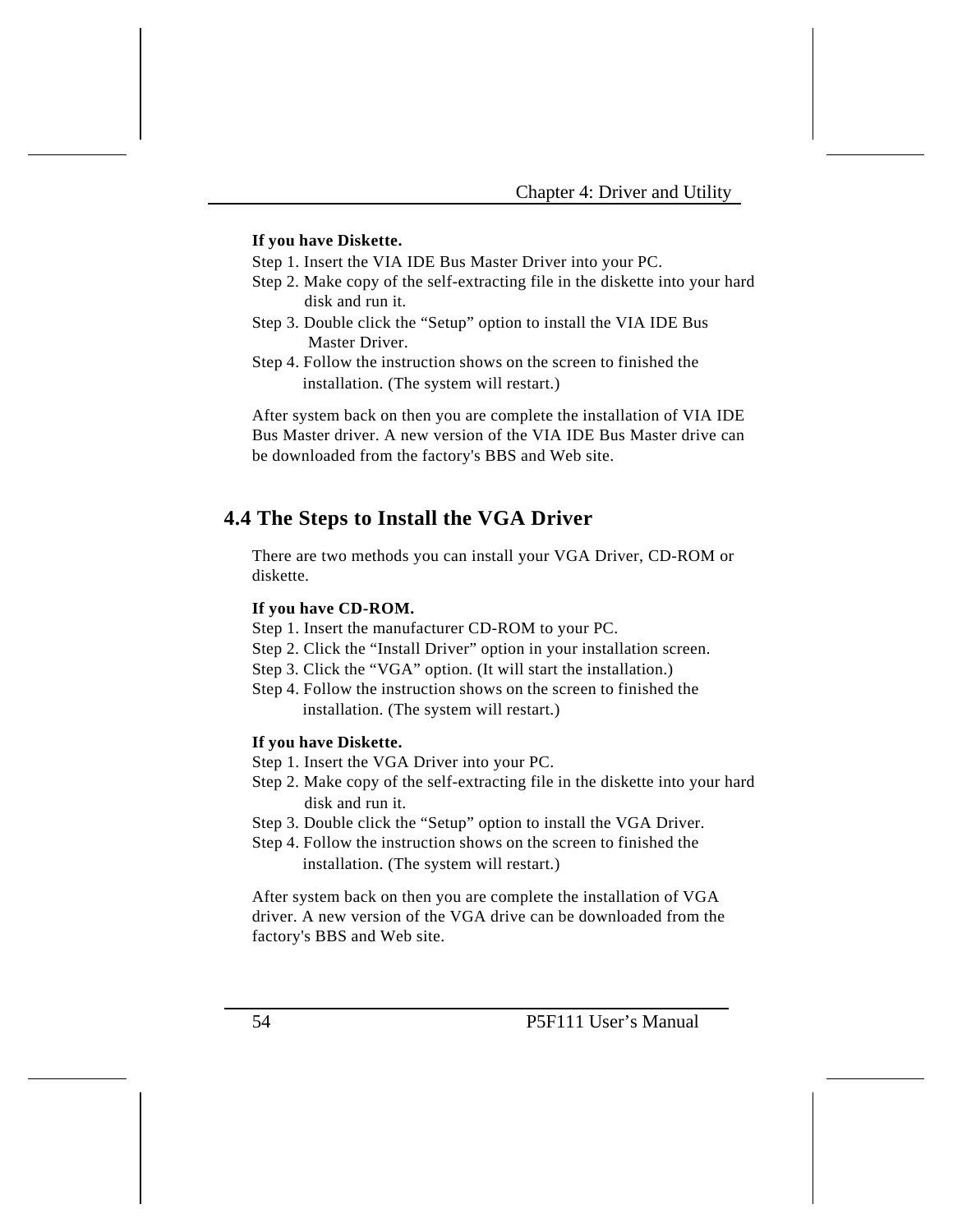## **4.5 The Steps to Install the MVP4 Sound Card Driver**

Please follow the steps below to install the MVP4 Sound Card.

- Step 1. Insert the MVP4 Sound Card Driver Diskette in your PC.
- Step 2. Under the "Control Panel", Choose the "Add New Hardware" to find and instal the new MVP4 Sound Card.
- Step 3. Follow the instruction shows on the screen to finished the installation.
- Step 4. Restart the PC.

After system back on then you are complete the installation of VIA IDE Bus Master driver. A new version of the VIA GRAT AGP drive can be downloaded from the factory's BBS and Web site.

## **4.6 USB Driver**

#### **Q: How to configure the USB controller on P5F111?**

**A:** USB controller requires the USB supplement install, so please make sure your system install the USB supplement first. You can click at "Control panel" and "Add/Remove Program" icon to check the USB supplement install or not?

For Windows 95 (OSR2.1 or later) users, The USB supplement can be located at the Windows95 OSR2.1 CD's \others\usb\usb**supp.exe** directory. For Windows95 (OSR2.0 or before) users, you need to update your system to OSR2.1 or contact Microsoft for update information.

After USB supplement installed, system will reboot and find the **"Standard OpenHCD USB Host Controller"** and ask for file "**openhci.sys**". The "openhci.sys" file is locate at **C:\windows\system** directory. Click on "Browser" icon and give the path for "openhci.sys". After the file loaded, then you are complete the configure of USB controller and ready to install the USB device driver.

*Note: You do not need to install USB supplement or configure the USB controller for Windows98, windows will automatically configure it during the installation.*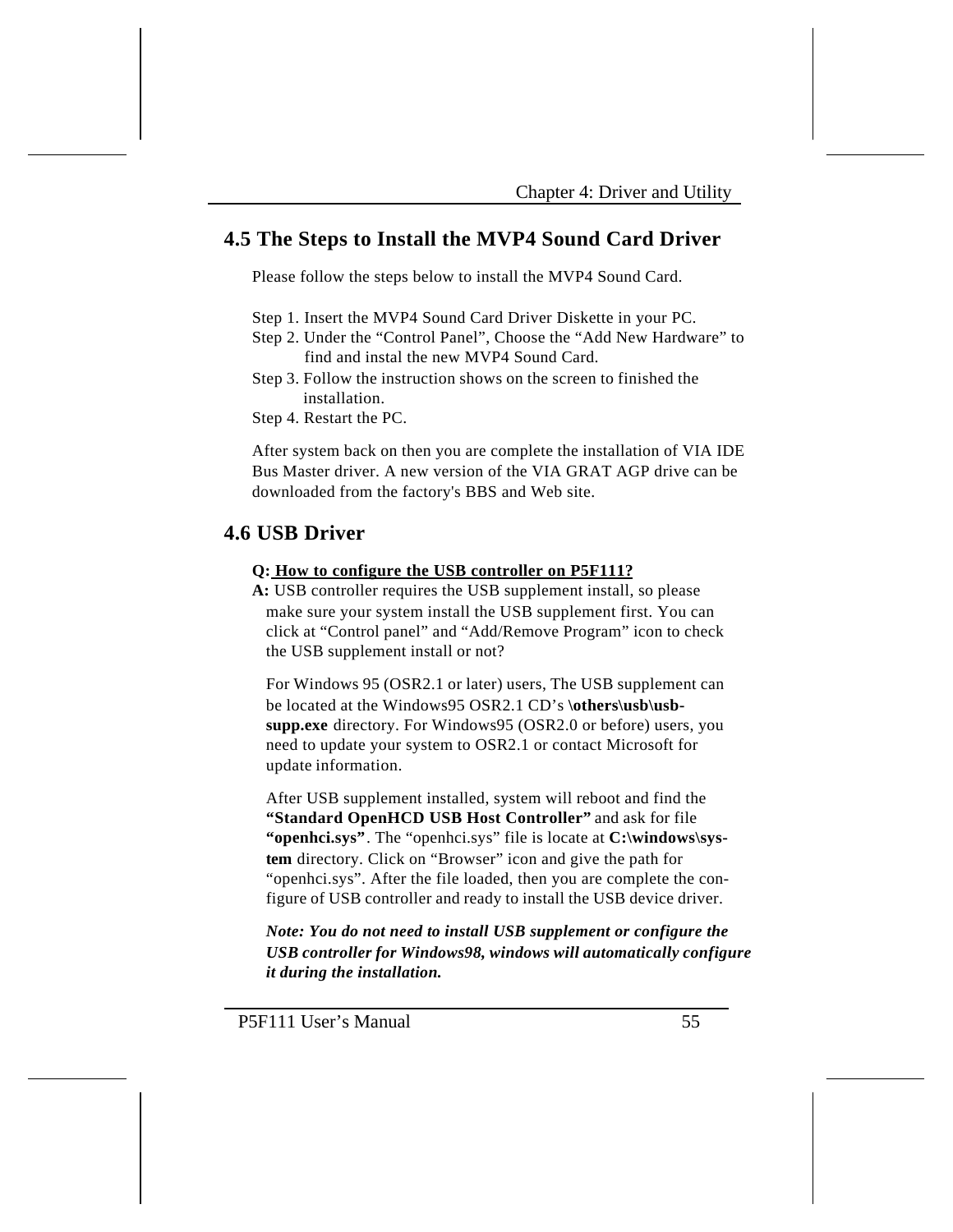# **System Environment Monitor**

The System Environment Monitoring utility with the onboard VIA Hardware monitoring system chip allow you to monitor your system's temperature, Fan speed and CPU voltage. Using this utility, you can setup the upper and lower limits of these monitored parameters. A pre-warning message will pop up on the screen when the monitored parameters is out of the preset range.

# **A.1 The Steps to Install the System Environment Monitor Driver**

- Step 1. Insert the manufacturer CD-ROM or diskette to your PC to install the system monitor.
- Step 2. Follow the instruction shows on the screen to finished the installation. (The system will restart.)

Step 3. The following screen will appear (shown in the next page).

Step 4. Restart the PC.

After system back on then you are complete the installation of VGA driver. A new version of the VGA drive can be downloaded from the factory's BBS and Web site.